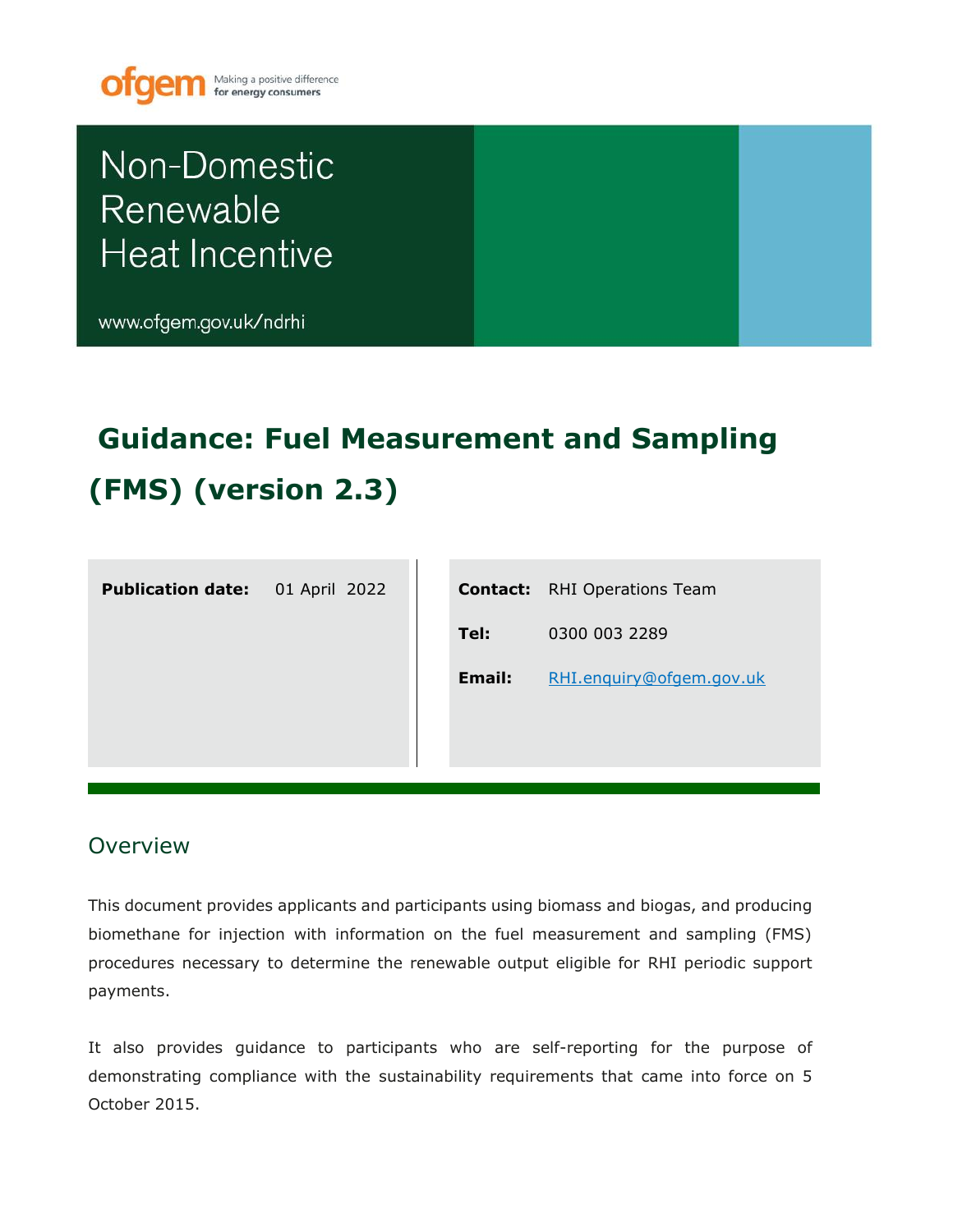## **Contents**

| 2. Conditions and instructions for completing FMS procedures 13        |  |
|------------------------------------------------------------------------|--|
|                                                                        |  |
|                                                                        |  |
|                                                                        |  |
|                                                                        |  |
|                                                                        |  |
|                                                                        |  |
|                                                                        |  |
|                                                                        |  |
|                                                                        |  |
|                                                                        |  |
| 4. Alternative methods for determining contamination of waste fuels 42 |  |
|                                                                        |  |

#### © Crown copyright 2021

The text of this document may be reproduced (excluding logos) under and in accordance with the terms of the [Open Government Licence.](http://www.nationalarchives.gov.uk/doc/open-government-licence/version/3/)

Without prejudice to the generality of the terms of the Open Government Licence the material that is reproduced must be acknowledged as Crown copyright and the document title of this document must be specified in that acknowledgement.

Any enquiries related to the text of this publication should be sent to Ofgem at: 10 South Colonnade, Canary Wharf, London, E14 4PU. Alternatively, please call Ofgem on

0207 901 7000. This publication is available at [www.ofgem.gov.uk.](http://www.ofgem.gov.uk/) Any enquiries regarding the use and re-

use of this information resource should be sent to: [psi@nationalarchives.gsi.gov.uk](mailto:psi@nationalarchives.gsi.gov.uk)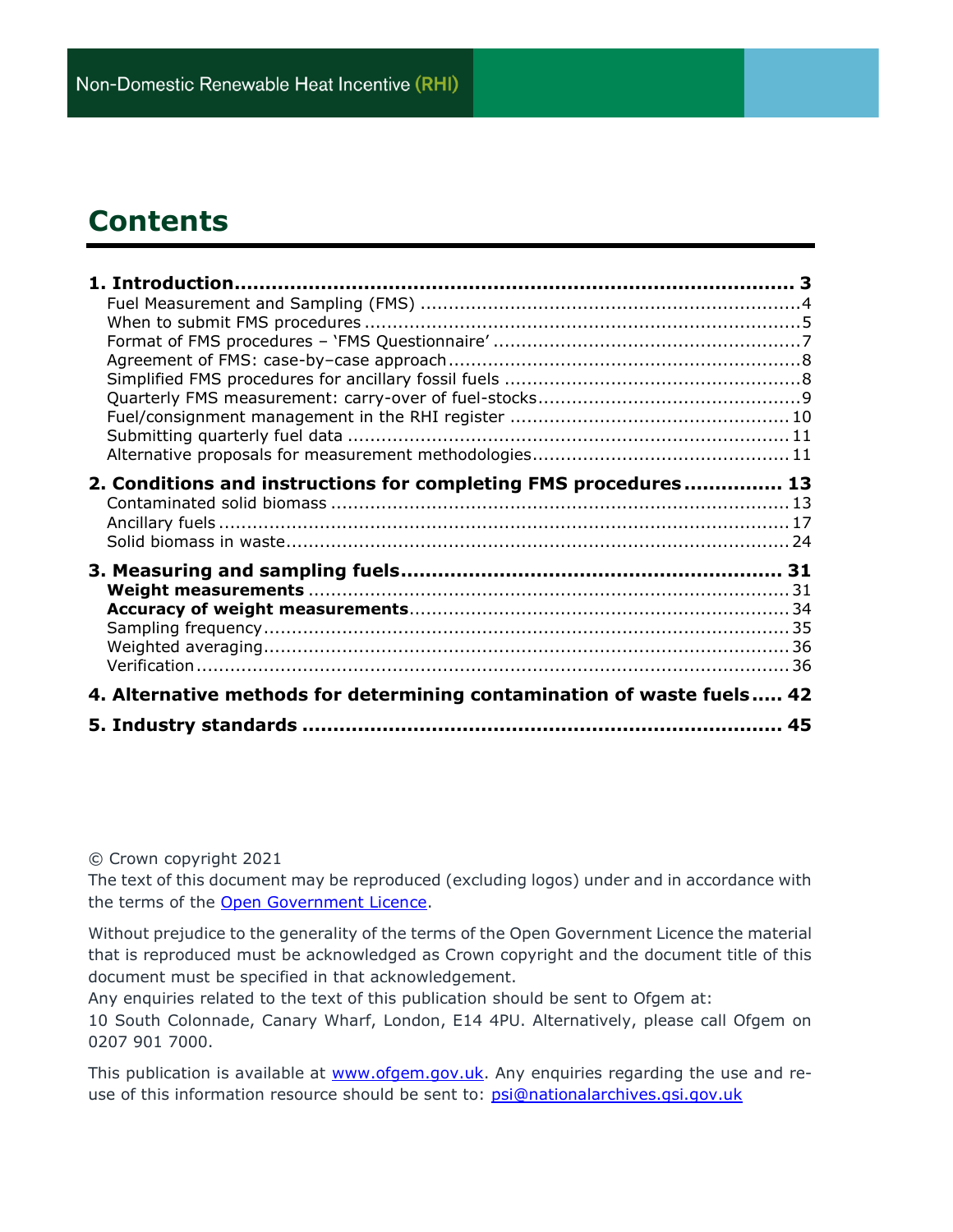## <span id="page-2-0"></span>**1. Introduction**

The common terminology used within this document is explained in this introductory chapter. It also outlines what a Fuel Measurement and Sampling (FMS) regime is and which applicants it applies to.

- 1.1 This document provides applicants with biomass, biogas and waste plants, and biomethane producers with information regarding the eligibility criteria regarding fuels for certain types of installations under the Renewable Heat Incentive (RHI) scheme, and guidance on how to meet the necessary Fuel Measurement and Sampling (FMS) requirements. An outline of data submission and supporting information requirements are also included.
- 1.2 This document cannot anticipate every scenario which may arise. Where a scenario arises which is not addressed in this guidance, we will adopt an approach consistent with the relevant legislation.
- 1.3 This document is for guidance only. The onus is on the applicant to ensure that they are aware of the requirements of the RHI Regulations. It is not intended to provide comprehensive legal advice on how the regulations should be interpreted. Where necessary, applicants should seek their own technical or legal support.
- 1.4 This document refers to the Renewable Heat Incentive Scheme Regulations  $2018<sup>1</sup>$ (as amended). These are referred to as the 'RHI Regulations'.
- 1.5 Some areas of the legislation are prescriptive, others give us discretion. Where the legislation is prescriptive, this guidance is intended to help applicants understand what we require. Where the legislation gives us discretion, the document gives guidance as to how we will generally exercise that discretion. It also explains what we need, practically, from applicants, to enable them to meet these requirements.

<sup>1</sup> [RHI Scheme Regulations 2018](http://www.legislation.gov.uk/all?title=renewable%20heat%20incentive)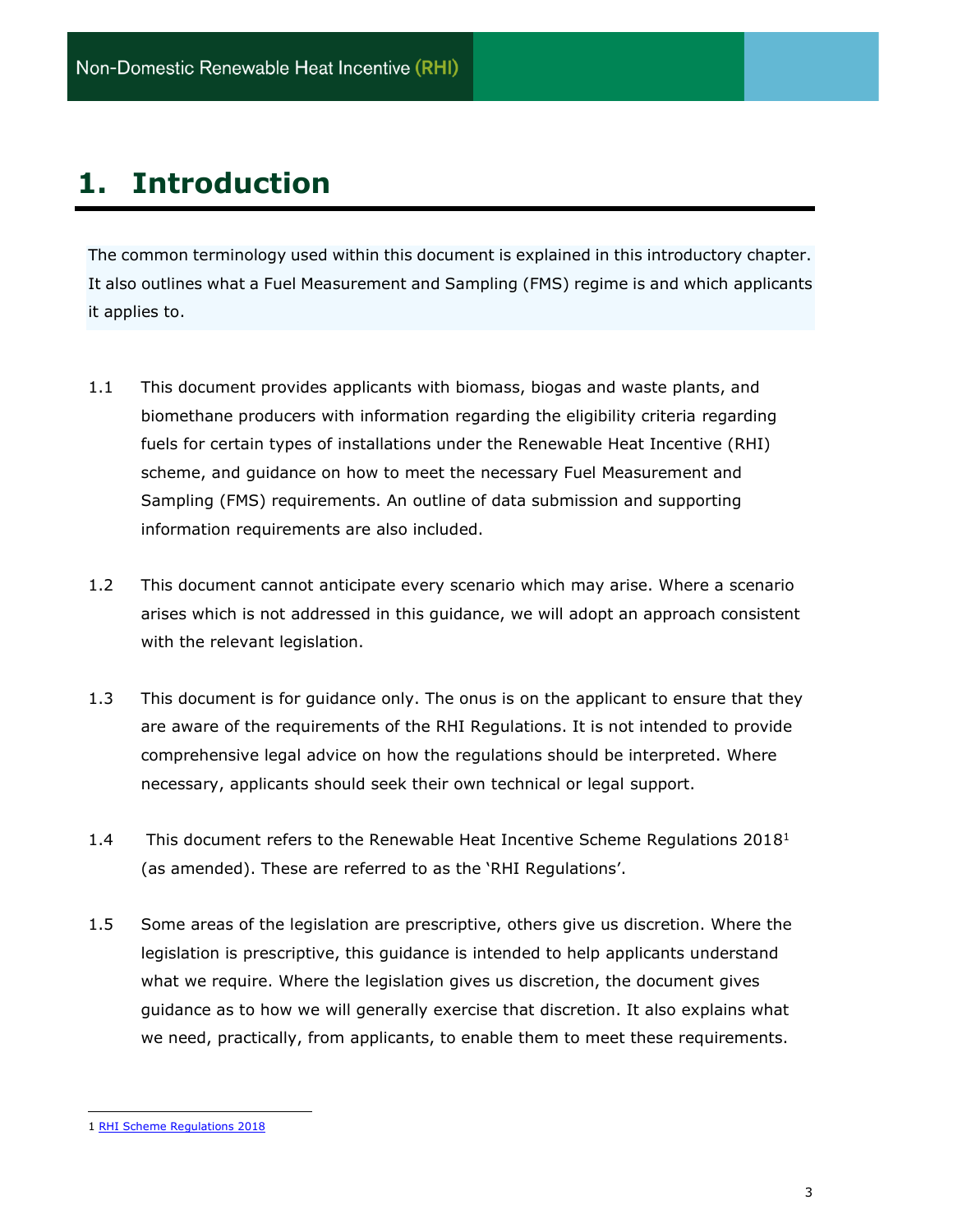1.6 Any queries in relation to our functions and duties under the RHI regulations should be emailed to our dedicated enquiries team on RHI. Enquiry@ofgem.gov.uk. The nature of the query should be clearly marked. For telephone enquiries, the RHI team can be contacted on 0300 003 2289.

## <span id="page-3-0"></span>**Fuel Measurement and Sampling (FMS)**

- 1.7 A FMS regime is the general term that we use to describe the agreement with applicants of suitable procedures for the measurement and sampling of their fuels. These are required in order to determine:
	- the quantity of fuel(s) used in a quarter;
	- consignment classification of the fuel(s) used in a quarter for the purposes of sustainability;
	- the management of mixed consignments;
	- the energy content of the fuels(s) used in a quarter, and
	- the energy content of any fossil fuel contamination present.
- 1.8 FMS procedures are required to ensure that:
	- RHI payments are only issued for heat generated from renewable sources in a given quarter, and
	- Applicants have established appropriate procedures to report against their sustainability requirements
	- The amount of eligible heat is determined according to the energy content attributable to the fossil and non-fossil-derived fraction of each of the fuels used in a particular quarter to generate heat. It is due to this calculation that applicants of certain installation types need to propose and agree an FMS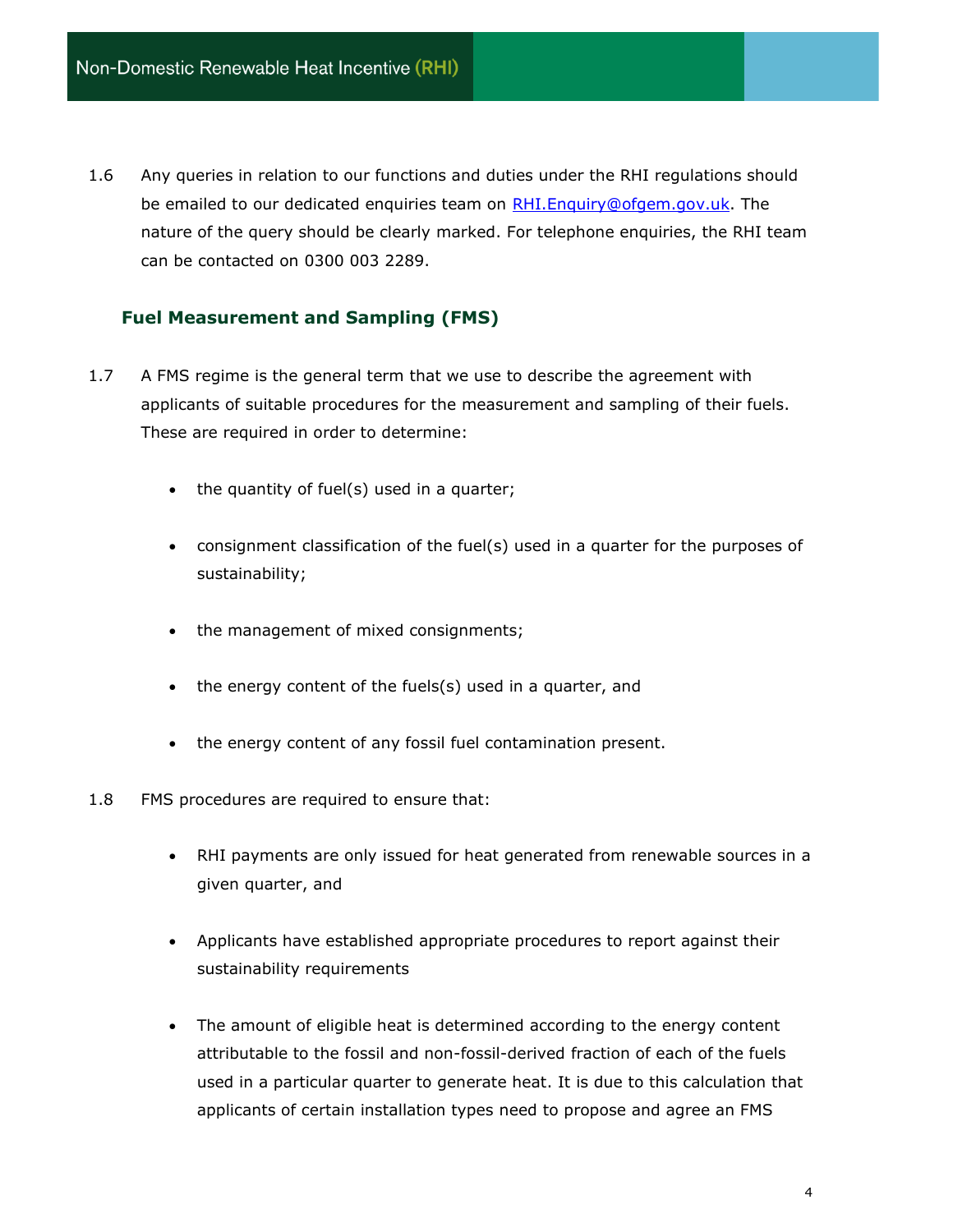regime with Ofgem, describing how they will determine the values required for the calculation of RHI payments.

## <span id="page-4-0"></span>**When to submit FMS procedures**

- 1.9 Applicants and participants should be aware of the following circumstances where an FMS questionnaire should be submitted or amended:
	- Applying for accreditation (mandatory) or preliminary accreditation (optional);
	- Applying for registration (mandatory) or preliminary registration (optional);
	- We may request anamendment to an FMS where a new fuel or consignment is used at an existing accredited installation;
	- An amended FMS is needed where a material change has been made onsite affecting the agreed procedures
- 1.10 An amended FMS is needed when changes to the RHI regulations mean that the current agreed procedures are no longer adequate. Partcipants must provide amended FMS questionnaire form<sup>2</sup> when submitting an amended FMSQ. Table 1 outlines the installations that will be required to submit FMS procedures as part of the application.
- 1.11 Please note participants who are amending their FMS procedures will be asked to complete a covering form for amended FMSQ questionnaire<sup>3</sup>

<sup>1.12</sup>

<sup>2</sup> <https://www.ofgem.gov.uk/publications-and-updates/non-domestic-rhi-main-guidance>

<sup>&</sup>lt;sup>3</sup> https://www.ofgem.gov.uk/sites/default/files/docs/2020/07/covering\_form\_for\_amended\_fmsqs.docx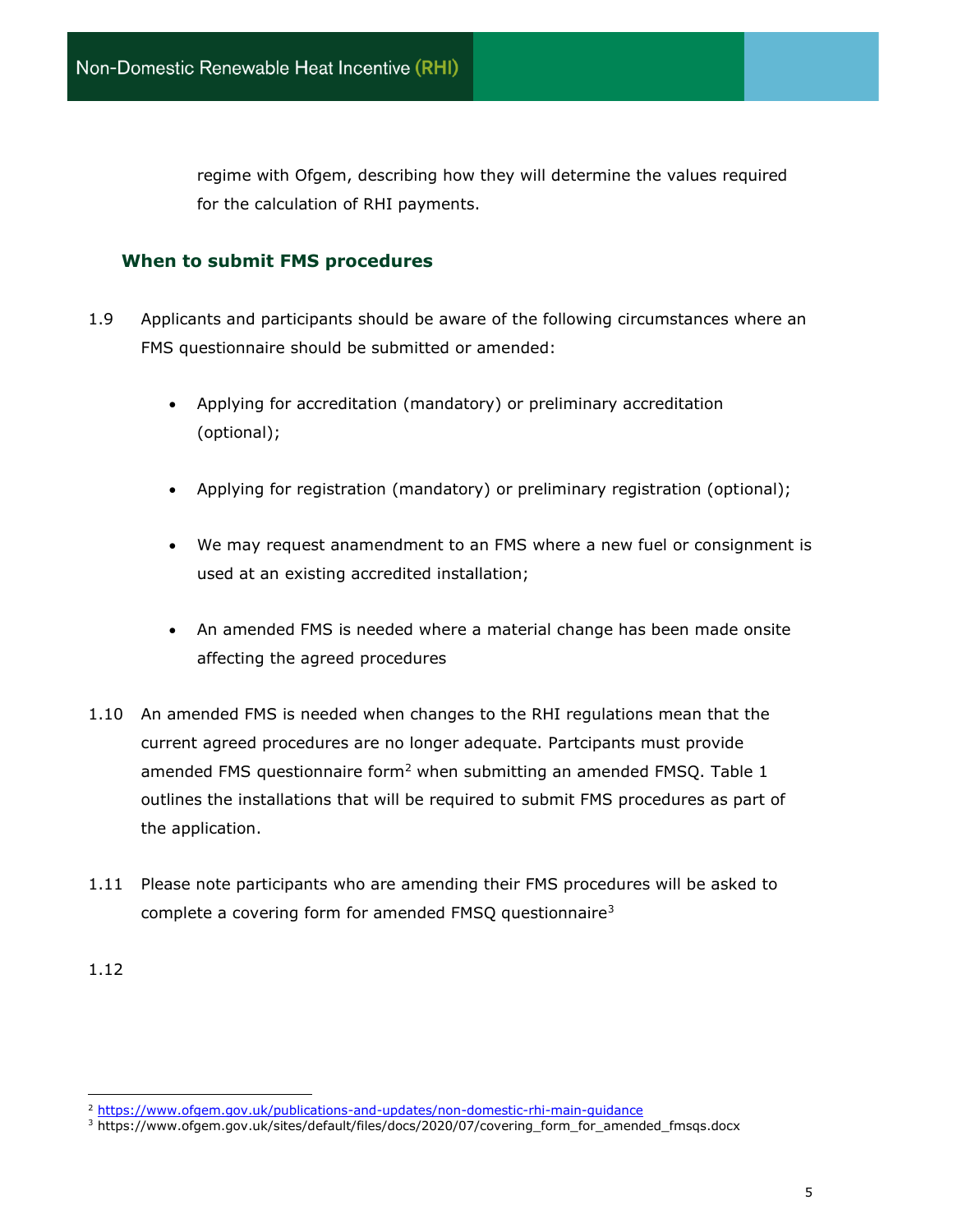Table 1: Circumstances under which the FMS questionnaire needs to be completed by an applicant.

| <b>Technology</b>                                                               | <b>Size</b>                                                                   | Where plant uses<br>contaminated<br>fuel, is FMS<br>required? | <b>Where fossil fuel</b><br>is used for<br>permitted<br>ancillary<br>purposes - is<br><b>FMS required?</b> | <b>Demonstrating</b><br>compliance with RHI<br>sustainability<br>requirements - is FMS<br>required? |
|---------------------------------------------------------------------------------|-------------------------------------------------------------------------------|---------------------------------------------------------------|------------------------------------------------------------------------------------------------------------|-----------------------------------------------------------------------------------------------------|
|                                                                                 | $\leq$ 45kWth                                                                 | N/A (not<br>permitted)                                        | N/A (not<br>permitted)                                                                                     | Yes, if not using a BSL<br>listed fuel (or other<br>approved fuel)                                  |
| <b>Solid biomass (except</b><br>for CHP scenario<br>below)                      | >45kWth and <1MWth                                                            | Yes                                                           | Yes                                                                                                        | Yes, if not using a BSL<br>listed fuel (or other<br>approved fuel)                                  |
|                                                                                 | $\geq$ 1MWth                                                                  | Yes                                                           | Yes                                                                                                        | Yes, if not using a BSL<br>listed fuel (or other<br>approved fuel)                                  |
| <b>Biogas</b> - gasification<br>or pyrolysis (except for<br>CHP scenario below) | All                                                                           | Yes                                                           | No                                                                                                         | Yes                                                                                                 |
| <b>Biogas</b> - anaerobic<br>digestion (except for<br>CHP scenario below)       | All                                                                           | Yes                                                           | No                                                                                                         | Yes                                                                                                 |
| Waste                                                                           | All                                                                           | Yes                                                           | Yes                                                                                                        | No <sup>2</sup>                                                                                     |
| <b>Biomethane -</b><br>qasification or<br>pyrolysis*                            | All                                                                           | Yes                                                           | N/A                                                                                                        | Yes                                                                                                 |
| <b>Biomethane -</b><br>anaerobic digestion*                                     | All                                                                           | Yes                                                           | N/A                                                                                                        | Yes                                                                                                 |
| <b>CHP</b>                                                                      | All - where only certain<br>combustion unit(s) are<br>producing eligible heat | Yes                                                           | Yes                                                                                                        | Yes <sup>3</sup>                                                                                    |

\* Biomethane producers will be required to follow fuel measurement in all circumstances so that we can verify the energy content of the gas injected<sup>4</sup>

1.13 When applying, the agreement of FMS procedures is conducted as part of the accreditation or registration application review process. FMS procedures must be

 $<sup>1</sup>$  You will be asked to provide information about your contamination levels in the application form.</sup>

<sup>&</sup>lt;sup>2</sup> FMS procedures are not required as long as *all* of your consignments are waste.

 $3$  Unless you fall within the exception stipulated by regulation  $36B(3)$  where you are meeting the RO sustainability criteria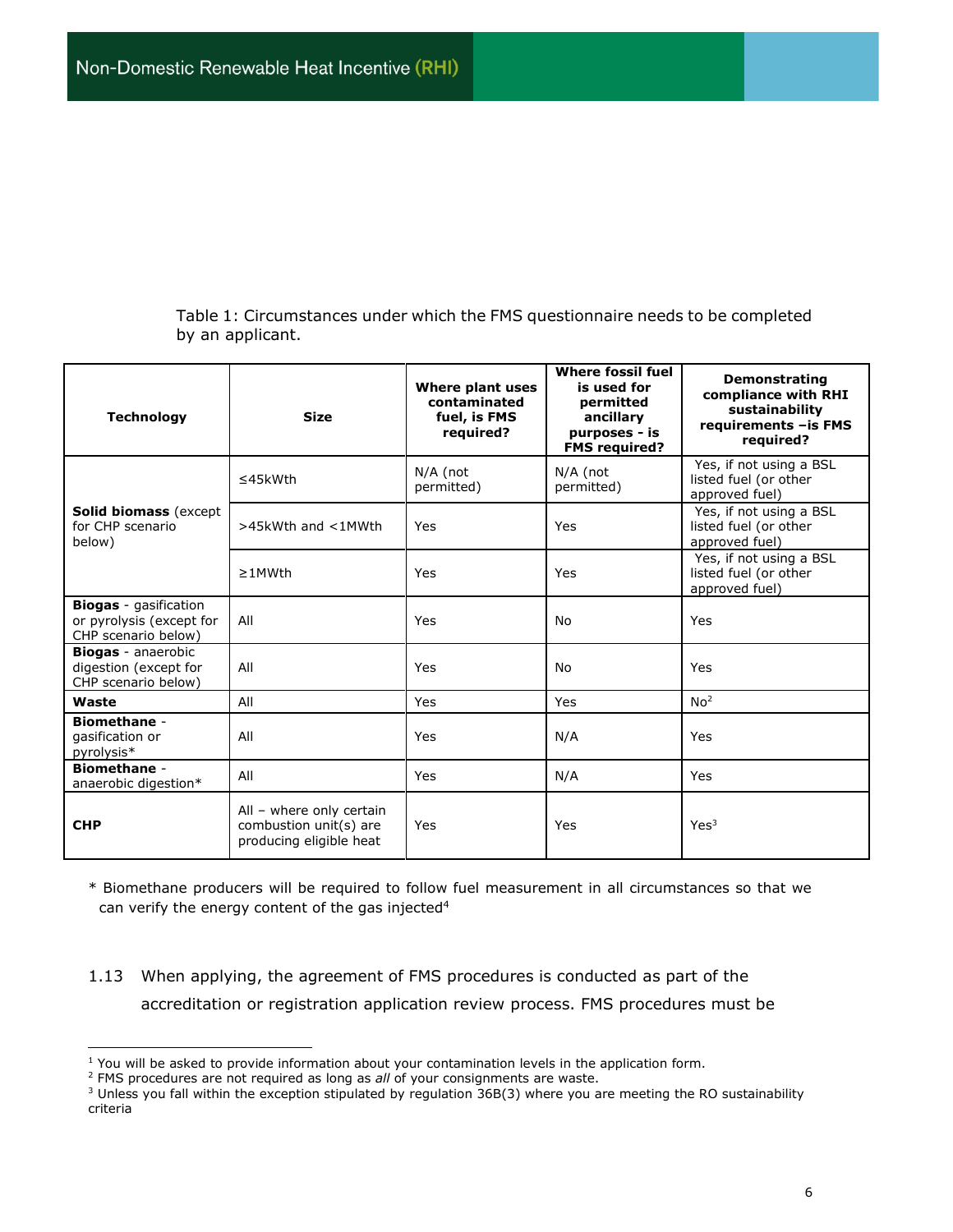agreed before a full accreditation or registration can be granted. FMS procedures are optional for preliminary accreditations or registrations, but it may help to have assurance earlier on regarding your intended procedures.

- 1.14 Where fossil fuel is used which does not result in the generation of heat via liquid and/or steam you do not need to measure this as contributing to your fossil fuel use. For example, if fossil fuel is used for start-up or testing and does not contribute to heat being generated, this would not contribute to the fossil fuel proportion in the quarterly period. As part of the FMS questionnaire we will need to agree with applicants how to ensure that it does not contribute to the generation of heat (i.e. adding to the metered heat generation).
- 1.15 If your installation is a combined heat and power (CHP) installation and only certain combustion unit(s) are producing eligible heat, an agreed FMS procedure will always be required, even if the relevant combustion units do not use contaminated or ancillary fossil fuel. This is because the energy content of total fuel used on the installation across all plants and energy content of fuel used in the combustion units producing eligible heat needs to be measured. These measurements will be used to calculate the eligible proportion of the heat output and associated RHI payments.

## <span id="page-6-0"></span>**Format of FMS procedures – 'FMS Questionnaire'**

1.16 The proposed FMS procedures must be provided on the Microsoft Word template supplied by us, which is available on our website to download ('Fuel Measurement and Sampling Questionnaire', FMSQ). This template will then need to be converted to a Portable Document Format (PDF) before it can be uploaded to the RHI Register in the FMS Submission section. Depending on your specific circumstances different sections of the FMS questionnaire will need to be completed. For more information on this please refer to chapter 2 of this document.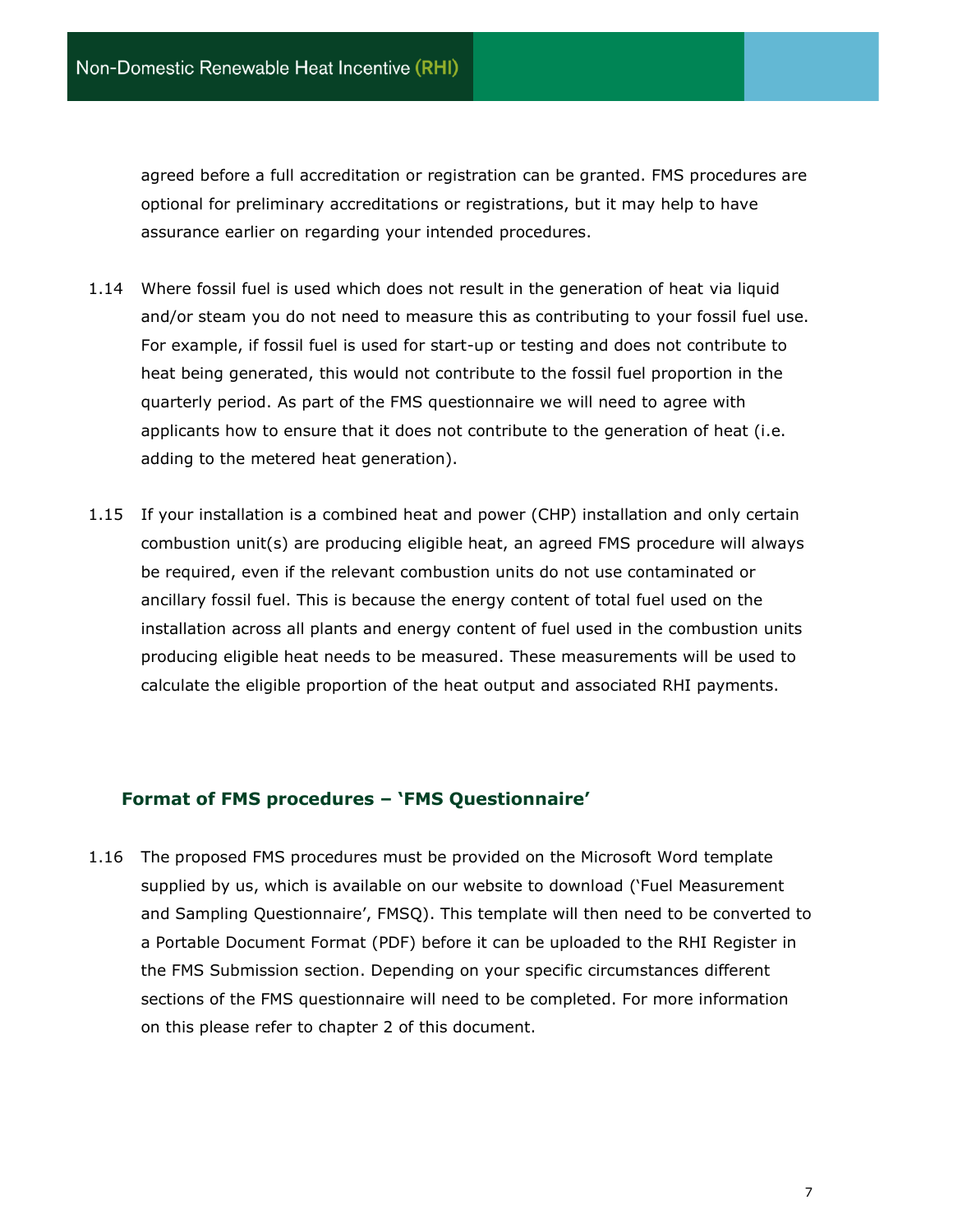- 1.17 If you are an existing participant and intend to self-report on the sustainability requirements which came into force on 5 October 2015, please email the completed questionnaire to [rhi.biomass-sustainability@ofgem.gov.uk](mailto:rhi.biomass-sustainability@ofgem.gov.uk) as soon as possible.
- 1.18 The exception to this is if you are accredited on the Renewables Obligation (RO) and have completed their FMS questionnaire. In this case you may upload the RO FMS questionnaire in place of the RHI FMS template. However, we may request supplementary information from you regarding your fuel measurement and sampling procedures.

#### <span id="page-7-0"></span>**Agreement of FMS: case-by–case approach**

- 1.19 We recognise that no single installation is identical to another and that different installations will use combinations and quantities of fuels from different sources. We will therefore agree FMS procedures on a case-by-case basis, according to the specific setup and conditions at each plant. However before agreeing FMS procedures, we must be satisfied that the approach you are proposing is capable of adequately demonstrating ongoing compliance with the fuel requirements as set out in the regulations.
- 1.20 The onus for the production of suitable FMS procedures lies with the applicant. However, Ofgem can look at any source of information that may be used to determine the fossil-derived content within the fuel (whether or not this information has been provided by the operator).

#### <span id="page-7-1"></span>**Simplified FMS procedures for ancillary fossil fuels**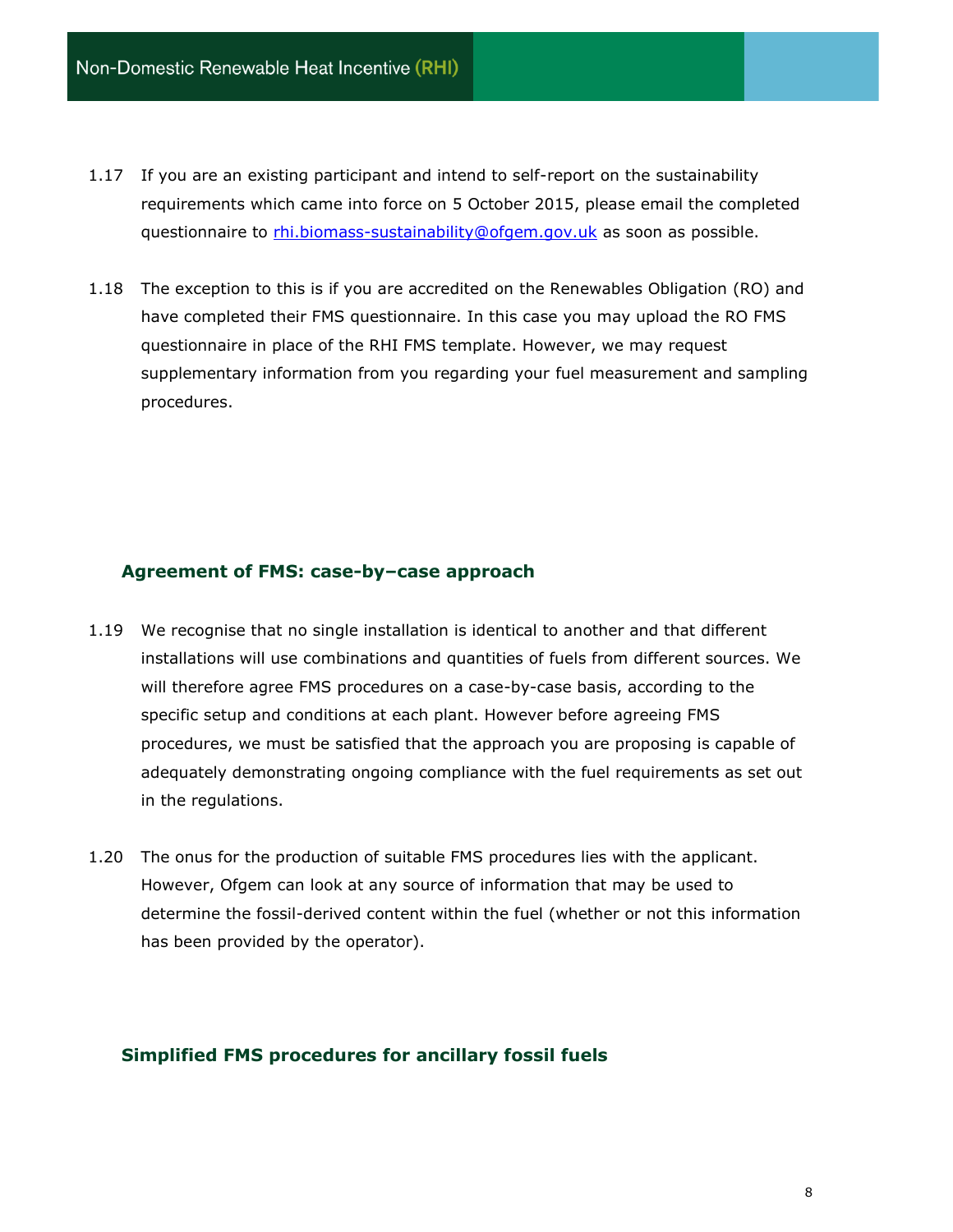- 1.21 If you propose to use only biomass and ancillary fossil fuel (with no contaminated biomass fuel), we will consider proposals to only measure the ancillary fossil fuel used at the plant, and compare the energy content of the fossil fuel to the heat generated (making the conservative assumption that the boiler operates at 100 per cent efficiency). For example, if 500kWh of fossil fuel was used for start-up purposes, and the total heat output generated by the biomass plant was 10,000kWh, then we could agree that the fossil fuel percentage of all the fuel used in the period was five per cent. Although this assumption is conservative, it may reduce the difficulty and complexity of measuring biomass and fossil fuels. Alternatively you may use the standard FMS approach.
- 1.22 The simplified FMS approach cannot be used for CHP installations where only certain combustion units are producing eligible heat.
- 1.23 Applicants and participants who are self-reporting for the purpose of demonstrating compliance with the sustainability requirements will need to complete an FMS questionnaire at the application stage in order to define the consignments that they will report against each quarter. They will have do so irrespective of whether they will be using contaminated biomass, waste or fossil fuels for ancillary purposes in their installation.

#### <span id="page-8-0"></span>**Quarterly FMS measurement: carry-over of fuel-stocks**

- 1.24 Measuring the weight of biomass used in a quarterly period is required as part of calculating RHI payments. This means that the weight of any stocks carried over from the previous quarter must be measured in the quarter of use. This information will also be required for the biogas installations (anerobic digestion) and biomethane plants that are subject to feedstock requirements. Further information on feedstock requirements can be found in volume 2, chapter 4.
- 1.25 A strict interpretation of the requirement to account accurately for the weight of biomass used within a quarter would mean that measurements had to be taken at the stroke of midnight on the last day of each quarter. Since this is not practical we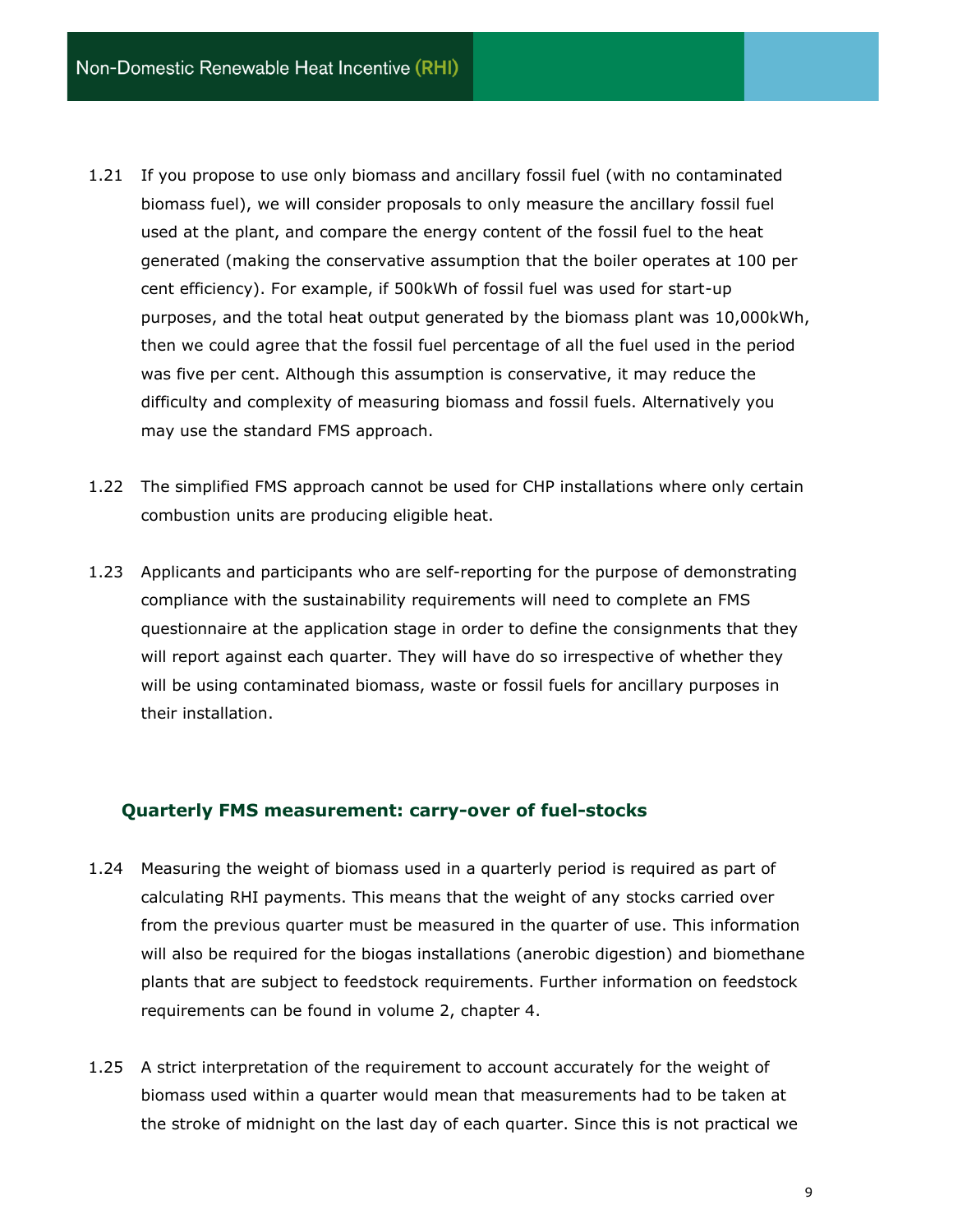will accept measurements taken  $+/-$  3 days after the end of the quarterly period (in line with meter readings).

- 1.26 We encourage participants to take weight measurements of stock carried over from one quarterly period to the next at the same time each quarterly period so that the qualifying percentage (proportion of heat used that came from renewable sources) can be measured accurately.
- 1.27 When assessing measurement and sampling information for stock carried over from one quarterly period to the next, we will take a pragmatic approach. For example, we may be able to accept estimates of stock levels (as opposed to requiring sheds to be emptied and stock taken back over weighbridges) in circumstances where we are satisfied that the proposed estimation techniques offer an acceptable level of accuracy and reliability.

## <span id="page-9-0"></span>**Fuel/consignment management in the RHI register**

- 1.28 In addition to submitting the FMS questionnaire, applicants will be required to submit the name and type of fuel(s) and or consignment(s) they are planning to use in their RHI installation. This is done through the Ofgem RHI Register. We will review these against the FMS questionnaire you have provided and, as appropriate, agree these for use in the installation. Where energy from waste, waste is defined under the RHI Regulations as having the meaning given in section 75(2) of the Environmental Protection Act 1990<sup>5</sup> so you should refer to the categories defined there where possible.
- 1.29 The fuels and/or consignments submitted should mirror what has been provided on the FMS questionnaire. Where a new fuel/consignment is to be used by the plant (e.g. the plant is proposing to use a fuel sourced from a different country to existing fuels), you may need to provide a revised FMS questionnaire with the new fuel/consignment being used, or any new procedures required. Details of the new

<sup>&</sup>lt;sup>5</sup> EPA 1990 at<http://www.legislation.gov.uk/ukpga/1990/43/section/75>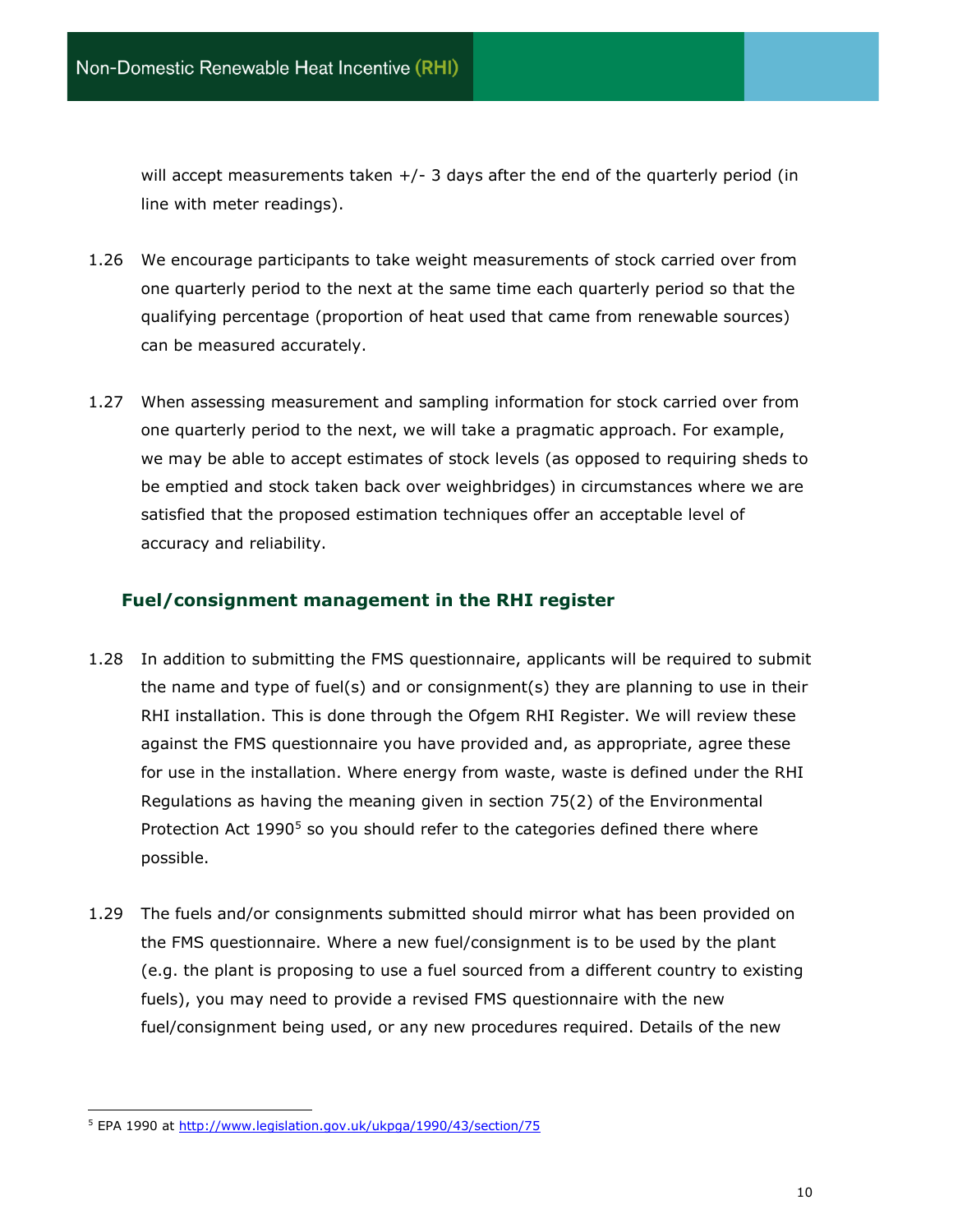fuel/consignment should also be uploaded to the Ofgem RHI Register for us to review.

1.30 We advise you to seek agreement of fuels before using them to avoid any future problems if we have concerns over the suitability of the FMS procedures for that fuel.

## <span id="page-10-0"></span>**Submitting quarterly fuel data**

- 1.31 If you are required to submit fuel data each quarterly period for the purpose of assessing the renewable content of your fuel(s), you will need to submit this alongside your quarterly meter readings. The same one month submission deadline applies for this data. This fuel data includes the quantity (e.g. in tonnes) of each fuel combusted and the contamination percentage and GCV of each of these fuels.
- 1.32 There is no requirement for participants of such installations to submit documentary evidence of this on a quarterly basis, though evidence must be retained as it may be requested by the Authority, and/or required for audit purposes. For more information about the documentation participants must keep please refer to Chapter 4 of the RHI [Guidance Volume 2: Ongoing Obligations and Payments.](https://www.ofgem.gov.uk/publications/non-domestic-rhi-main-guidance)
- 1.33 Where relevant, sustainability information should also be provided at the same time for each consignment of fuel used to demonstrate you meet the RHI sustainability criteria. Please see our [Sustainability Self-Reporting Guidance](http://www.ofgem.gov.uk/ndrhi-guidance) for further details on this.

## <span id="page-10-1"></span>**Alternative proposals for measurement methodologies**

1.34 As an alternative or supplementary approach to the measurement and sampling of input fuels used by an installation, you can propose that any fossil fuel component of fuel used can be measured by analysing any gases or other substances that are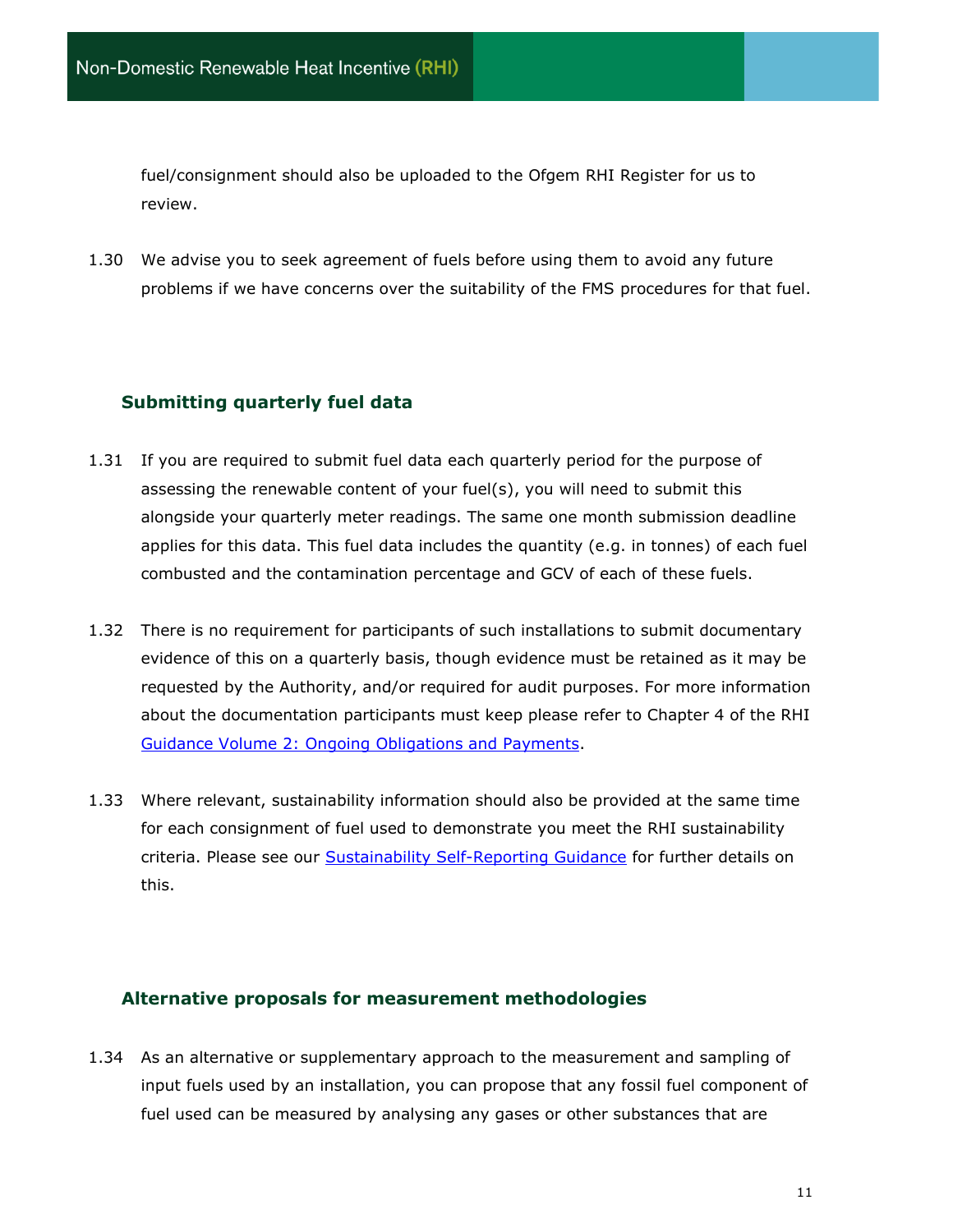created as part of the combustion process. This will typically be analysis of the flue gases resulting from combustion.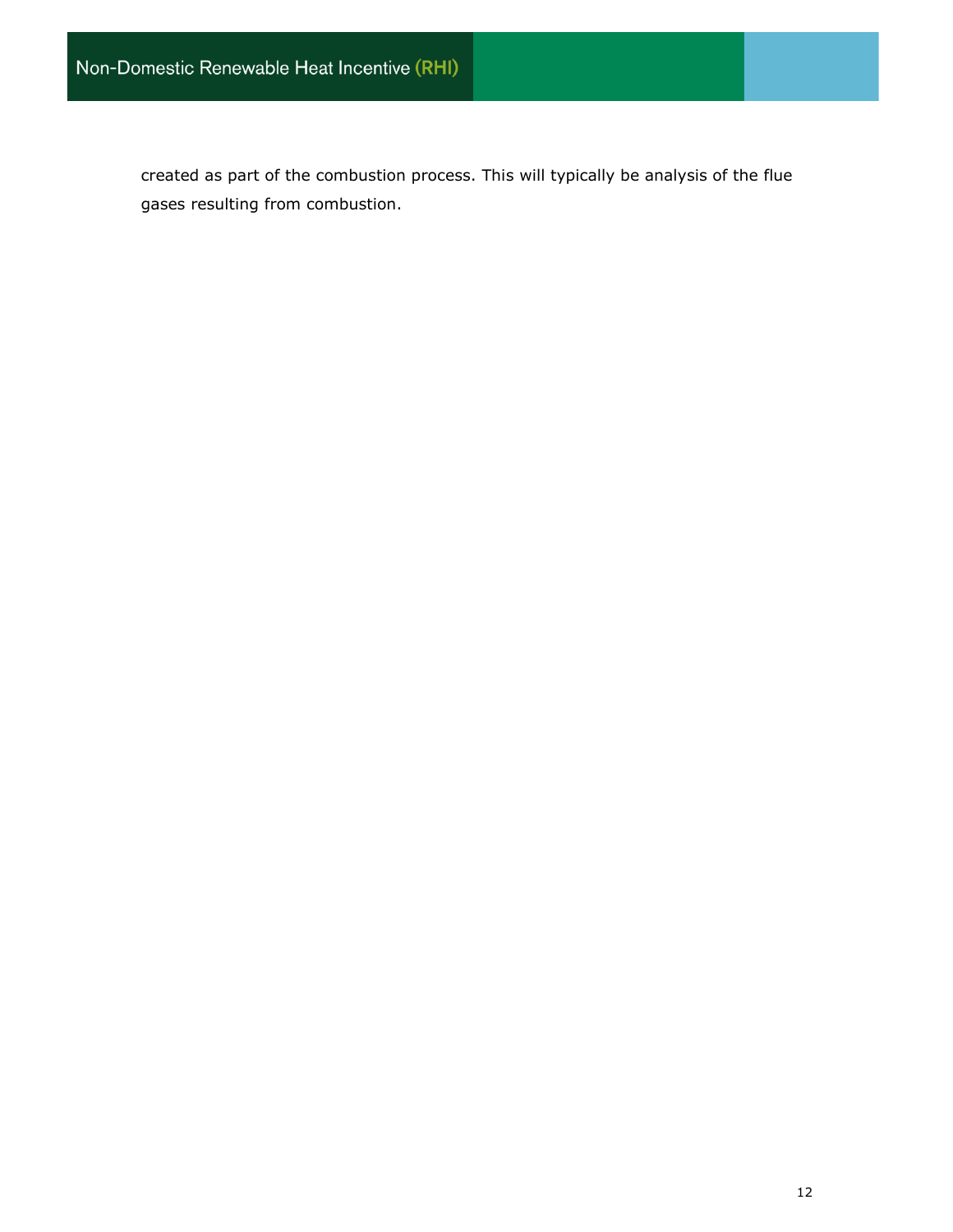## <span id="page-12-0"></span>**2. Conditions and instructions for completing FMS procedures**

This chapter outlines the key principles behind fuel measurement and sampling (FMS) and the conditions under which applicants must complete FMS procedures as part of their RHI application.

- 2.1 Certain applicants must complete and submit FMS procedures to Ofgem for agreement as outlined in Table 1 in chapter 1 of this document. If you fall into one or more of the categories listed below you will need to complete an FMS questionnaire:
	- (1) Waste;
	- (2) Contaminated biomass;
	- (3) Use of fossil-fuels for permitted ancillary purposes
	- (4) Self-report for the purpose of demonstrating compliance with the sustainability requirements;
	- (5) Biomethane producers
- 2.2 This chapter has been broken down into the five categories listed directly above. Each category provides the reasons why FMS procedures are required, and guidance on the expectations of these procedures.

## <span id="page-12-1"></span>**Contaminated solid biomass**

2.3 The following applies to applicants making an RHI application for solid biomass installations, or for a biogas installation that uses pyrolysis and/or gasification, where fuel has been contaminated with fossil fuels (e.g. wood which has been painted, varnished etc.), or for installations that produce biomethane for injection.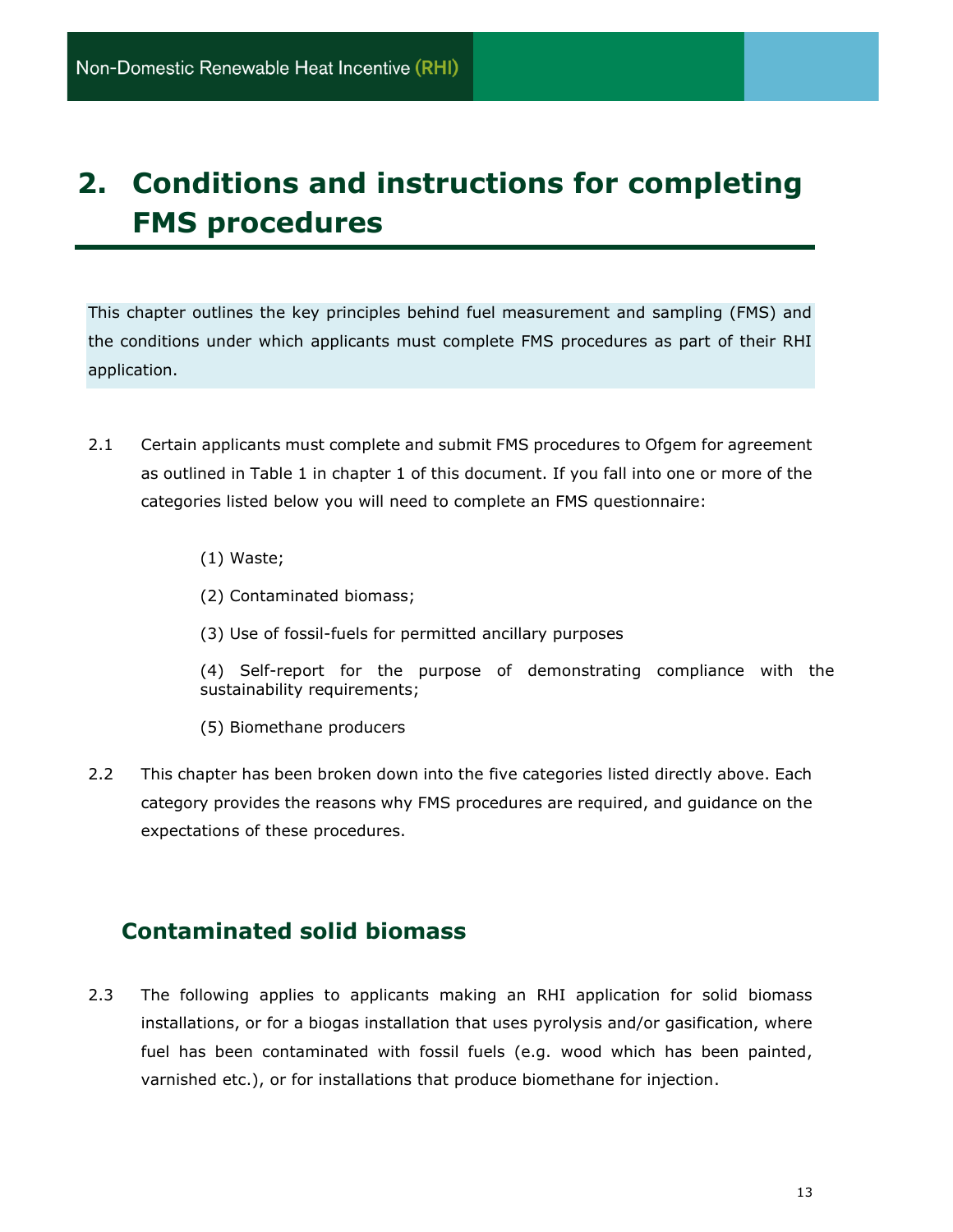- 2.4 The RHI regulations state that participants using contaminated solid biomass must ensure the proportion of solid biomass in their fuel is at least 90 per cent by energy content in each quarterly period (i.e. the fossil fuel component must be less than or equal to 10 per cent).
- 2.5 The measurement and sampling procedures used determine the proportion per quarter must be described by the applicant in the FMS questionnaire submitted to us and agreed with us at the application stage.
- 2.6 As the 10 per cent or under requirement applies to a quarterly period, individual deliveries of fuels can be above 10 per cent contamination by energy content. So a contaminated wood fuel above 10 per cent contamination could be used, as long as the total contamination for the quarter was under 10 percent.

#### **Solid biomass plants of capacity ≤45 kWth**

2.7 The RHI regulations do not permit plants of 45kWth and under to use biomass contaminated with fossil fuel at the plant (i.e. in the same boiler). It will therefore be a condition of accreditation that these biomass plants must use 100 per cent biomass fuels. As such, FMS procedures are not applicable to installations of this capacity.

## **Solid biomass of capacity >45kWth and <1MWth<sup>6</sup>**

2.8 Those applying for solid biomass installations with capacity between 45kWth and 1MWth that use contained biomass and/or ancillary fossil fuels are required to complete FMS procedures. However, they will need to outline at the application stage how they can be assured that the contamination and/or ancillary fossil fuels per quarter will not exceed 10% by energy content. They should keep evidence to support this claim. This evidence may be requested by us during a site audit.

<sup>6</sup>RHI Scheme Regulation 2018, Part 4, Chapter 1, Regulation 39.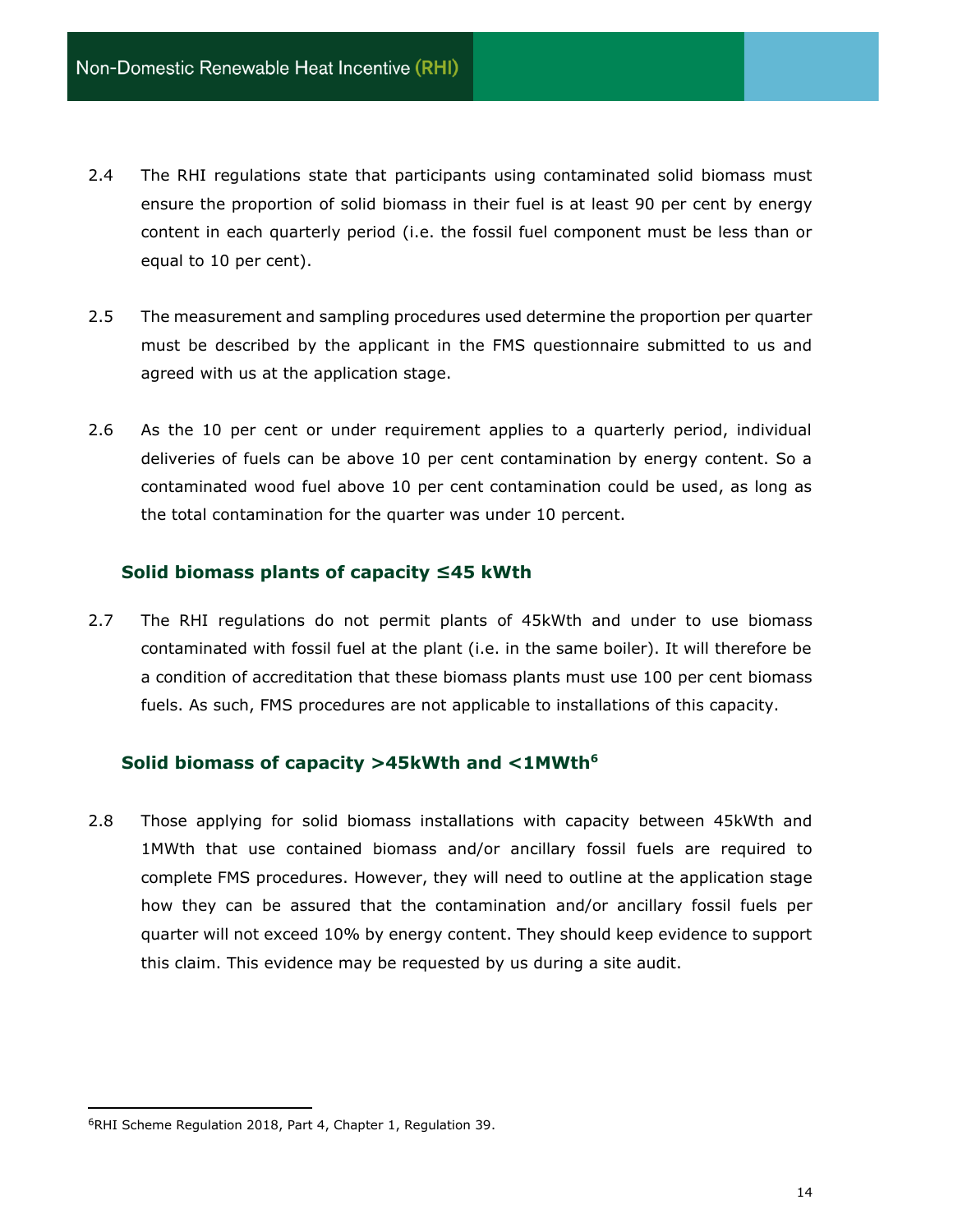## **Solid biomass of capacity ≥1MWth<sup>7</sup>**

- 2.9 Those applying for solid biomass installations with capacity 1MWth and above using contaminated biomass must quantify the energy content of that contamination per quarter (as a percentage of the energy content of all the fuels used in a quarter). An FMS questionnaire is required to describe the procedures that will allow this to be quantified.
- 2.10 As with ancillary fossil fuel use (described below), the RHI regulations require that the percentage of fossil fuel contamination be used to determine the appropriate deduction to be made to RHI payments.

## **CHP plants**

2.11 A specific requirement for CHP installations accredited after 28 May 2014 where only the heat generated by certain combustion units is eligible for accreditation under the RHI, is that the 10 per cent limit applies to contamination of the fuels in the eligible combustion unit(s).

## **Biogas and biomethane produced by anaerobic digestion (AD)**

- 2.12 As per the RHI Regulations, the permitted feedstocks for AD plants are:
	- solid biomass,
	- solid waste, and
	- liquid waste.
- 2.13 From 1 April 2021 participants combusting biogas produced by AD , or injecting biomethane produced from biogas made by AD, will be able to use feedstock derived

<sup>&</sup>lt;sup>7</sup>RHI Scheme Regulation 2018, Part 4, Chapter 1, Regulation 38.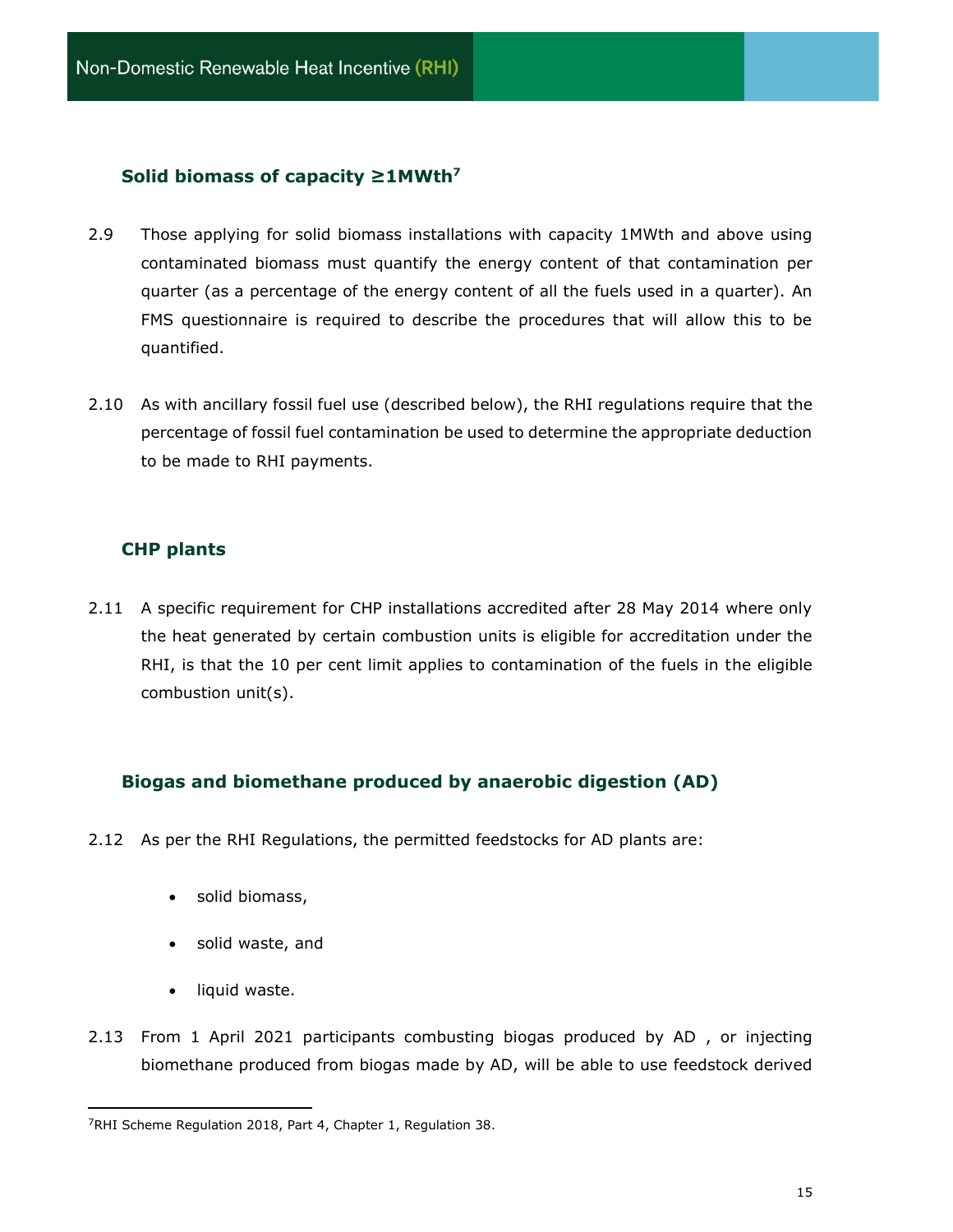from fossil fuel as long as the contribution of the fossil fuel (that forms part of the feedstock) to the energy content of the biogas does not exceed 10%. The methodology you propose for determining the percentage contribution of fossil fuel energy content of the biogas, in a quarterly period must be agreed with Ofgem via Fuel, Measurement [and Sampling \(FMS\)](https://www.ofgem.gov.uk/system/files/docs/2018/05/fuel_measurement_and_sampling_fms_guidance.pdf) procedures.

- 2.14 The percentage of the energy content of biogas from feedstock derived from fossil fuel, is the energy content of the fossil fuel expressed as a percentage of the energy content of the biogas used in that quarterly period to generate heat or produce biomethane.
- 2.15 RHI payments will not be issued for any heat or biomethane derived from fossil fuel. Where a participant uses feedstock derived from fossil fuel, the periodic support payment calculated must be reduced on a pro rata basis to reflect the percentage of the energy content of biogas from the fossil fuel component of the feedstock used by the participant in the relevant quarterly period.
- 2.16 In cases where the contribution of the fossil fuel to the energy content of the biogas is below 10%, Ofgem will reduce the RHI payments in line with the percentage contribution of the fossil fuel.
- 2.17 Where the contribution of the fossil fuel to the energy content of the biogas exceeds 10%, Ofgem may take compliance action (if relevant) to recover any payments made in relation to biogas produced by fossil fuel. It is important to note, as previously stated, RHI payments will not be issued for any heat or biomethane derived from fossil fuel.
- 2.18 Please note, it is the responsibility of the participant to retain and produce the evidence necessary to demonstrate the percentage of the energy content of biogas from feedstock derived from fossil fuel, is accurate. The procedures to measure contamination must be captured in the agreed Fuel Measurement and Sampling (FMS) procedures. Please see guidance [Fuel Measurement and Sampling \(FMS\)](https://www.ofgem.gov.uk/system/files/docs/2018/05/fuel_measurement_and_sampling_fms_guidance.pdf) for further detail. You may also wish to refer to the [Renewable Heat Incentive \(RHI\) Biogas and](https://www.ofgem.gov.uk/sites/default/files/docs/2015/10/rhi_biogas_and_biomethane_apportioning_tool_published.xlsx)  [Biomethane Apportioning tool.](https://www.ofgem.gov.uk/sites/default/files/docs/2015/10/rhi_biogas_and_biomethane_apportioning_tool_published.xlsx)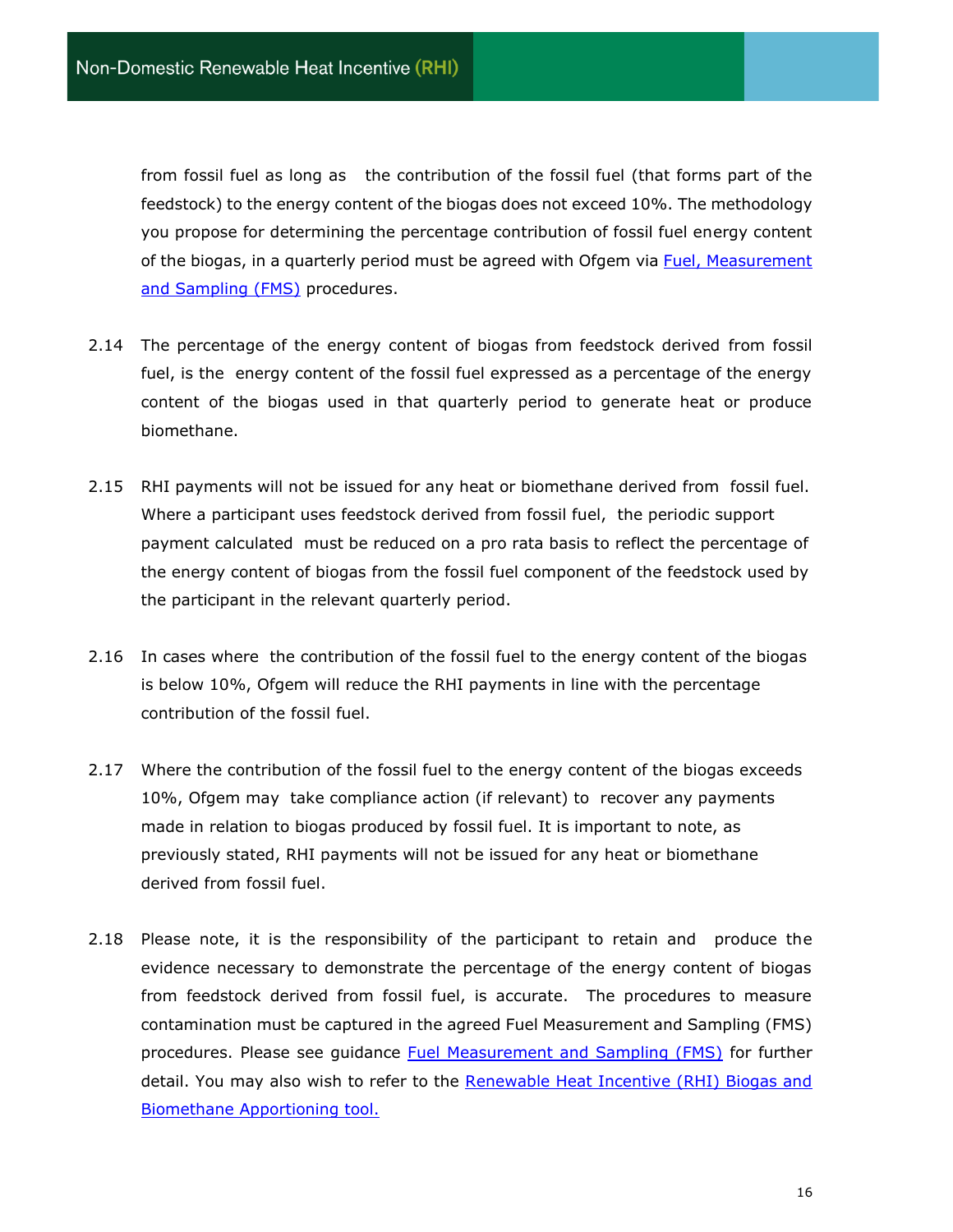## **Biogas and biomethane produced by gasification or pyrolysis**

- 2.19 For gasification and pyrolysis plants, the solid biomass feedstock would need to meet the 10 per cent or under contamination by energy content limit per quarter.
- 2.20 Where an applicant has declared that the installation will use feedstock contaminated with fossil fuel, they will need to submit an FMS questionnaire. This is to ensure compliance with the contamination criteria and that the correct RHI payments are made.

## <span id="page-16-0"></span>**All technology types** – **sustainability**

2.21 Where installations are only using fuel(s) that are 100 per cent biomass, i.e. where there is no fossil fuel contamination, and no fossil fuel is being used, but the applicant intends to self-report for the purpose of sustainability reporting, only the sustainability section of the FMS questionnaire needs to be completed.

## **Ancillary fuels**

- 2.22 Where the use of fossil fuel for the specific ancillary purposes is required by the installation, up to 10 per cent of the energy content of all the fuels (biomass and fossil) used by that installation during one quarter can be from fossil fuel for ancillary purposes. For more information on permitted ancillary purposes please refer to chapter 9 of the RHI Guidance Volume 1 document.
- 2.23 The exception to this is for CHP installations where only the heat generated by certain combustion units is eligible for support. In this case the 10 per cent limit of ancillary fossil fuel is in relation to the energy content of all the fuels used in the eligible combustion unit(s), rather than across the whole installation. Where the energy content is above this level, the participant would be in breach of their ongoing obligations.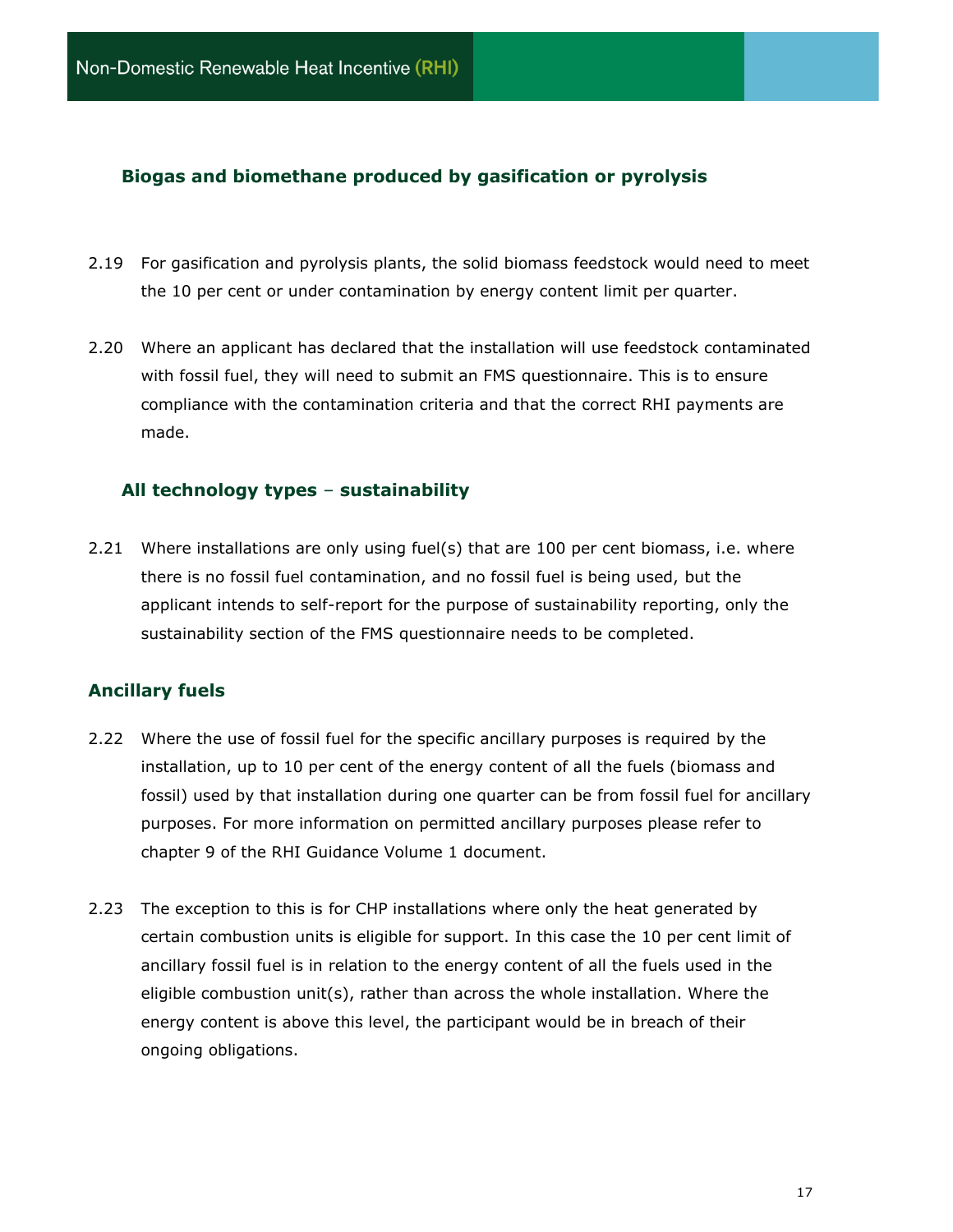## **Solid biomass plants of capacity ≤45 kWth**

2.24 The RHI regulations do not provide for solid biomass plants of this capacity to use fossil fuels for any purpose, including ancillary fuel. As such, operators of installations within this capacity range will not be required to complete and submit FMS procedures.

#### **Solid biomass plants of capacity >45kWth and <1MWth, and biogas**

- 2.25 Applicants using either biogas or solid biomass in this capacity range must ensure that the energy content derived from fossil fuels used for ancillary purposes does not exceed 10 per cent of the energy content of all fuels used.
- 2.26 Applicants must provide information and evidence in their application which gives assurance that this limit will not be exceeded. This information must be provided in the applicants FMS questionnaire.
- 2.27 As RHI payment calculations are not affected by this ancillary fossil fuel use for installations of this capacity range, the exact percentage of energy content derived from fossil fuels is not required. This means FMS procedures will not need to be completed for ancillary fossil fuel use.

#### **Solid biomass of capacity ≥1MWth**

- 2.28 Applicants using solid biomass in this capacity range who use fossil-derived fuel for permitted ancillary purposes must complete and submit FMS procedures in addition to keeping records of fuel purchases.
- 2.29 As required by the RHI regulations, the energy content of the ancillary fossil fuel used in plants with capacity of 1MWth or above will be deducted pro-rata from the payment calculation made (as a total of the energy content of all fuels) as required by the RHI regulations.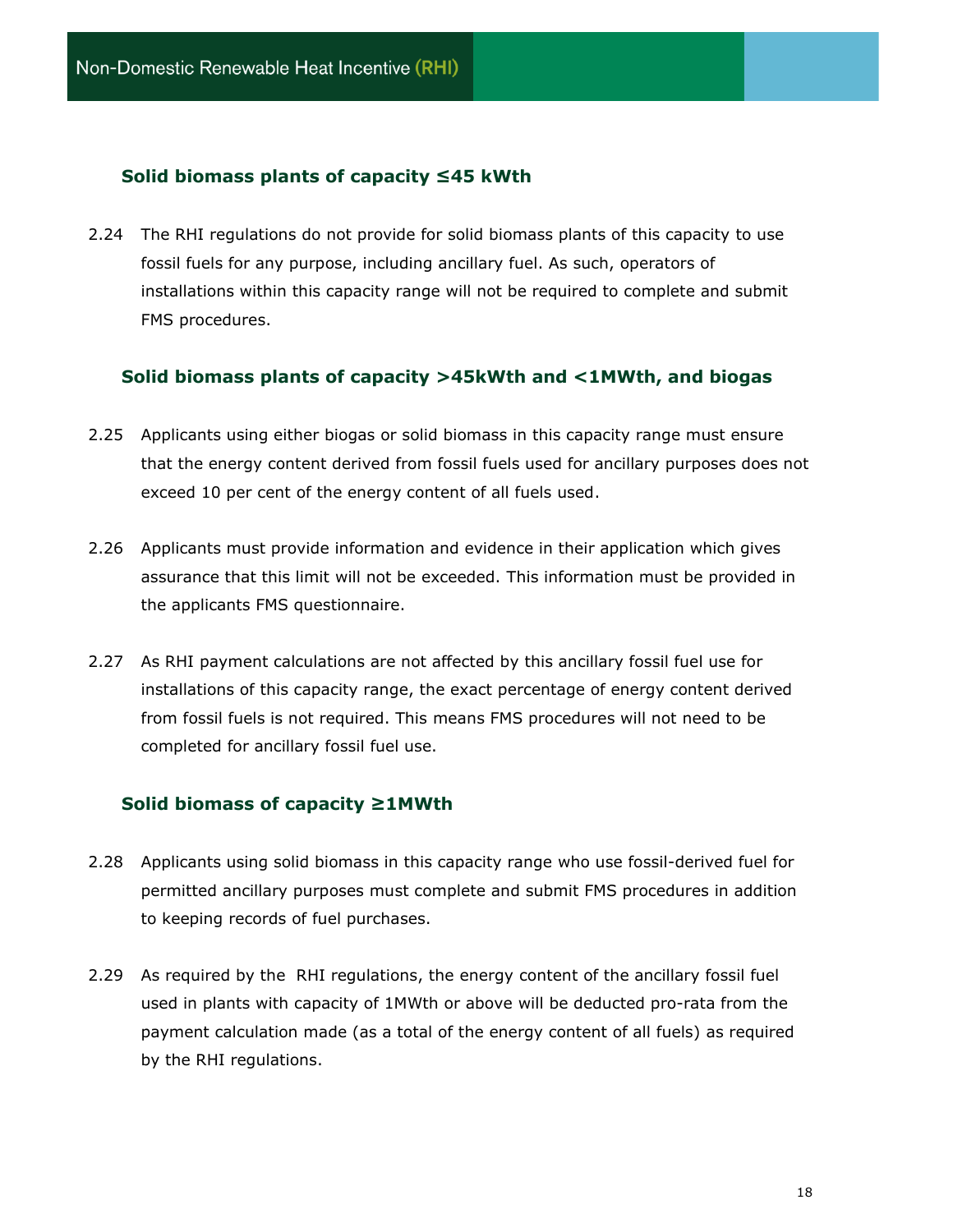## **CHP plants**

2.30 For CHP installations where only the heat produced by certain combustion units is eligible, the energy content of the ancillary fossil fuel will be deducted pro-rata from the payment calculation (as a total of the energy content of all fuels used in the eligible combustion units) as required by the RHI regulations.

#### **Plants using solid biomass contained waste**

2.31 Energy content of the ancillary fossil fuel used in plants of this technology type will be deducted from the payment calculation as a total of the energy content of all fuels as required by the regulations.

## **Sustainability requirements – GB only, not NI**

- 2.32 Sustainability criteria have been in place for installations using biomass and biogas, and those producing biomethane for injectionfrom 5 October 2015 necessitating that participants of the RHI scheme must use fuels that meet the sustainability criteria to continue to receive RHI payments. Please note that these sustainability requirements are **not** applicable to installations based in Northern Ireland.
- 2.33 The sustainability criteria consider the land from which the biomass is sourced, and the life-cycle greenhouse gas (GHG) emissions associated with the production and use of that biomass. Detailed information on the criteria can be found in our Sustainability [Self-Reporting Guidance.](http://www.ofgem.gov.uk/ndrhi-guidance)
- 2.34 From 5 October 2015, participants of the RHI scheme who are self-reporting for the purposes of demonstrating compliance with the sustainability requirements, must report against the sustainability criteria for each consignment of fuel used in each quarter.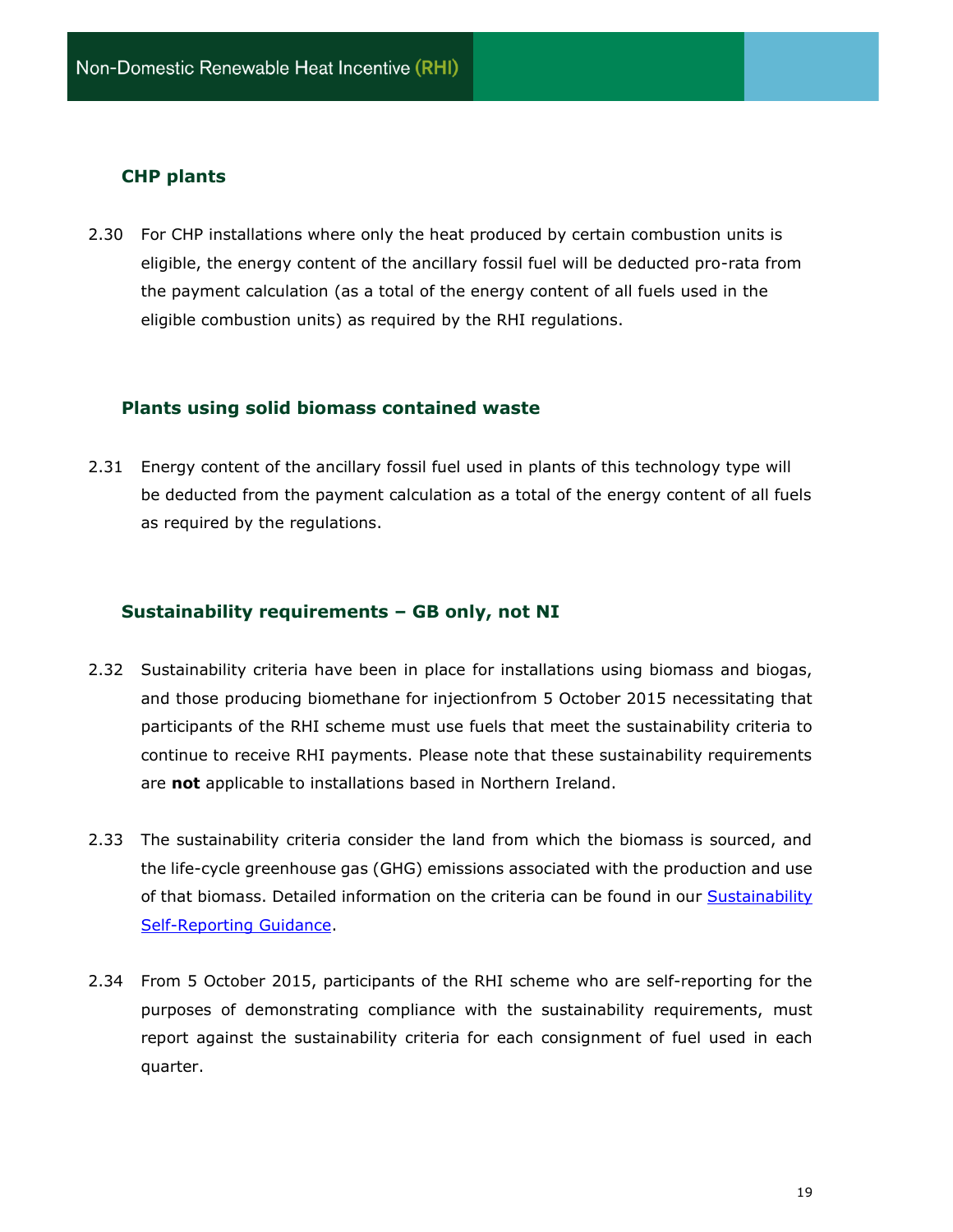- 2.35 Consignments of fuels are to be defined by the applicant and agreed with Ofgem via an FMS questionnaire. The approach for managing mixed consignments must also be agreed where applicable as part of the FMS procedures.
- 2.36 Once consignments have been agreed, applicants will be able to report on the sustainability of each consignment, each quarter. This reporting process will be through the RHI register in parallel with the submission of periodic data.
- 2.37 Please note participants who do not, or will not use contaminated fuels, waste fuels or fossil-fuels for permitted ancillary purposes, but are self-reporting against the sustainability criteria, should only complete the Sustainability section of the FMS questionnaire.
- 2.38 Any consignments classified as waste will be considered to be sustainable. A participant using such fuels will still be required to report quarterly on the quantity, GCV and fossil fuel content (where appropriate) of the fuels.

## **Reporting by consignment**

- 2.39 As part of the FMS process, we require applicants to consider whether they are using multiple consignments, and whether there is any mixing of these consignments at the installation site or in the supply chain, including mixing with any fossil fuel.
- 2.40 In determining what constitutes a consignment, factors, considered as the 'sustainability characteristics' of the fuel must be considered. For further information on sustainability characteristics see our Sustainability Guidance document.
- 2.41 Reporting on the sustainability for each consignment of fuel per quarter is mandatory and as such, where consignments are mixed, a system is needed to track individual consignments and the associated sustainability information.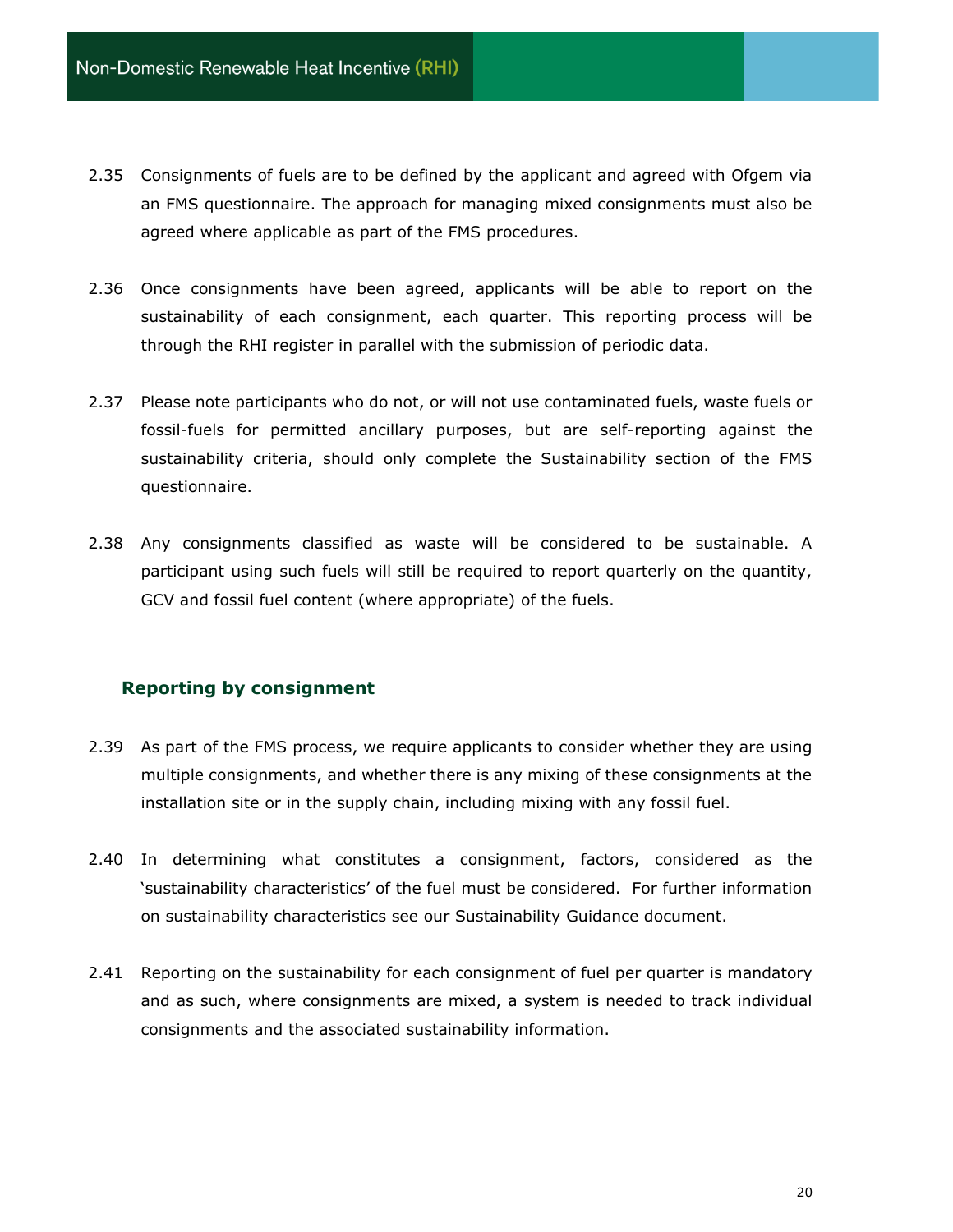- 2.42 Where consignments have been mixed, we recommend that a mass balance system is used to account for the consignments being added to the mix, and consignments being used per quarter.
- 2.43 Should an applicant wish to use a system other than mass balance to track consignments and associated sustainability information, they will need to outline the suitability of the alternative system, particularly where mixing of consignments with fossil fuel and/or consignments that are contaminated with fossil fuel takes place. This is important as Ofgem can only issue RHI payments on generation occurring from renewable sources for certain types of installations.

## **Reporting by consignment - Biogas and Biomethane**

- 2.44 For biogas and biomethane installations, sustainability characteristics are passed from the feedstock to the final fuel (biogas or biomethane). Therefore, a consignment of final fuel is derived from a feedstock consignment. A feedstock consignment consists of any feedstocks that have identical sustainability characteristics.
- 2.45 In Figure 1 below, the final fuel (biogas) for combustion is apportioned according to Consignment A and Consignment B. The example shows how an applicant can group feedstock with identical sustainability characteristics together to form Feedstock Consignment A (Maize crop from two different suppliers). Feedstock Consignment B represents those feedstock (pig manure and cattle slurry) which are considered to be sustainable.

Figure 1: Example of how to apportion biogas derived from multiple feedstock consignments.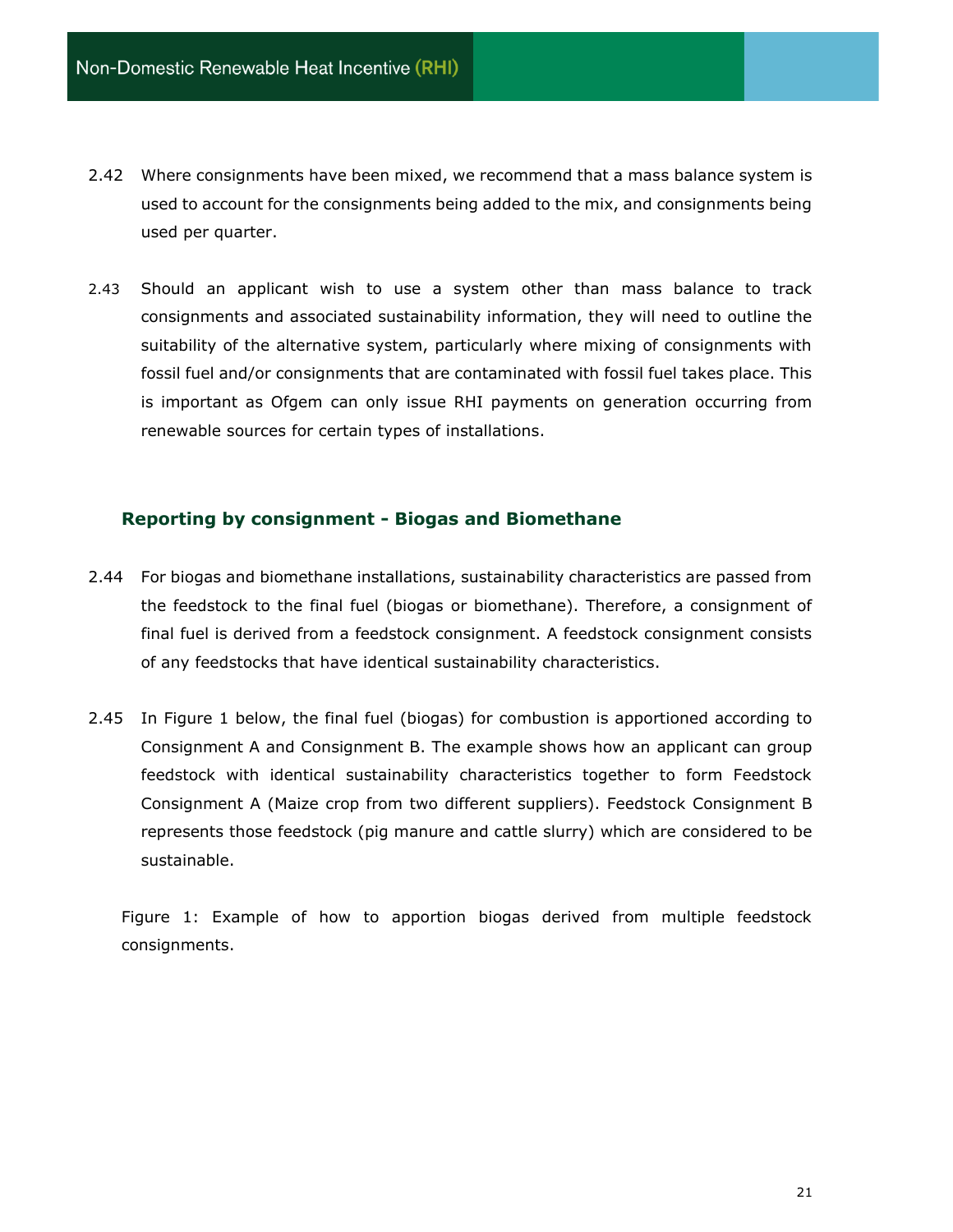

- 2.46 The resulting final fuel (F), in this case biogas, can then be apportioned according to the consignments of Consignment A and Consignment B.
- 2.47 Applicants/participants can use Ofgem's Biogas Apportioning Tool to apportion their resultant biogas. The tool requires the user to input the mass (dry or wet) of each feedstock used. Together with built in default literature data on biogas yield and moisture content, the tool calculates the percentage contribution due to each feedstock. This tool is available on the Ofgem website.
- 2.48 The Biogas Apportioning Tool can also be used by biogas installations (anaerobic digestion) and biomethane plants that are subject to feedstock restrictions. Further information on feedstock requirements can be found in NDRHI Guidance volume 2, chapter 4.
- 2.49 Applicants are welcome to propose an alternative method to apportion their biogas, and will need to demonstrate its suitability.

#### **Reporting by consignment on biomass pellets**

2.50 We recognise that biomass pellets can be made from multiple types of biomass with differing sustainability characteristics; we will work with applicants during the FMS review process to develop appropriate procedures to report on a consignment basis.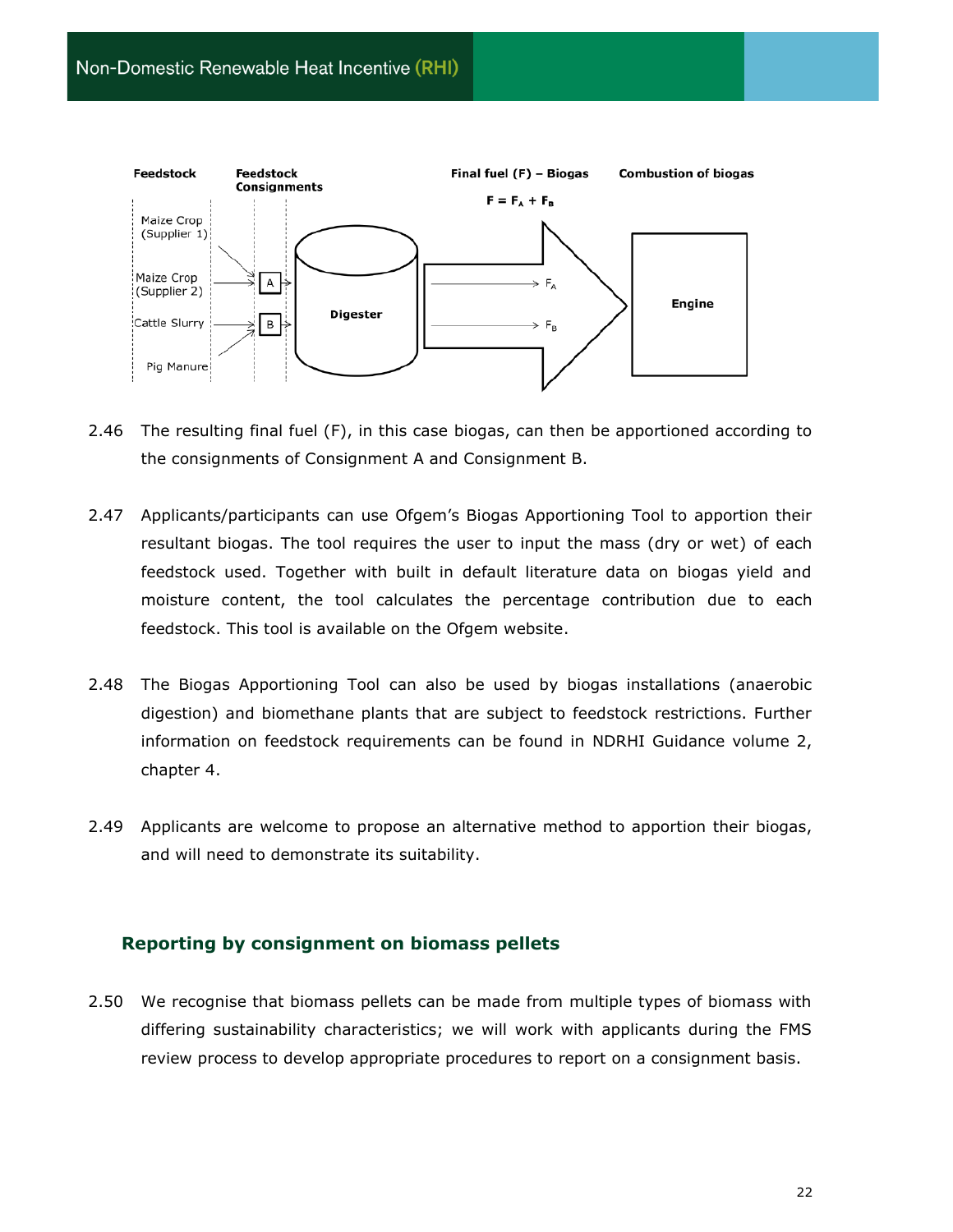- 2.51 Reporting by consignment is key to ensuring the correct information is supplied to Ofgem for fuels used by participants at their RHI installations. It is recognised that materials may be added to pellets to act as binding agents or to reduce the emissions of dust, carbon dioxide, methane or nitrous oxide.
- 2.52 The RHI Regulations state that if this material constitutes up to two per cent, by weight, of solid biomass material, it will be considered to have zero GHG emissions. Therefore this material does not require a separate reporting procedure for sustainability purposes and will not be required to have a separate entry on the RHI Register.
- 2.53 Applicants/participants are required to declare (through their FMS questionnaire) the percentage contribution, by weight, of the binder to the biomass pellets.
- 2.54 Additional information will need to be submitted to support this statement. This can be in the form of a fuel specification, contract or letter, on headed paper, from the fuel supplier. The percentage contribution must be stated explicitly on whichever form of evidence is submitted.
- 2.55 Where the binder is greater than two per cent by weight of solid biomass material, applicants will need to report separately on the sustainability characteristics of the binder and will require a separate entry on the RHI Register. This will be based on the whole contribution of the binder and not just that over two per cent. We recognise that the percentage contribution of binders to the fuel are typically low therefore, if appropriate information is provided to demonstrate the maximum possible contribution, by weight of the binder to the fuel, along with the corresponding GCV of the binder – this information can form the basis of FMS procedures for this particular consignment of pellet binder. These values will be those used as entries on the Register, to report the binder as a 'separate fuel'. If applicants cannot provide supporting information about the binder's contribution (mass and GCV) to the fuel, these values will need to be determined by measuring and sampling.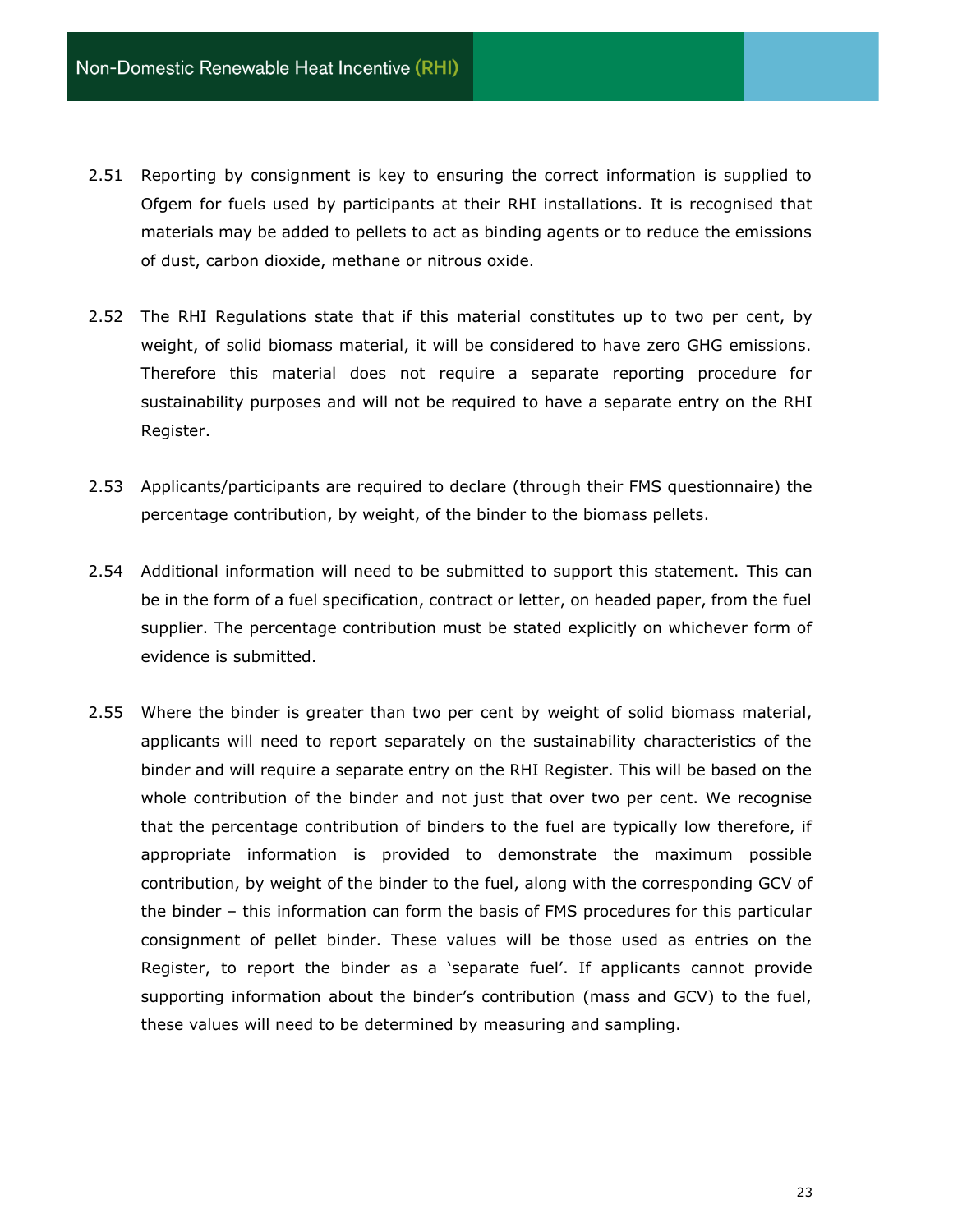## **Biomethane producers**

- 2.56 Biomethane producers will have to implement a FMS regime in order to determine:
	- the quantity of feedstocks used in a quarter;
	- consignment classification of the feedstock(s) used in a quarter for the purposes of sustainability and where applicable, feedstock requirements (see ND RHI Guidance volume 2, chapter 4 for further information on feedstock requirements);
	- the management of mixed consignments;
	- the energy content of the feedstock(s) used in a quarter;
	- the energy content of any fossil fuel contamination present in the feedstock(s) used;
	- the energy content and volume of biomethane injected;
	- the energy content of the ingredients added as part of the biomethane production process, and
	- any relevant heat supplied to the biogas/biomethane production process (please refer to chapter 6 of the RHI Guidance Volume 2 document).
	- RHI periodic support payments can only be made on the renewable content of feedstock used to produce the final fuel. As such, any contamination of feedstock used to produce the biogas will need to be accounted for through FMS procedures.
	- 2.57 There is a separate questionnaire for biomethane producers available on the Ofgem website<sup>8</sup>.

## <span id="page-23-0"></span>**Solid biomass in waste<sup>9</sup>**

2.58 The following applies to applications for an installation using solid biomass contained in waste.

<sup>8</sup> <https://www.ofgem.gov.uk/publications-and-updates/fuel-measurement-and-sampling-questionnaire>

<sup>&</sup>lt;sup>9</sup> RHI Scheme Regulation 2018, Part 4, Chapter 1, Regulation 37.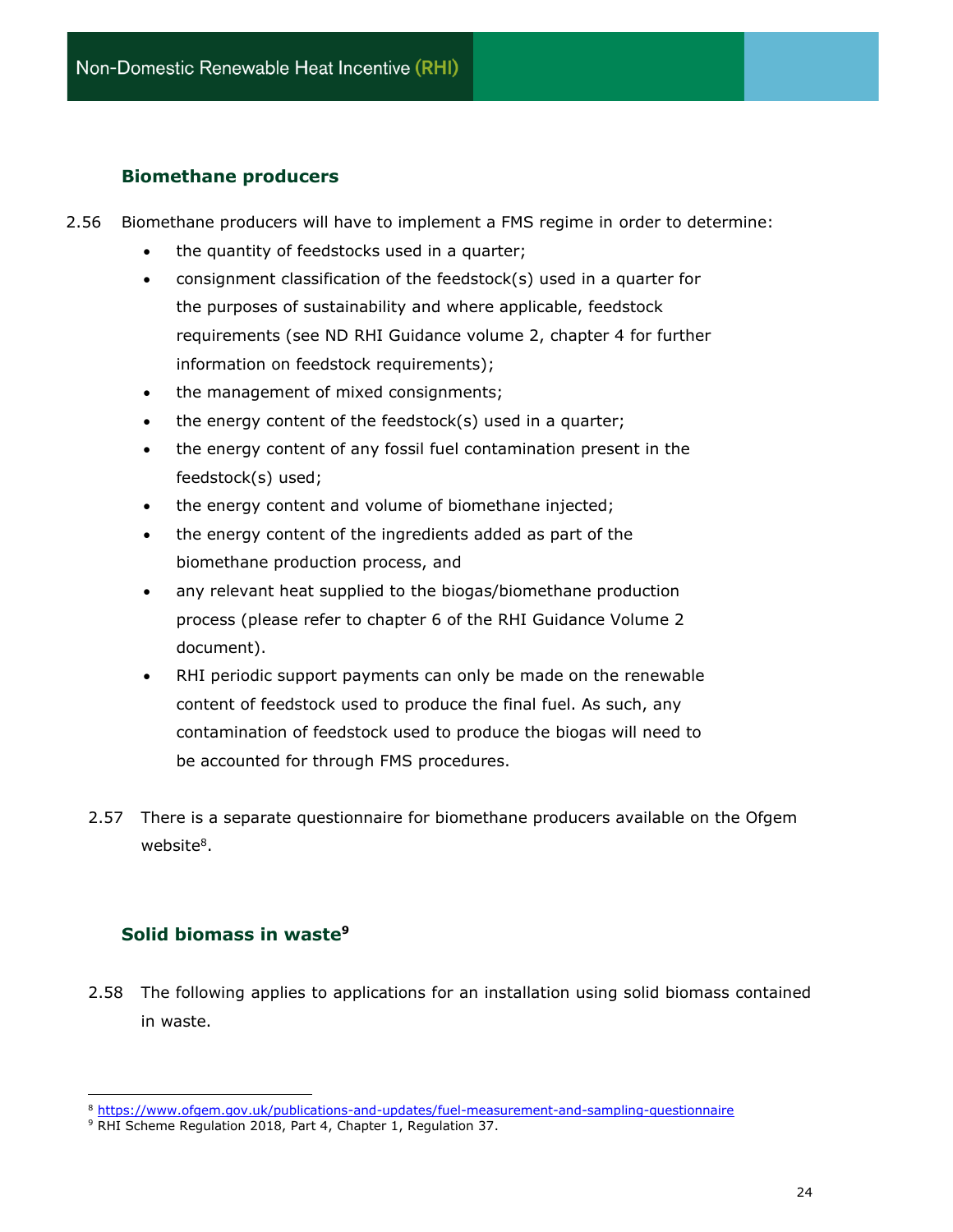- 2.59 RHI payments cannot be issued for heat generation attributable to non-renewable waste.
- 2.60 Applicants who intend to use waste must ensure the proportion of solid biomass in that waste is at least 10 per cent in each quarterly period (i.e. the fossil fuel component of the waste must be less than, or equal to 90 per cent). This must be done by quantifying the fossil fuel proportion of the waste fuel they burn by its percentage contribution by energy content in any given quarter.
- 2.61 Applicants using solid biomass contained in waste must complete Ofgem's FMS questionnaire describing the measurement and sampling methodology they intend to use to determine the fossil fuel proportion of the waste they use.
- 2.62 While applicants and participants can explore a range of options when designing their FMS procedures, they must bear in mind the key relevant requirement of the regulations, namely that the fossil fuel proportion in a waste stream must be determined according to the energy content of the fuel.
- 2.63 In certain circumstances, when determining the proportion of solid biomass contgained in waste, Ofgem may have regard to any information (where or not produced to it by the participant) if, in Ofgem's opinion, that information indicates what the proportion of the energy content of the waste is composed of fossil fuel.
- 2.64 Installation using using solid biomass contained in waste, it has the option to use literature-based evidence to demonstrate that the fossil fuel content of the stream is unlikely to exceed 50 per cent (and as such the renewable energy content of the waste stream is at least 50 per cent).
- 2.65 Only relevant and up-to-date data produced from an allocating body, waste disposal authority or waste collection authority, is suitable for this purpose. Evidence of direct sampling carried out at an installation can also be used. If such evidence is provided, and considered acceptable by us, the renewable content of the municipal waste can be deemed at 50 per cent in each quarterly period.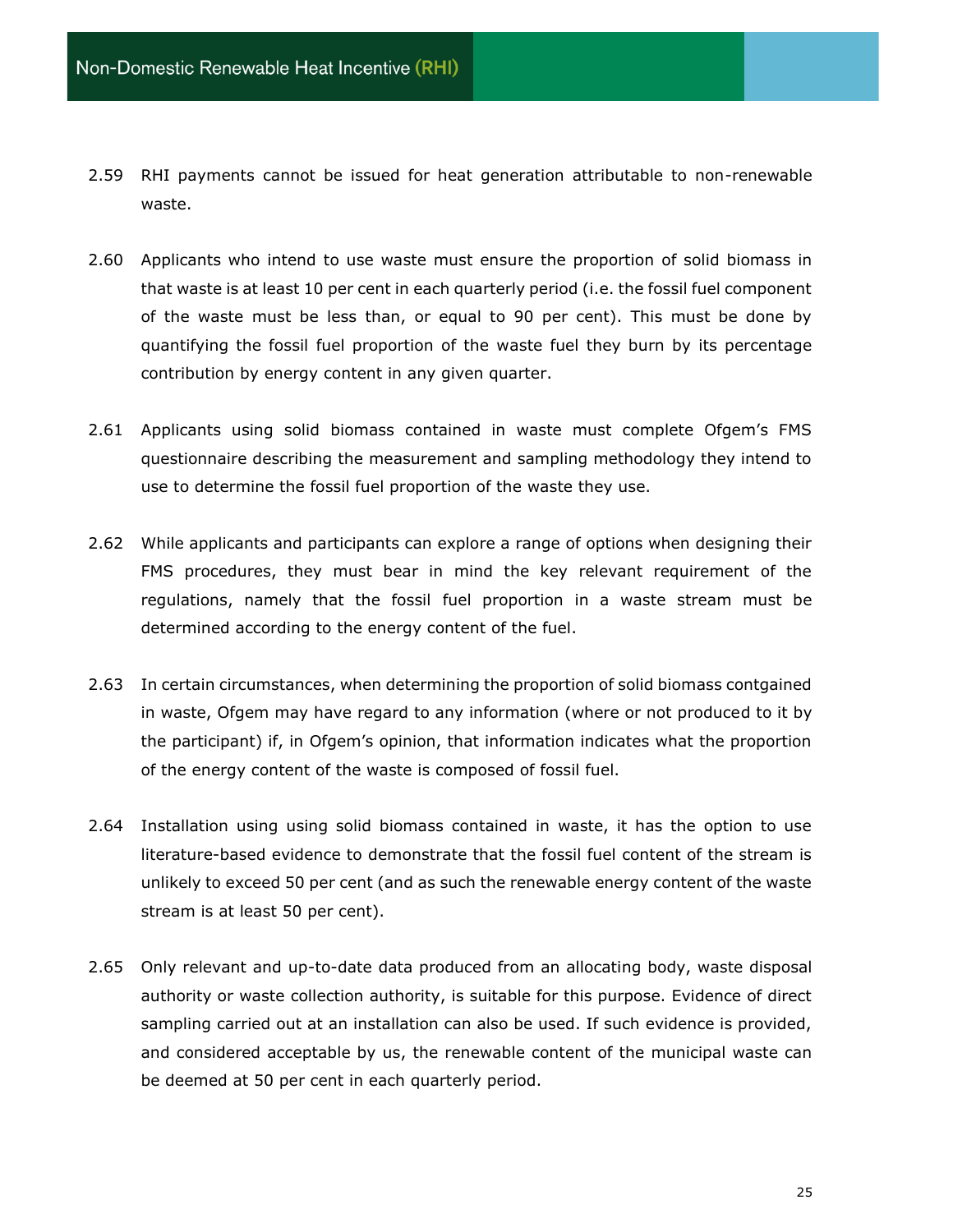- 2.66 In practice, this allows applicants to base their FMS procedures approach on the submission of published data, rather than conducting regular measurements and sampling.
- 2.67 Where the MSW has been processed before use, this may have materially increased the proportion of fossil-derived materials within it. An applicant can opt to separate and remove certain parts of a MSW stream prior to using the remaining fuel for heat generation or an applicant may decide to remove certain materials that are likely to have a high biomass content so that these materials can be recycled.
- 2.68 Where processing has taken place, we would look firstly for the applicant to provide an explanation of the process. We would then look to the applicant to demonstrate that, in spite of the process taking place, the fossil fuel proportion of the waste is still unlikely to exceed 50 per cent.
- 2.69 In cases where part of the waste stream has been removed for recycling purposes, we would ask the applicant to calculate the energy content attributable to the biomass portion of the removed fraction as a percentage of the total energy content of the waste stream prior to processing.
- 2.70 Relevant supporting evidence will need to be kept regarding the waste processing regime, for example, Waste Transfer notes or other documentation relating to waste streams which are separated and removed for recycling. We may request these at any time for audit purposes.

Table 2: Example methodology for plants seeking to demonstrate that the fossil fuel content of a MSW stream is not likely to exceed 50 per cent:

| <b>Stage</b>            | <b>Description</b>                                                                                                                                                                                                               |
|-------------------------|----------------------------------------------------------------------------------------------------------------------------------------------------------------------------------------------------------------------------------|
| $\mathbf{1}$            | Extract a representative sample of the waste and identify the percentage<br>contribution by weight of each of the primary categories within the stream, using<br>a reliable data source to compile a list of primary categories. |
| $\overline{2}$          | Draw upon a reliable data source to apply an estimated GCV value to each primary<br>category.                                                                                                                                    |
| $\overline{\mathbf{3}}$ | Multiply the weight and GCV values obtained for each primary category together.                                                                                                                                                  |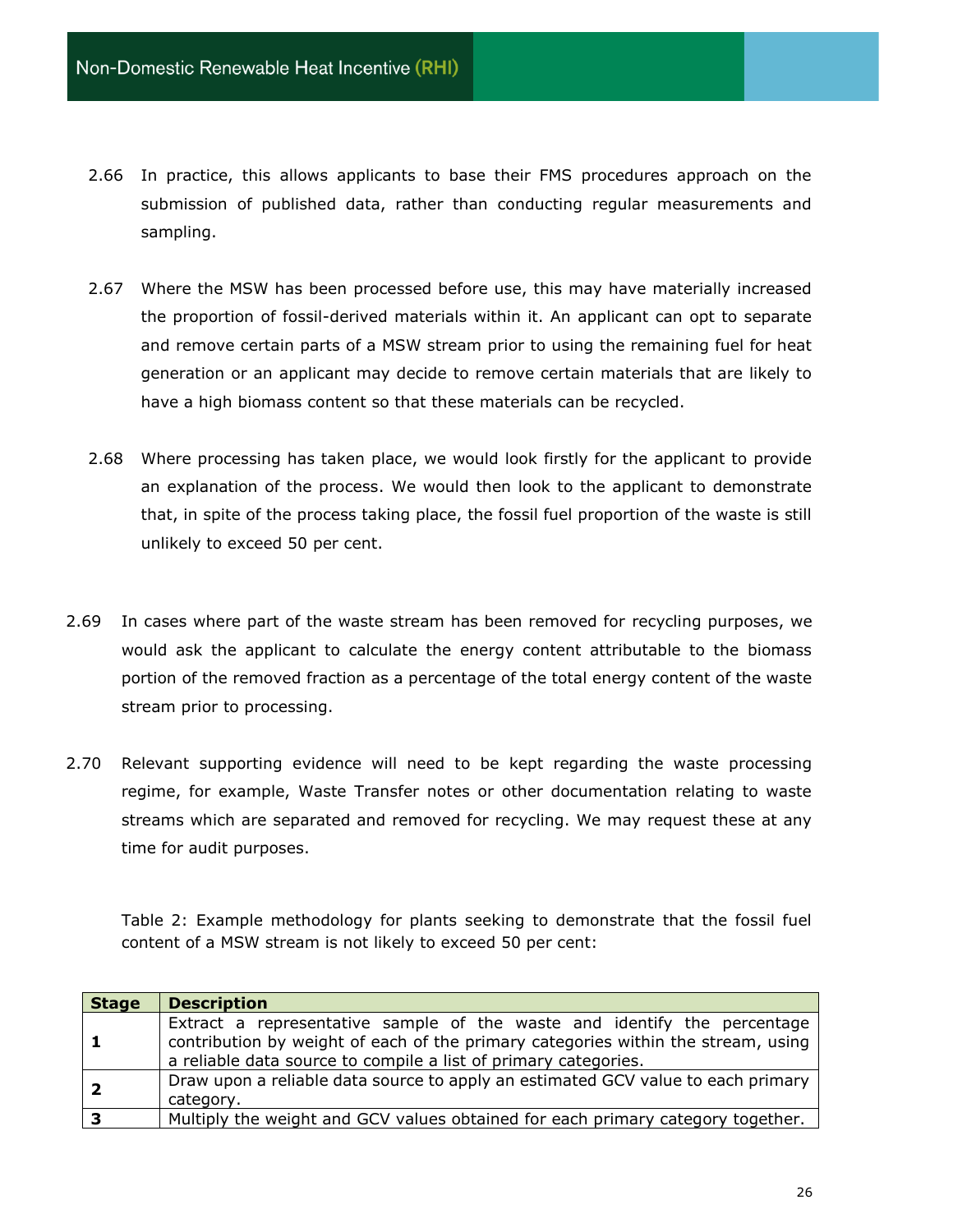| Divide the value obtained at Stage 3 by the sum of the values obtained at Stage 3<br>and then multiply the resulting value by 100 for each fuel.                                                                            |  |  |
|-----------------------------------------------------------------------------------------------------------------------------------------------------------------------------------------------------------------------------|--|--|
| Draw upon a reliable data source to apply a biodegradable content to each of the<br>primary categories within the fuel.                                                                                                     |  |  |
| Multiply the values obtained at Stage 4 by the value obtained at Stage 5 for each<br>primary category and sum the resulting value for each primary category to<br>generate the overall qualifying percentage of the stream. |  |  |

| Table 3: MSW stream methodology example: |
|------------------------------------------|
|                                          |

|                 | Stage 1        | Stage 2                  | Stage 3    | Stage 4  | Stage 5       | Stage 6    |
|-----------------|----------------|--------------------------|------------|----------|---------------|------------|
| Primary         | % contribution | calorific<br>Gross       | Weight     | % by GCV | Biodegradable | Qualifying |
| category        | by weight      | value (GCV)              | <b>GCV</b> |          | content       | $\%$       |
| Paper $+$ card  | 30             | 12.5                     | 375        | 25.2     |               | 25.2       |
| <b>Textiles</b> | 70             | 15.9                     | 1113       | 74.8     | 0.5           | 37.4       |
| <b>Totals</b>   | 100            | $\overline{\phantom{0}}$ | 1488       | 100      | -             | 62.6       |

- 2.71 Applicants must deduct the qualifying percentage (%) shown in table 3 from the total percentage attributable to biomass prior to processing. This calculation will provide applicants with the revised total percentage energy content attributable to biomass within the waste stream post-processing.
- 2.72 In order to verify the proportion of solid biomass contained in MSW, the regulations allow us to request that operators either provide a sample of MSW used in an accredited installation or implement a sampling regime. The regulations also give us the discretion to take account of sampling conducted on any gas or other substance produced as a result of the fuel being used. We may also request a sampling regime as part of our auditing procedures. For further information on auditing please refer to chapter 14 of RHI guidance volume 2.
- 2.73 We can exercise our right to require sampling at any time but we will generally ask applicants to implement sampling in the following scenarios:
- 2.74 Where applicants have not been able to provide sufficient data-based evidence to demonstrate that the fossil fuel content of a municipal waste stream (before or after it has undergone any process) is not likely to exceed 50 per cent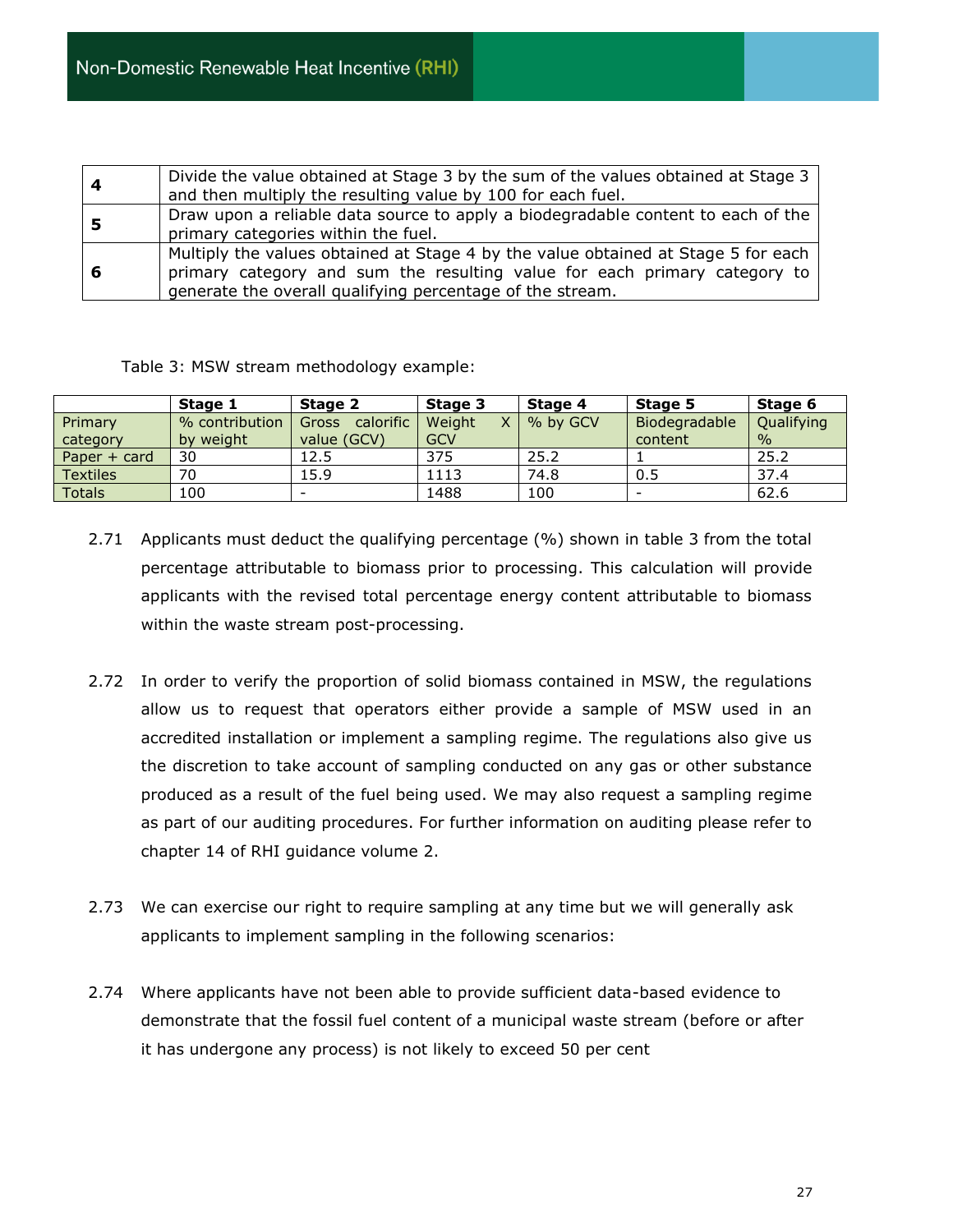2.75 Where applicants wish to agree an FMS procedure for a municipal waste stream in the belief the fossil fuel content of the stream is less than 50 per cent. Please see table 3 for an example methodology which you may wish to use.

## **Criteria for woodfuel quality**

- 2.76 From 1 April 2022, solid biomass which is wood and is used to generate heat in an accredited RHI installation must meet the for **woodfuel quality criteria** outlined below. The RHI regulations defines "**woodfuel**" in the context of the woodfuel quality criteria as "*woodchip, logs, wood pellets and wood briquettes, regardless of whether the wood will undergo any other process before burning*".
	- 1. All wood pellets must meet the EN Plus A1 standard<sup>10</sup>, a subsequent version of that standard or an equivalent approved standard.
	- 2. All other woodfuel must meet:
		- fuel quality standard EN 15234-2:2012<sup>11</sup>, ISO 9001:2015<sup>12</sup>, ISO 17225-4:2021<sup>13</sup>;
		- a subsequent version of one of those standards; or
		- an equivalent approved standard.
	- 3. All woodfuel must be certified by the Woodsure Certification Scheme<sup>14</sup> or an equivalent certification scheme as meeting the standard in points 1 or 2. The certification scheme must provide assurance of the supply chain of the woodfuel.
- 2.77 On 7 March 2022, The Department for Business, Energy and Industrial Strategy (BEIS) announced Kiwa Limited as the organisation responsible for assessing equivalent standards and certification schemes in relation to the criteria for woodfuel quality under the Non-Domestic RHI. For further information on this announcement

<sup>10</sup> <https://www.enplus-pellets.eu/en-in/>

<sup>&</sup>lt;sup>11</sup> Solid biofuels - Fuel quality assurance - Part 2: Wood pellets for non-industrial use (ISBN 978 0 580 75034 2). Published by the British Standards Institution on 31st January 2012.

<sup>12</sup> <https://www.iso.org/standard/62085.html>

<sup>&</sup>lt;sup>13</sup> Solid biofuels – Fuel specifications and classes - Part 4: Graded wood chips, ed. 2.0 (ISBN 978 0 539 05763 8). Published by the British Standards Institution on 31st March 2021.

<sup>14</sup> <https://woodsure.co.uk/about-woodsure/>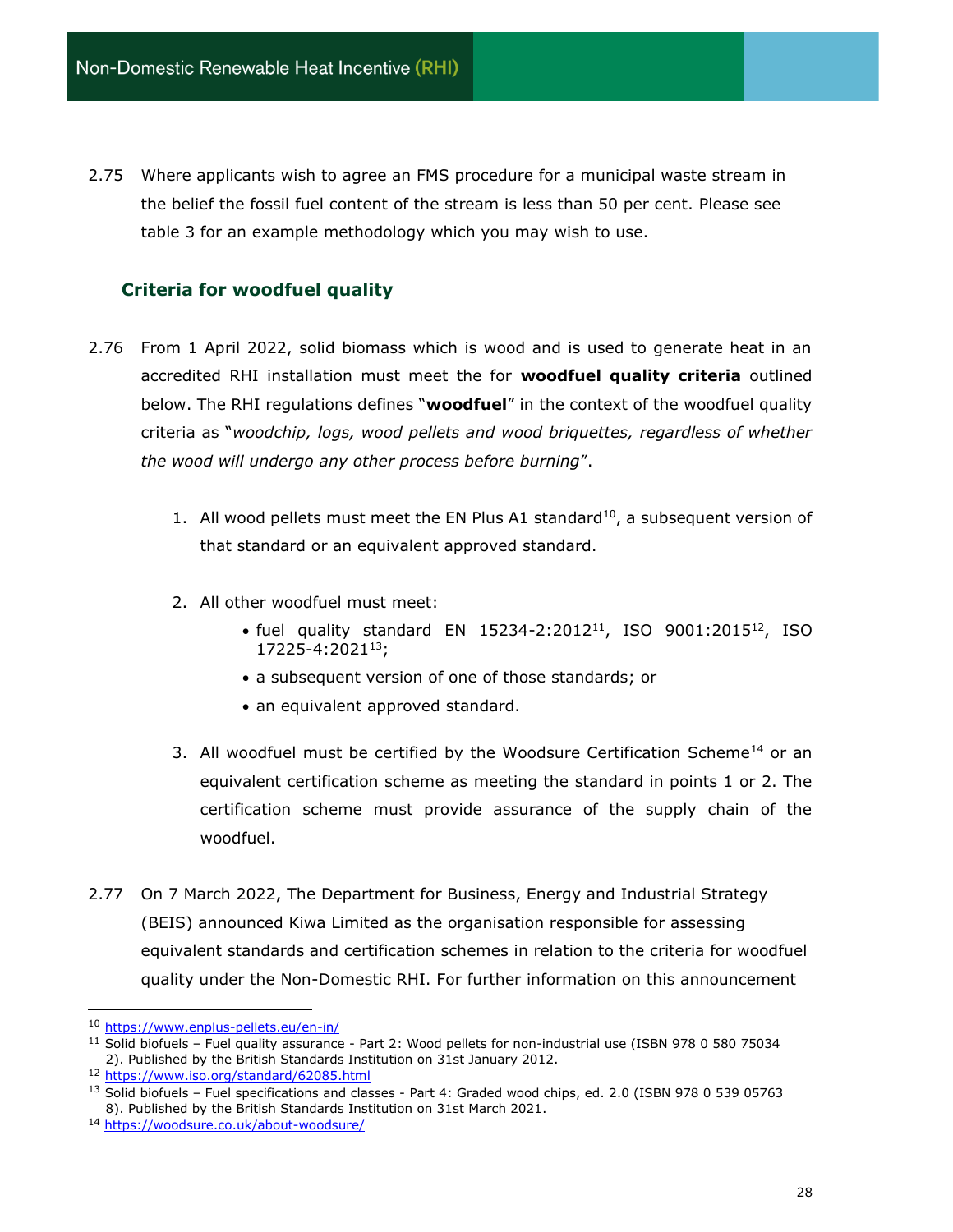please contact Kiwa directly by or mail at uk.ndrhi.equivalencescheme@kiwa.com or call +44 (0) 1242677877.

- 2.78 Participants using solid biomass which is waste or is wholly derived from waste in their accredited RHI installation will not be required to meet the woodfuel quality criteria set out above.
- 2.79 Participants who self-report will be required to retain any evidence that demonstrates the relevant consignments of woodfuel they have used comply with the criteria for woodfuel quality, in addition to meeting the land and greenhouse gas (GHG) emission limit criteria. This evidence may be requested as part of the Fuel Measurement and Sampling (FMS) review process. It may also be requested at other points in time, for example as part of a site audit.
- 2.80 Such evidence will likely take the form of a certification document or evidence of a valid certification number. In order to reduce review time, when adding a consignment of woodfuel, please provide this evidence alongside your amended FMS questionnaire for review. Additionally, when reviewing an amended FMS, we may request this evidence for pre-existing woodfuel consignments. Please ensure that you obtain this information and evidence for all consignments of woodfuel being used.
- 2.81 Participants who are required to produce an annual sustainability audit report as part of their compliance with the sustainability requirements of the RHI scheme, will be required to extend the scope of their annual sustainability audit reports to include information on any woodfuel used in the relevant reporting period, and whether such woodfuel complies with the criteria for woodfuel quality outlined above.
- 2.82 The requirement to extend the scope of the sustainability audit report will not affect the date by which this report is due or the periods this report must cover. For more information about sustainability audit reports please refer to the Non-Domestic RHI Sustainability Audit Guidance for Participants and Auditors.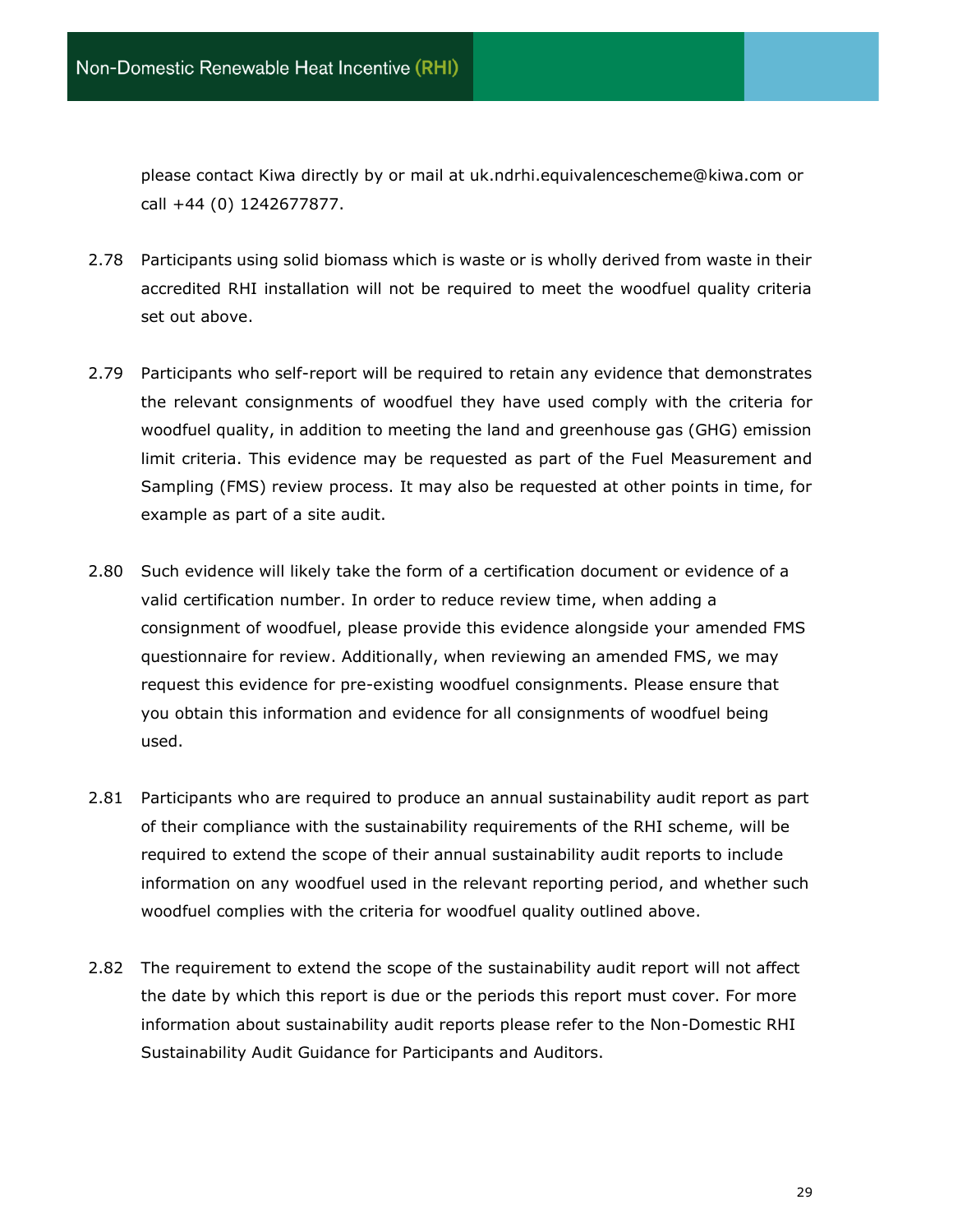2.83 For further information on the criteria for woodfuel quality, please refer to chapter 4 of Guidance Volume 2: ongoing obligations and payments<sup>15</sup>.

<sup>15</sup> https://www.ofgem.gov.uk/publications/non-domestic-rhi-main-guidance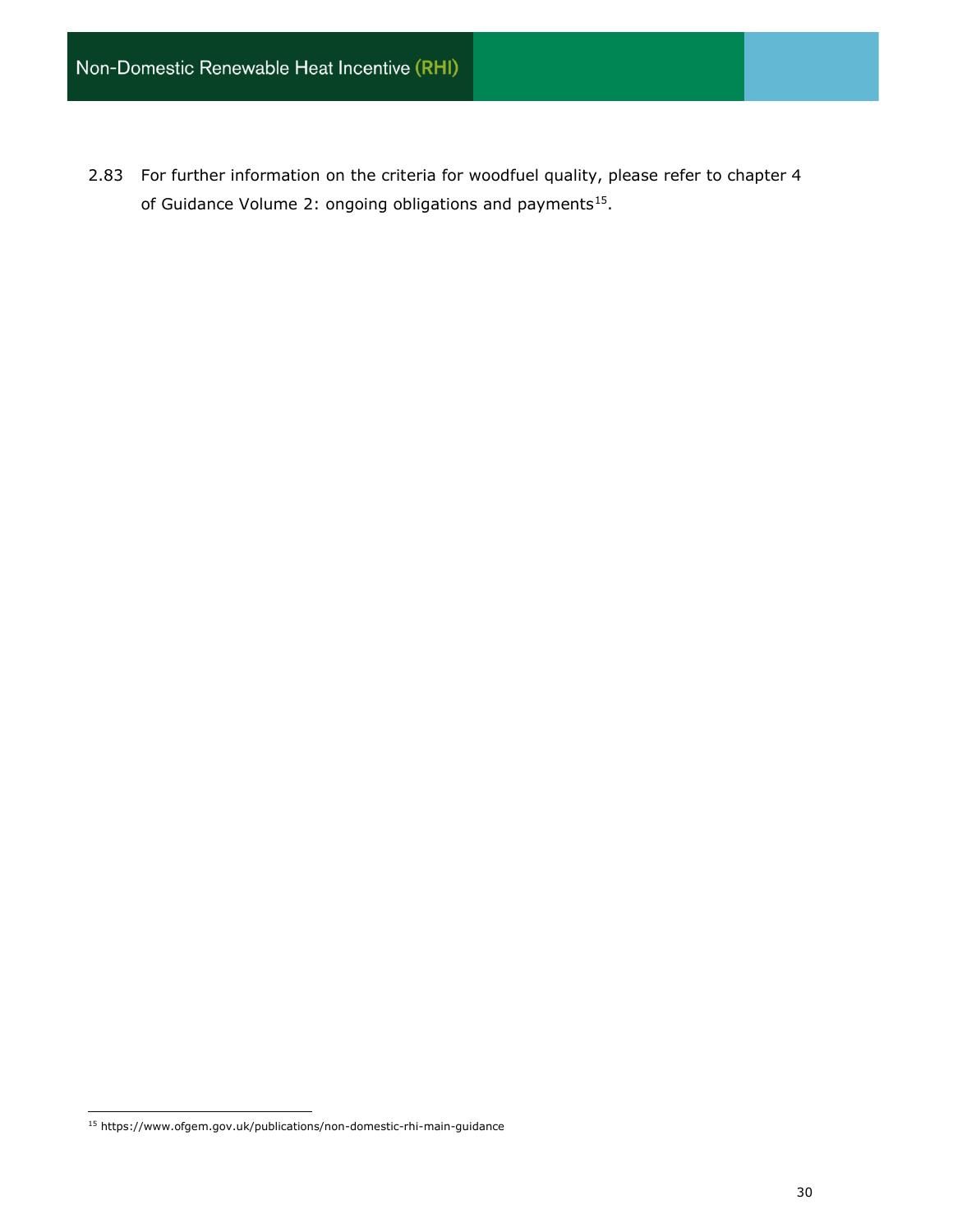## <span id="page-30-0"></span>**3. Measuring and sampling fuels**

This chapter provides an indication of the types of procedures that applicants may need to put in place, and describe in their FMS questionnaire.

## <span id="page-30-1"></span>**Weight measurements**

3.1 The following tables provide examples of how you may wish to weigh your fuel:

| Question            | <b>Answer</b>                                                             |
|---------------------|---------------------------------------------------------------------------|
| When is the weight  | At installation on delivery                                               |
| measurement taken?  |                                                                           |
| How is the weight   | By totalising weighbridge deliveries                                      |
| measurement taken?  |                                                                           |
| How often is the    | Every delivery                                                            |
| weight measurement  |                                                                           |
| taken?              |                                                                           |
| How is fuel carried | Stocks run down at quarter end                                            |
| over from one       |                                                                           |
| quarter to the next |                                                                           |
| accounted for?      |                                                                           |
| Are any industry    | The British Standard BS EN 30012-1 for weighbridge calibration. This      |
| standards met?      | presents in detail methods of calibration for static weighing devices and |
|                     | for determining periodic confirmation intervals.                          |
|                     |                                                                           |
|                     | This is reviewed with further details in the following code of practice:  |
|                     | Code of Practice for the Calibration of Industrial Process Weighing       |
|                     | Systems, Institute of Measurement and Control, October 2003.              |
| How is accuracy     | Weighbridges will normally achieve an accuracy of $+/- 0.5%$ of the load. |
| ensured?            | Participants with public weighing equipment have responsibilities to      |
|                     | ensure that they can perform their duties competently and honestly. No    |

Table 5: Example of weight measurement using a weighbridge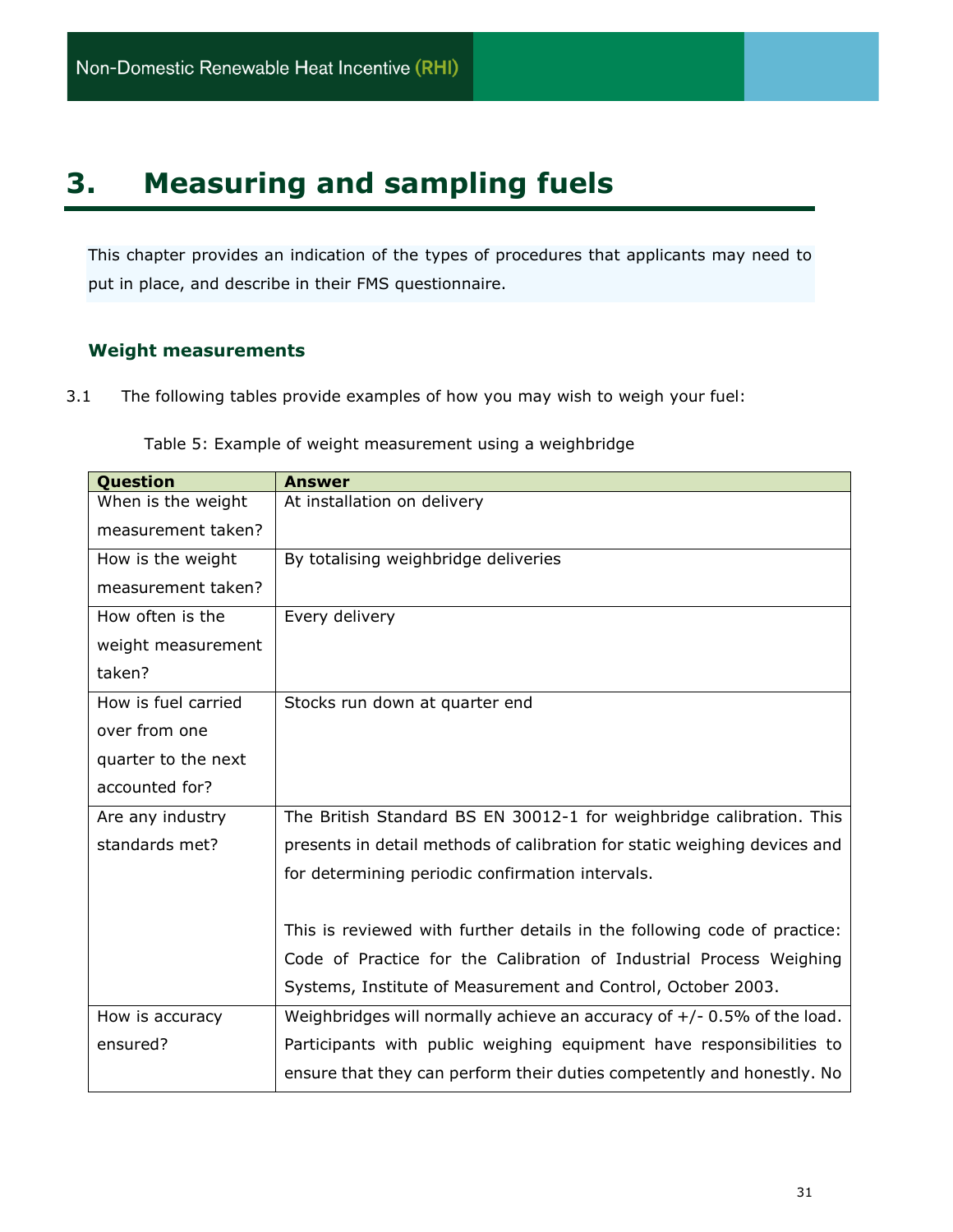|                      |  | one may operate public weighing equipment unless they hold a                                                                                                                                                                                                                                            |  |  |
|----------------------|--|---------------------------------------------------------------------------------------------------------------------------------------------------------------------------------------------------------------------------------------------------------------------------------------------------------|--|--|
|                      |  | certificate from a Chief Trading Standards Officer.                                                                                                                                                                                                                                                     |  |  |
| weight measurements. |  | Although the weighbridge at a heat installation is unlikely to be a public<br>weighing facility, good practice would be that the weighbridge is<br>operated as if it were, and that the appropriate certificate is obtained.<br>Regular calibration is an integral part of the quality assurance of all |  |  |

| Question            | <b>Answer</b>                                                                |
|---------------------|------------------------------------------------------------------------------|
| When is the weight  | At installation on delivery and stock calculation at quarter end.            |
| measurement         |                                                                              |
| taken?              |                                                                              |
| How is the weight   | By totalising weighbridge deliveries and performing a stock calculation at   |
| measurement         | the end of each quarter.                                                     |
| taken?              |                                                                              |
| How often is the    | Every delivery and at a stock calculation at the end of each quarter.        |
| weight              |                                                                              |
| measurement         |                                                                              |
| taken?              |                                                                              |
| How is fuel carried | By a stock calculation at quarter end. This can be done typically by transit |
| over from one       | over a weighbridge, survey of the stockpile, or level measurement of a       |
| quarter to the next | bin.                                                                         |
| accounted for?      |                                                                              |
| Are any industry    | The British Standard BS EN 30012-1 for weighbridge calibration. This         |
| standards met?      | presents in detail methods of calibration for static weighing devices and    |
|                     | for determining periodic confirmation intervals.                             |
|                     |                                                                              |

Table 6: Example of weight measurement using a weighbridge and stock calculation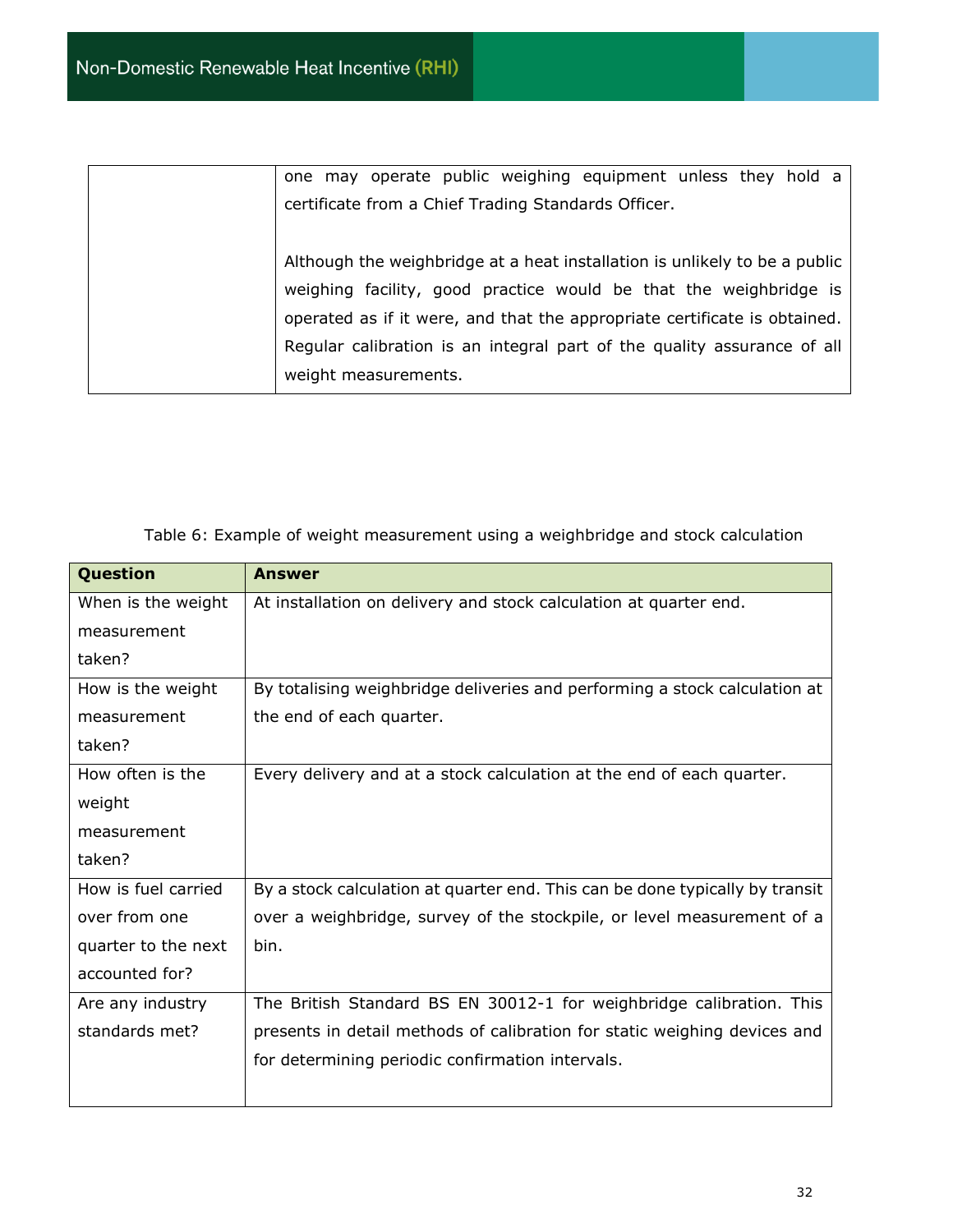|          |    |          | This is reviewed with further details in the following code of practice:   |
|----------|----|----------|----------------------------------------------------------------------------|
|          |    |          | Code of Practice for the Calibration of Industrial Process Weighing        |
|          |    |          | Systems, Institute of Measurement and Control, October 2003.               |
| How      | is | accuracy | Accuracy can be maximised by operating the stocking area so as to          |
| ensured? |    |          | reduce the remaining quantity to a very low level at the period end. This  |
|          |    |          | could be achieved by separating each period's stock. Weighbridges will     |
|          |    |          | normally achieve an accuracy of $+/- 0.5%$ of the load.                    |
|          |    |          |                                                                            |
|          |    |          | Participants with public weighing equipment have responsibilities to       |
|          |    |          | ensure that they can perform their duties competently and honestly. No     |
|          |    |          | one may operate public weighing equipment unless they hold a certificate   |
|          |    |          | from a Chief Trading Standards Officer.                                    |
|          |    |          |                                                                            |
|          |    |          | Although the weighbridge at a heat installation is unlikely to be a public |
|          |    |          | weighing facility, good practice would be that the weighbridge is operated |
|          |    |          | as if it were, and that the appropriate certificate is obtained. Regular   |
|          |    |          | calibration is an integral part of the quality assurance of all weight     |
|          |    |          | measurements.                                                              |

Table 7: Example of weight measurement using a weighing belt

| <b>Question</b>                               | <b>Answer</b>                                                                                                    |
|-----------------------------------------------|------------------------------------------------------------------------------------------------------------------|
| When is the weight measurement taken?         | Immediately prior to combustion                                                                                  |
| How is the weight measurement taken?          | Directly from a weighing belt                                                                                    |
| How often is the weight measurement<br>taken? | Throughout the burn                                                                                              |
| Is any method of verification used?           | Total weighbridge delivery figures and stock<br>level calculation at the end of each quarter<br>(if applicable). |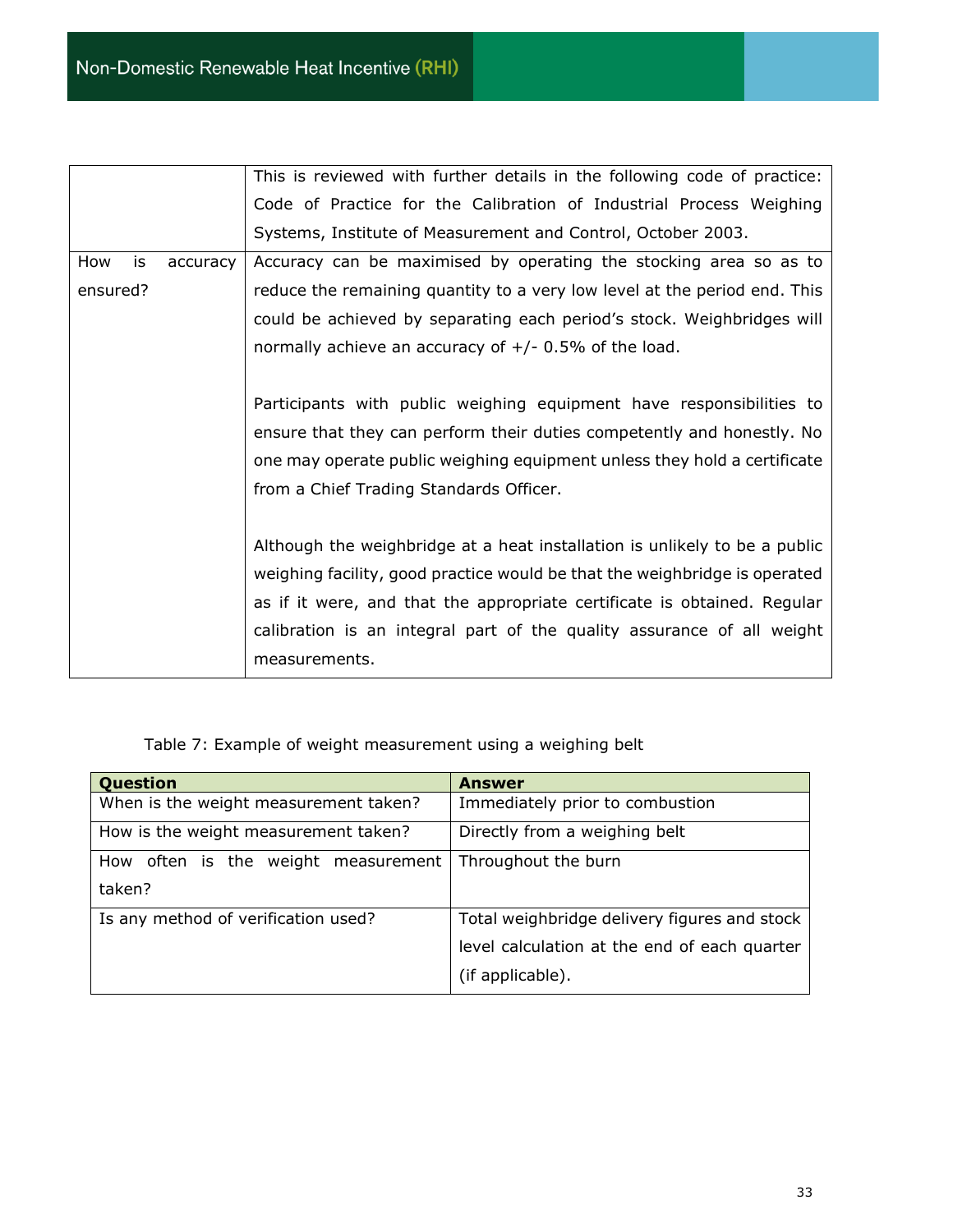## <span id="page-33-0"></span>**Accuracy of weight measurements**

3.2 Belt weighing devices vary substantially in accuracy according to their principle of operation, construction and installation. The Organisation Internationale de Métrologie Légale (OIML) has classified those intended for commercial use into three classes as per the table below. Good practice is considered to be class 0.5.

| Table 8: Accuracy of belt weighers |  |  |  |
|------------------------------------|--|--|--|
|------------------------------------|--|--|--|

| <b>Class</b> | Percentage of the mass of the totalized load for |            |  |
|--------------|--------------------------------------------------|------------|--|
|              | <b>Initial verification</b>                      | In-service |  |
|              | 0.25                                             |            |  |
|              |                                                  |            |  |
|              |                                                  |            |  |

- 3.3 There is an international recommendation from OIML that specifies the metrological and technical requirements for belt conveyor equipment. This provides standardised requirements and test procedures for evaluating this equipment in a uniform and traceable way.
- 3.4 The title of the international recommendation is: 'Continuous totalizing automatic weighing instruments (belt weighers). Part 1: Metrological and technical requirements – Tests. OIML R 50-1 Edition 1997 (E)'. Further information can be found at [www.oiml.org.](http://www.oiml.org/) Please note regular calibration is an integral part of the quality assurance of all weighing devices. Where possible, inaccuracies from excessive tension or stiffness in the belt, irregular loading, or installation too close to non-weighing rollers should be avoided. Guidance for the calibration of stand-alone electronic weighing devices can be found on the OIML website.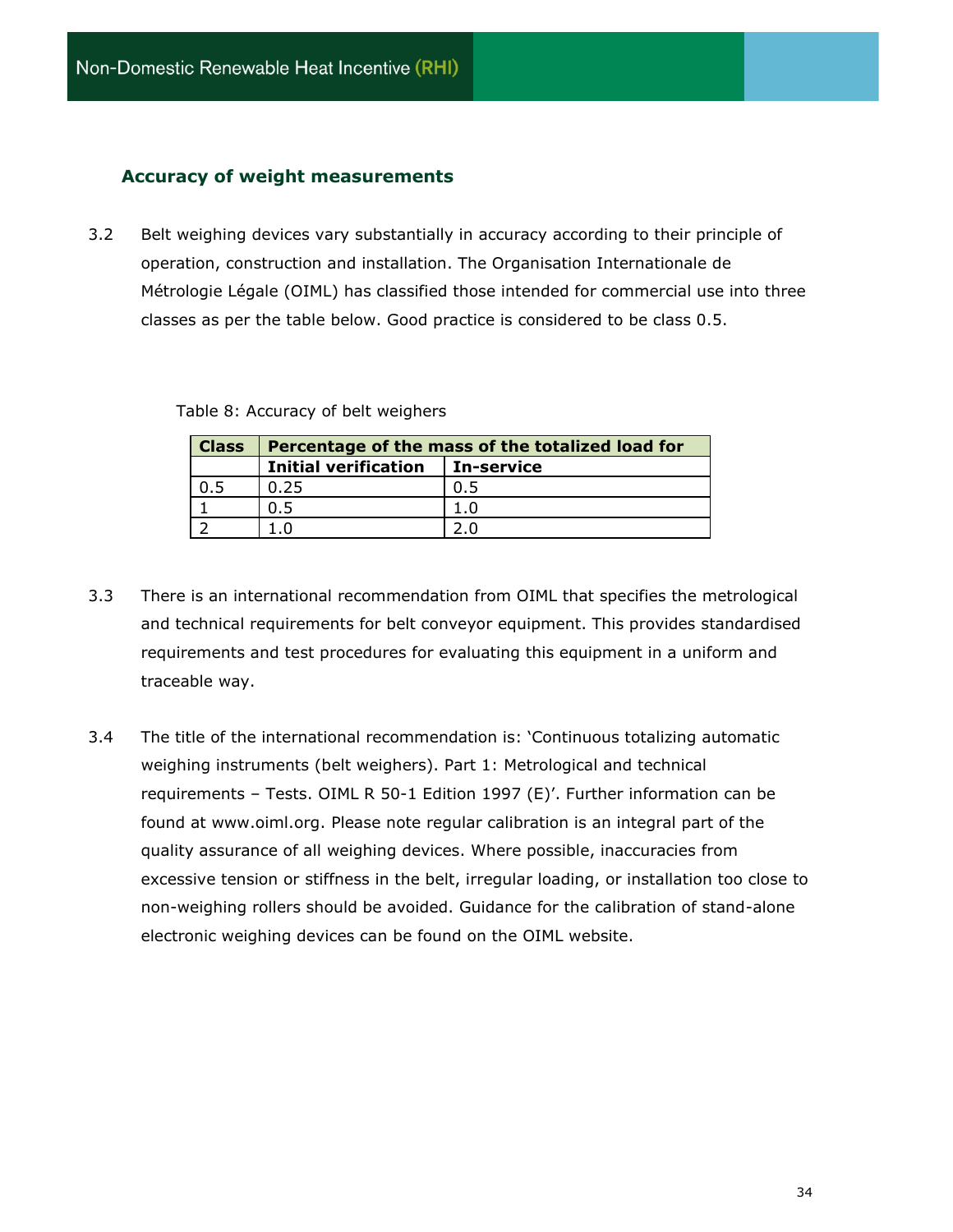## **Sampling fuels for energy content**

- 3.5 This section outlines why fuel sampling is required, how frequently samples should be taken, and how we expect the results to be verified. This is in relation to where there is fossil fuel in use and the renewable proportion must be identified.
- 3.6 Sampling is required to identify the energy content of a fuel and must be both of sufficient quantity for analysis to be undertaken and representative of the fuel used in that quarter.
- 3.7 The approach that should generally be used when developing a robust sampling regime is to:
	- take a series of incremental samples
	- combine these to form a composite sample
	- extract a representative sub-sample of the composite sample for analysis
	- While some factors that can affect the precision and accuracy of sampling are:
	- the size of the sample relative to the whole
	- the number of increments taken during the sampling period to produce a composite sample
	- the method used to extract the sample
	- the location of sample extraction. If the fuel is not sampled immediately before combustion, it is generally expected that the fuel sampled should be as representative as possible to what is combusted
	- the method used to extract a sub-sample from the composite sample for subsequent analysis

## <span id="page-34-0"></span>**Sampling frequency**

3.8 To ensure that RHI payments are issued for the renewable proportion of fuel used in each quarter, the energy content reported within quarterly data submissions must relate to the fuel used in that quarter.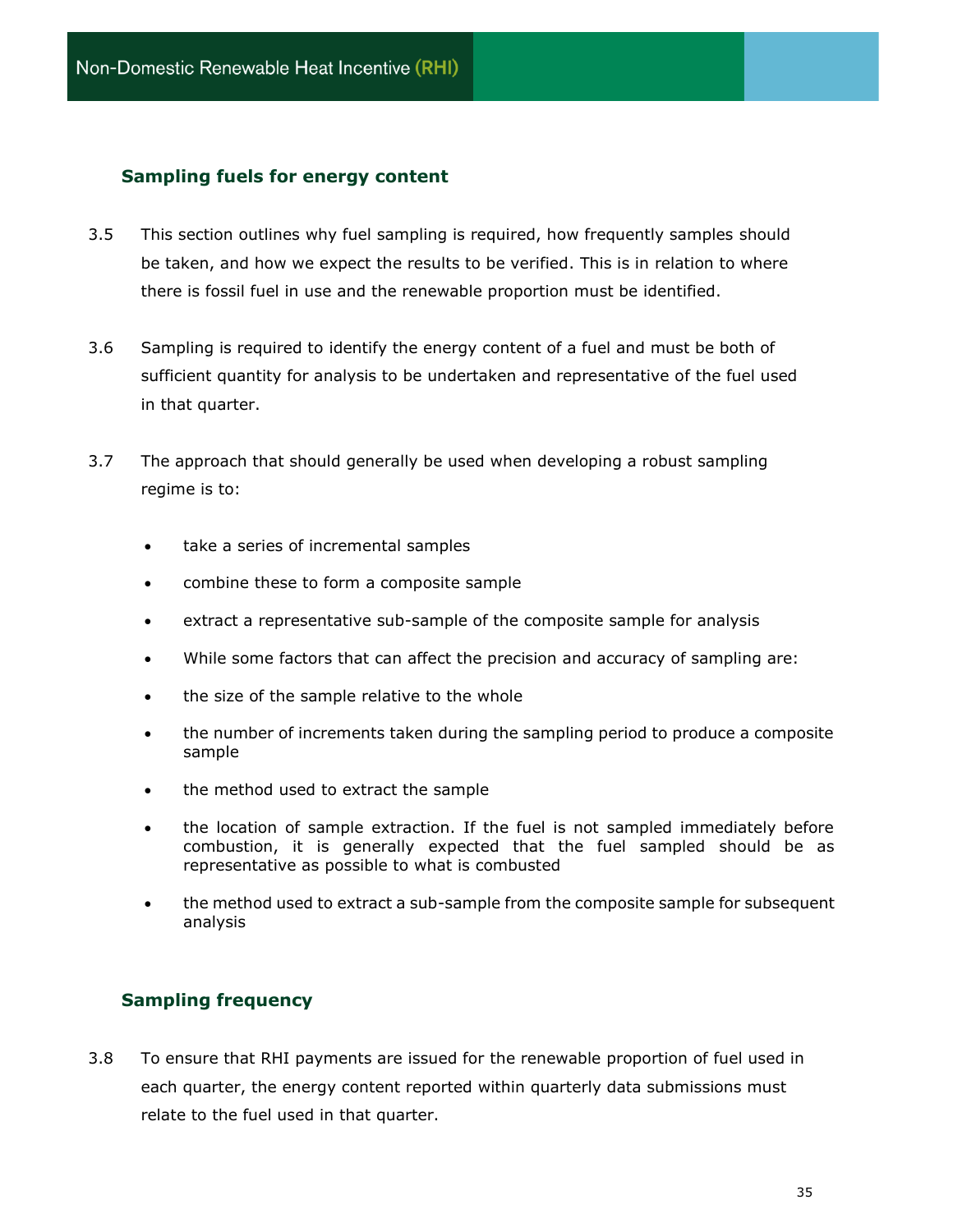- 3.9 Where sampling is required, samples can be taken either from each delivery or from the fuel stream immediately prior to combustion. You may propose other sampling intervals, providing it can be demonstrated that this regularity is able to provide accurate and reliable results.
- 3.10 When considering how frequently to take samples, you should consider how consistent the GCV of your biomass fuel is, how many fuel sources you have and how much biomass you are using.

## <span id="page-35-0"></span>**Weighted averaging**

3.11 Good practice when calculating the average GCV of a number of composite samples is to use a weighted average.

## <span id="page-35-1"></span>**Verification**

3.12 When conducting sampling, you should consider how you might verify the results and may wish to consider using a second method of sampling analysis at the stage of agreeing FMS procedures.

## **Examples**

3.13 The following tables provide examples of how you may wish to measure the energy content of your fuel: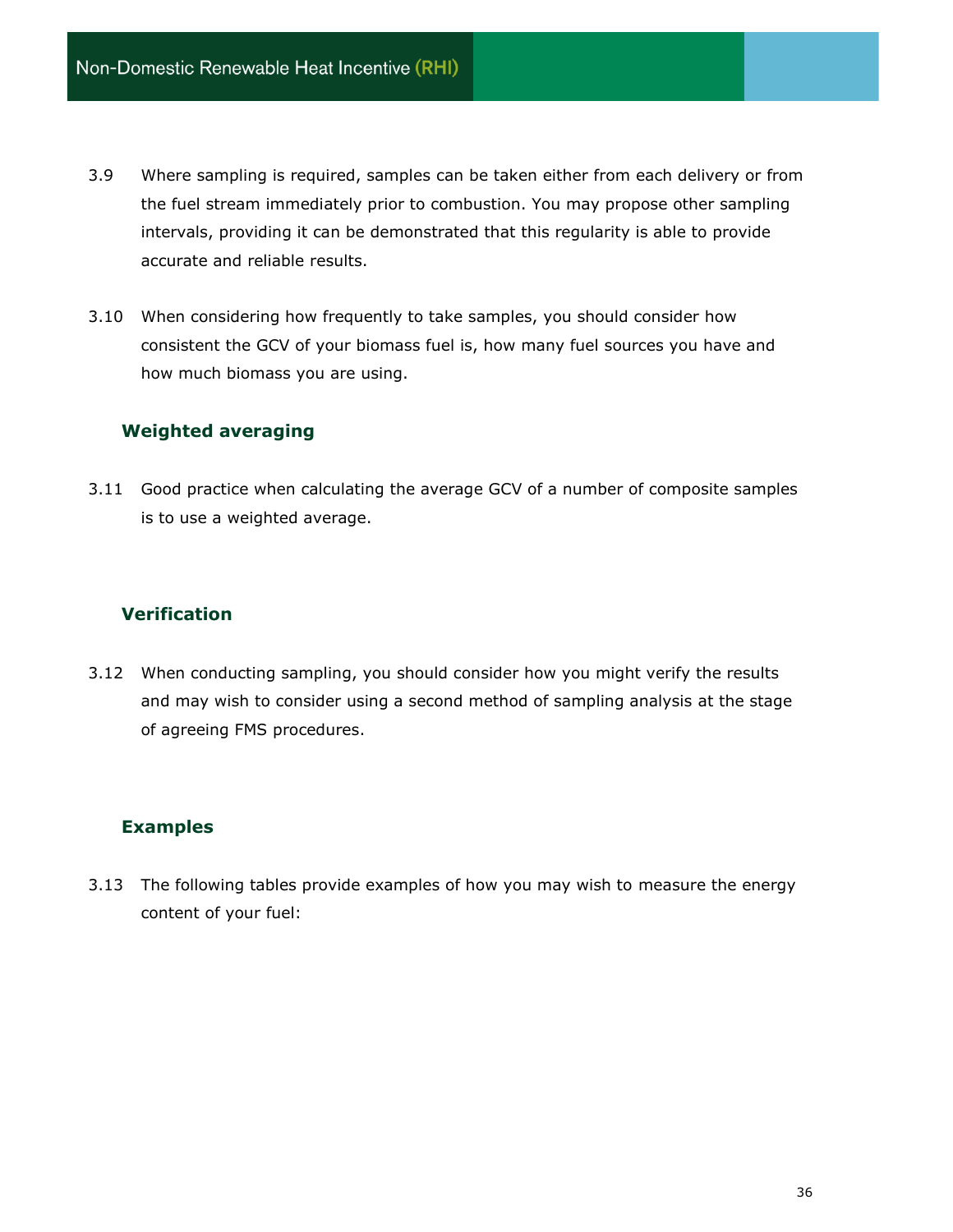| Question                      | <b>Answer</b>                                                         |
|-------------------------------|-----------------------------------------------------------------------|
| How is the energy content     | Increments are taken from the nearest possible point immediately      |
| measurement taken?            | prior to combustion.                                                  |
| sample<br>How<br>often<br>are | Depends on the material being burned and the number of deliveries     |
| increments taken?             |                                                                       |
| How is the sample prepared?   | The overall size of the composite sample may be over 200kg, but       |
|                               | the actual amount of material that is required for chemical analysis  |
|                               | is usually less than five grams. Therefore it is necessary to obtain  |
|                               | a representative sample of the composite sample that is suitable      |
|                               | for chemical analysis. This can be achieved by using a combination    |
|                               | of sample size reduction (using a suitable shredder) and sample       |
|                               | splitting procedures to produce a finely powdered sample.             |
| What steps are in place to    | You should explain how sampling will be undertaken, which             |
| ensure that the sample is     | demonstrates that the sample taken is representative of the whole.    |
| representative of the whole?  |                                                                       |
|                               | The objective of any sample extraction procedure is to ensure that    |
|                               | all particles have an equal chance of being included in the sample.   |
|                               | This is particularly important when the material being sampled        |
|                               | contains a wide range of particle sizes (such as chipped wood), as    |
|                               | the finer sized particles will tend to settle towards the bottom of   |
|                               | the material in a delivery vessel or in a stockpile, and towards the  |
|                               | bottom of the flow of material on a conveyor.                         |
|                               |                                                                       |
|                               | For a given accuracy, the required sample weight is directly          |
|                               | proportional to the size of the largest particle in the mixture being |
|                               | sampled. This means that the weight of sample needed reduces as       |
|                               | the particle size reduces, and thus the total size of a sample of     |
|                               | sawdust will be smaller than that of a sample of woodchips.           |
| Is any method of verification | Previous quarter's results are used as a comparison.                  |
| used?                         |                                                                       |

Table 9: sampling fuels immediately prior to combustion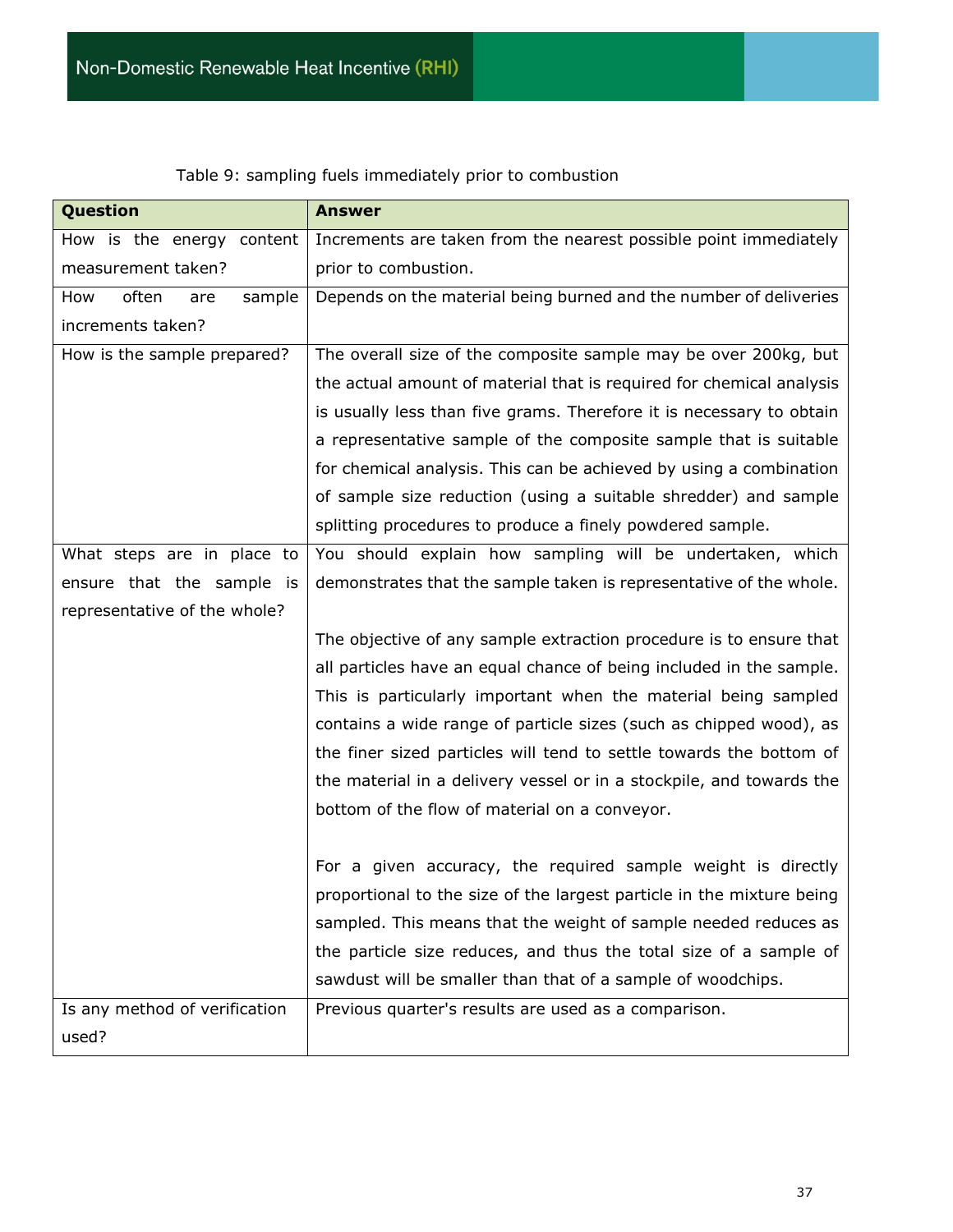| Question                        | <b>Answer</b>                                                       |
|---------------------------------|---------------------------------------------------------------------|
| is the energy<br>content<br>How | Increments are taken manually from delivery vessels.                |
| measurement taken?              |                                                                     |
| often<br>sample<br>How<br>are   | Every delivery.                                                     |
| increments taken?               |                                                                     |
| How is any fuel carried over    | Stocks run down at quarter end.                                     |
| from one quarter to the next    |                                                                     |
| accounted for?                  |                                                                     |
| How is the sample prepared?     | The overall size of the composite sample may be over 200kg,         |
|                                 | but the actual amount of material that is required for chemical     |
|                                 | analysis is usually less than five grams. Therefore it is necessary |
|                                 | to obtain a representative sample of the composite sample that      |
|                                 | is suitable for chemical analysis. This can be achieved by using    |
|                                 | a combination of sample size reduction (using a suitable            |
|                                 | shredder) and sample splitting procedures to produce a finely       |
|                                 | powdered sample.                                                    |
| What steps are in place to      | You should explain how sampling will be undertaken, which           |
| ensure that the sample is       | demonstrates that the sample taken is representative of the         |
| representative of the whole?    | whole.                                                              |
|                                 |                                                                     |
|                                 | The objective of any sample extraction procedure is to ensure       |
|                                 | that all particles have an equal chance of reporting to the         |
|                                 | sample. This is particularly important when the material being      |
|                                 | sampled contains a wide range of particle sizes (such as chipped    |
|                                 | wood), as the finer sized particles will tend to settle towards the |
|                                 | bottom of the material in a delivery vessel or in a stockpile, and  |
|                                 | towards the bottom of the flow of material on a conveyor.           |
|                                 |                                                                     |
|                                 | For a given accuracy, the required sample weight is directly        |
|                                 | proportional to the size of the largest particle in the mixture     |
|                                 | being sampled. This means that the weight of sample needed          |
|                                 | reduces as the particle size reduces, and thus the total size of a  |

Table 10: Energy content measurement from delivery vessels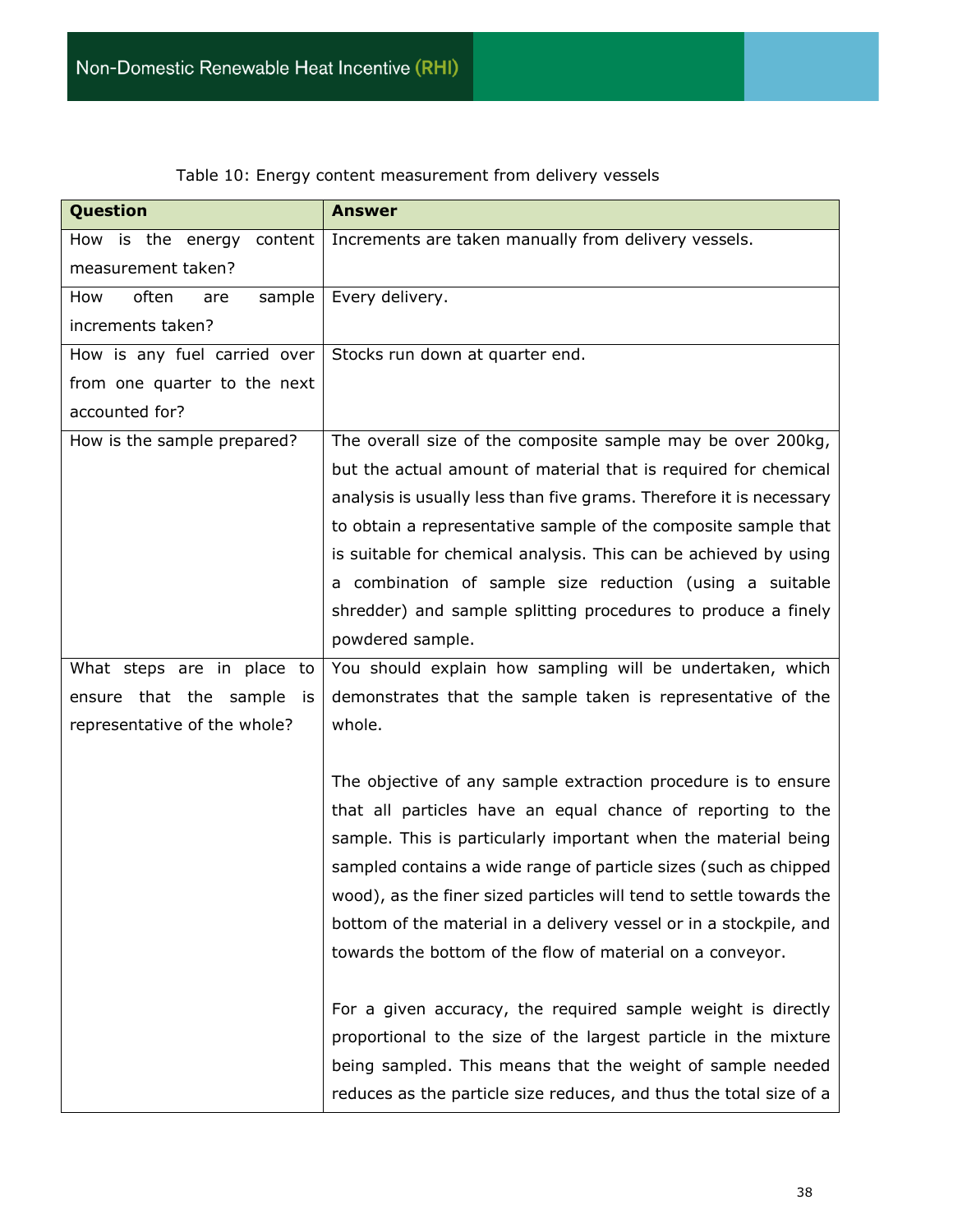|       | sample of sawdust will be smaller than that of a sample of                          |
|-------|-------------------------------------------------------------------------------------|
|       | woodchips.                                                                          |
|       | Is any method of verification   Previous quarter's results are used as a comparison |
| used? |                                                                                     |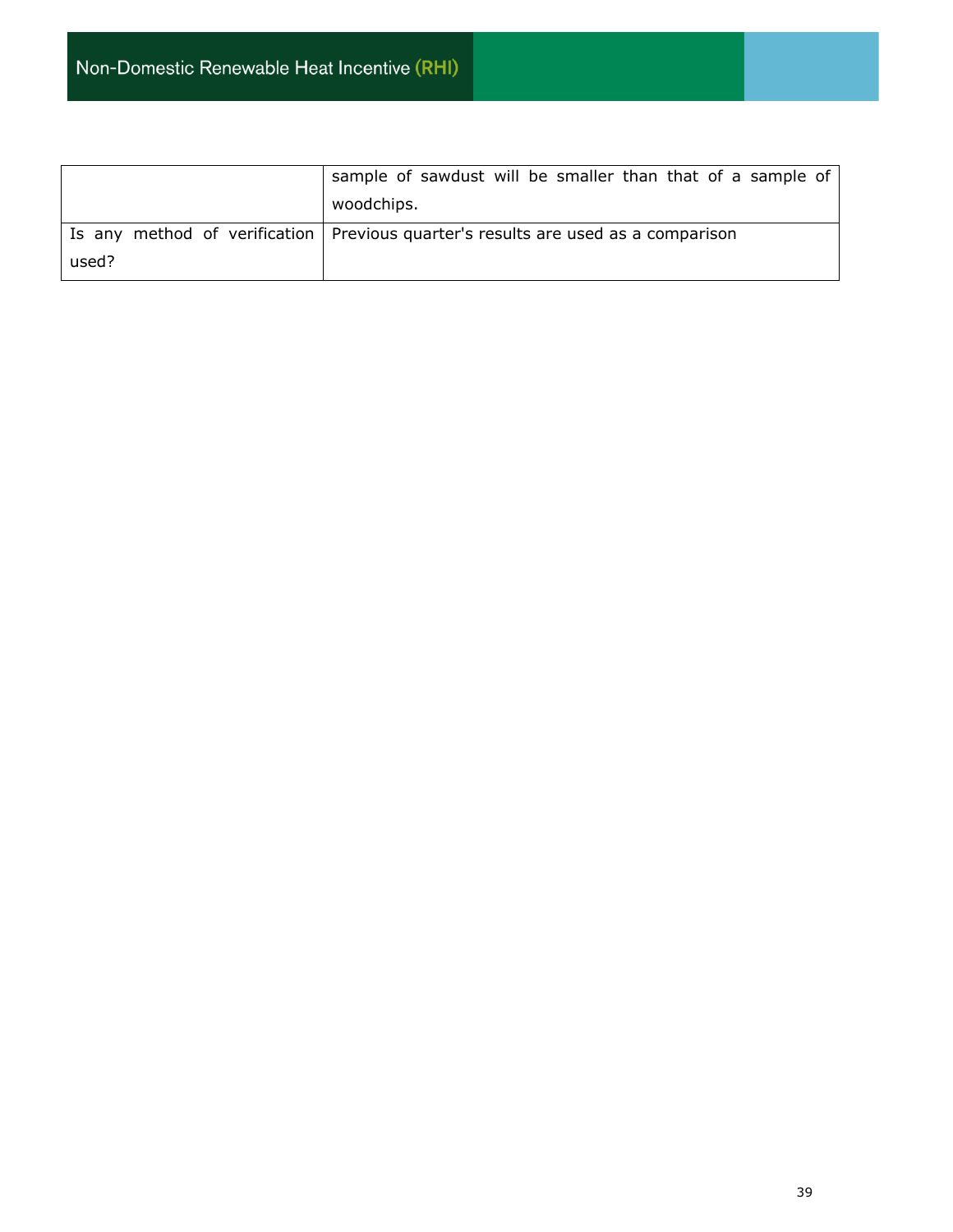| <b>Question</b>               | <b>Answer</b>                                                   |
|-------------------------------|-----------------------------------------------------------------|
| How is the energy<br>content  | Increments are taken manually from delivery vessels and from    |
| measurement taken?            | a stockpile.                                                    |
| often<br>sample<br>How<br>are | Every delivery and from stockpile at the beginning of each      |
| increments taken?             | quarter.                                                        |
| How is any fuel carried over  | Stockpile sampled at the beginning of the quarter.              |
| from one quarter to the next  |                                                                 |
| accounted for?                |                                                                 |
| How is the sample prepared?   | The overall size of the composite sample may be over 200kg,     |
|                               | but the actual amount of material that is required for chemical |
|                               | analysis is usually less than five grams. Therefore it is       |
|                               | necessary to obtain a representative sample of the composite    |
|                               | sample that is suitable for chemical analysis. This can be      |
|                               | achieved by using a combination of sample size reduction        |
|                               | (using a suitable shredder) and sample splitting procedures to  |
|                               | produce a finely powdered sample.                               |
| What steps are in place to    | You should explain how sampling will be undertaken, which       |
| ensure that the sample is     | demonstrates that the sample taken is representative of the     |
| representative of the whole?  | whole                                                           |
|                               |                                                                 |
|                               | The objective of any sample extraction procedure is to ensure   |
|                               | that all particles have an equal chance of reporting to the     |
|                               | sample. This is particularly important when the material being  |
|                               | sampled contains a wide range of particle sizes (such as        |
|                               | chipped wood), as the finer sized particles will tend to settle |
|                               | towards the bottom of the material in a delivery vessel or in a |
|                               | stockpile, and towards the bottom of the flow of material on a  |
|                               | conveyor.                                                       |
|                               |                                                                 |
|                               | For a given accuracy, the required sample weight is directly    |
|                               | proportional to the size of the largest particle in the mixture |
|                               | being sampled. This means that the weight of sample needed      |

## Table 11: Energy content measurement from stockpile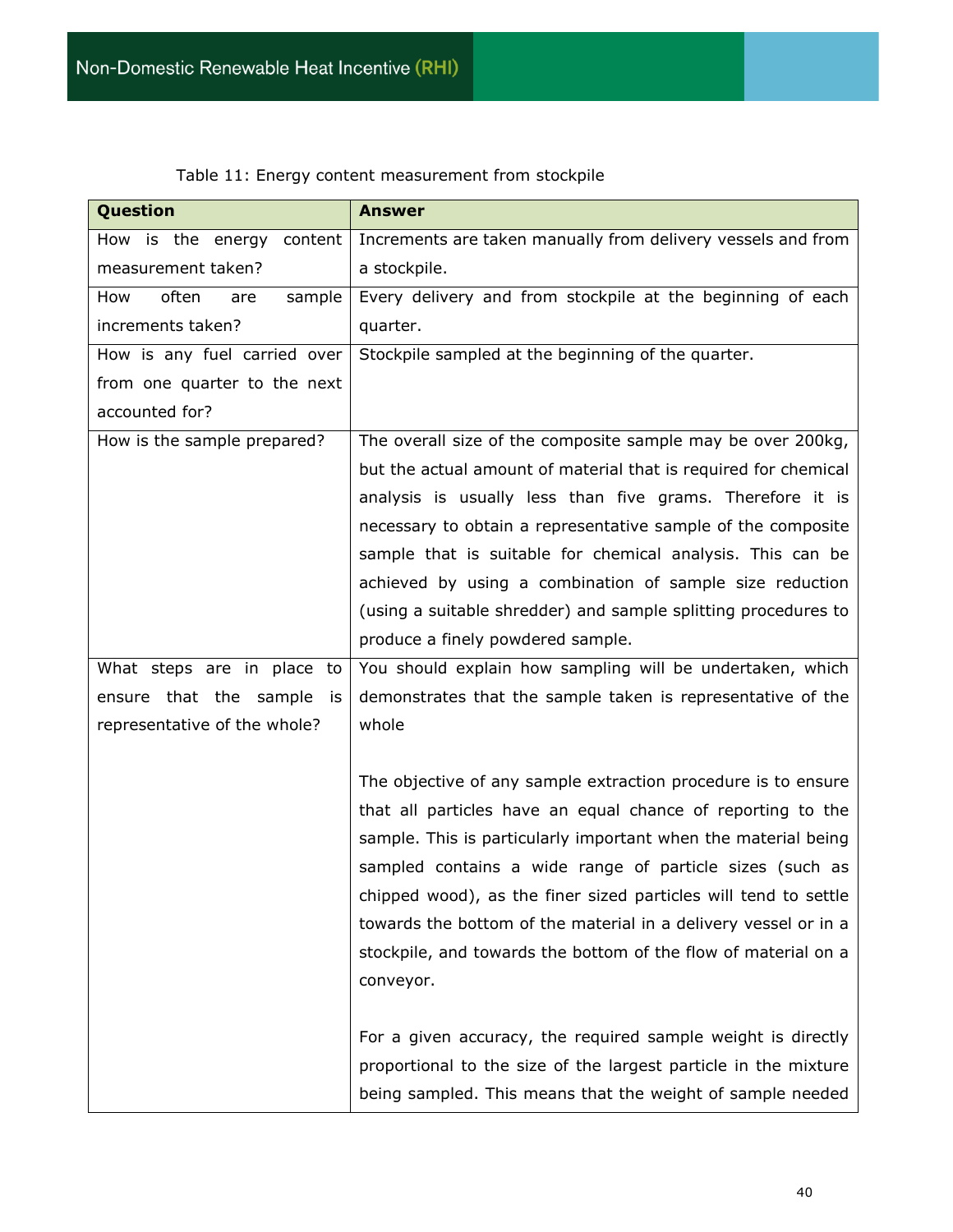|                               | reduces as the particle size reduces, and thus the total size of |  |
|-------------------------------|------------------------------------------------------------------|--|
|                               | a sample of sawdust will be smaller than that of a sample of     |  |
|                               | woodchips.                                                       |  |
| Is any method of verification | Previous quarter's results are used as a comparison.             |  |
| used?                         |                                                                  |  |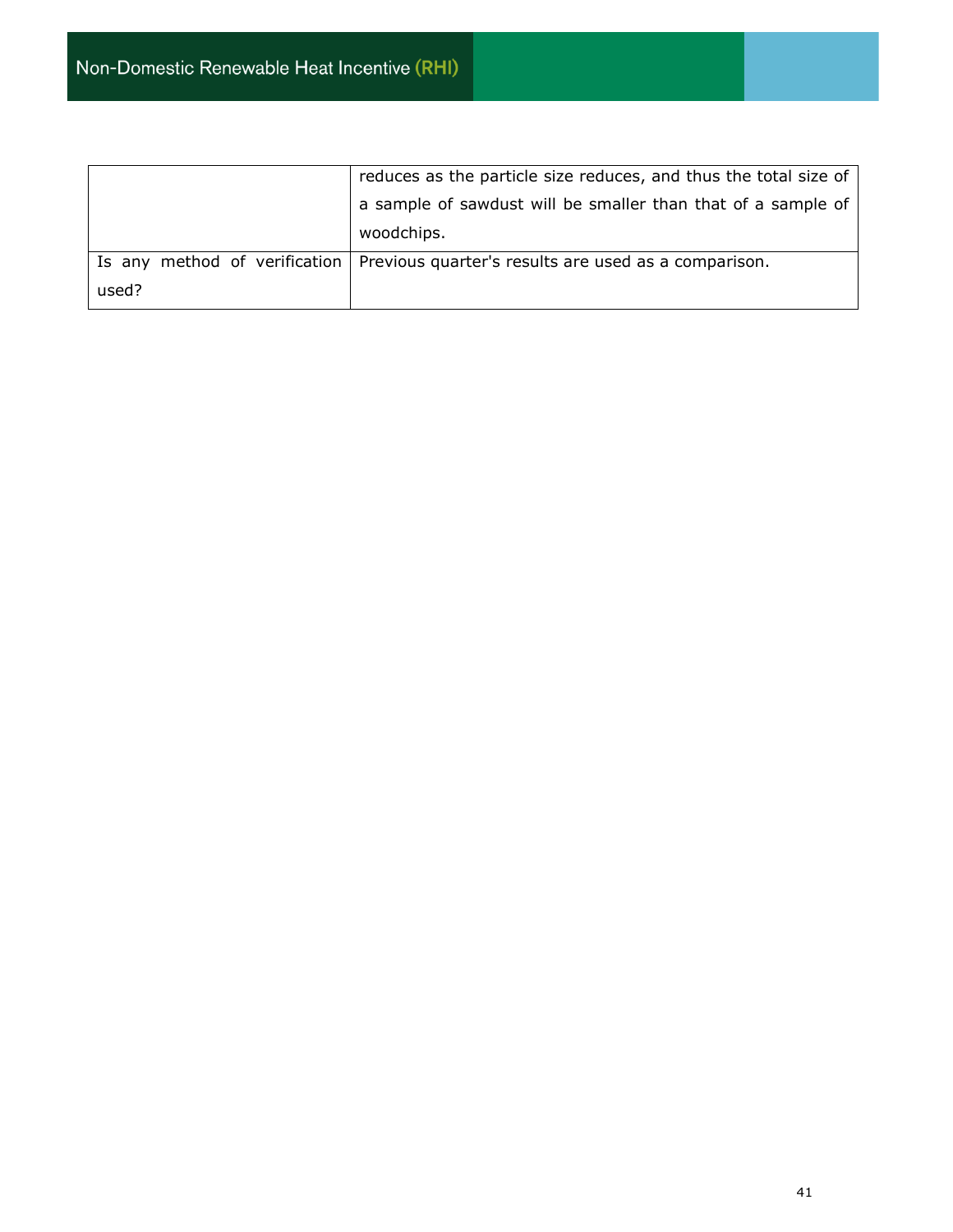## <span id="page-41-0"></span>**4. Alternative methods for determining contamination of waste fuels**

This chapter provides information on alternative methods for determining a contamination percentage for waste fuels.

- 4.1 If you are using waste or solid biomass contaminated with fossil fuel you may wish to consider using the CEN 343 group of industry standards to support development of your FMS procedures. CEN 343 is a set of standards covering many aspects of the production, handling and measurement of solid recovered fuels. The following are the standards you may need to comply with:
- 4.2 CEN/TS 15440: 2006 Solid recovered fuels Method for the determination of biomass content, is a standard that provides methodologies for determining the biomass fraction of a representative waste sample.
- 4.3 CEN/TS 15440: 2006 includes two methods for determining the biomass percentage by energy: selective dissolution and manual sorting. The standard explains the process a laboratory should follow and the conditions under which the methods can be used.
- 4.4 You must ensure that you are using fuels that meet the conditions set out in the standard in order for a sampling regime based on this standard to be viewed as being reliable. For example, fuels must not contain substances for which the methods prescribed in the standards do not work, such as coal and charcoal.

## **The Selective Dissolution Method**

4.5 This method relies on the fact that under the conditions specified in the standard biomass materials will dissolve and whatever is left undissolved will therefore be fossil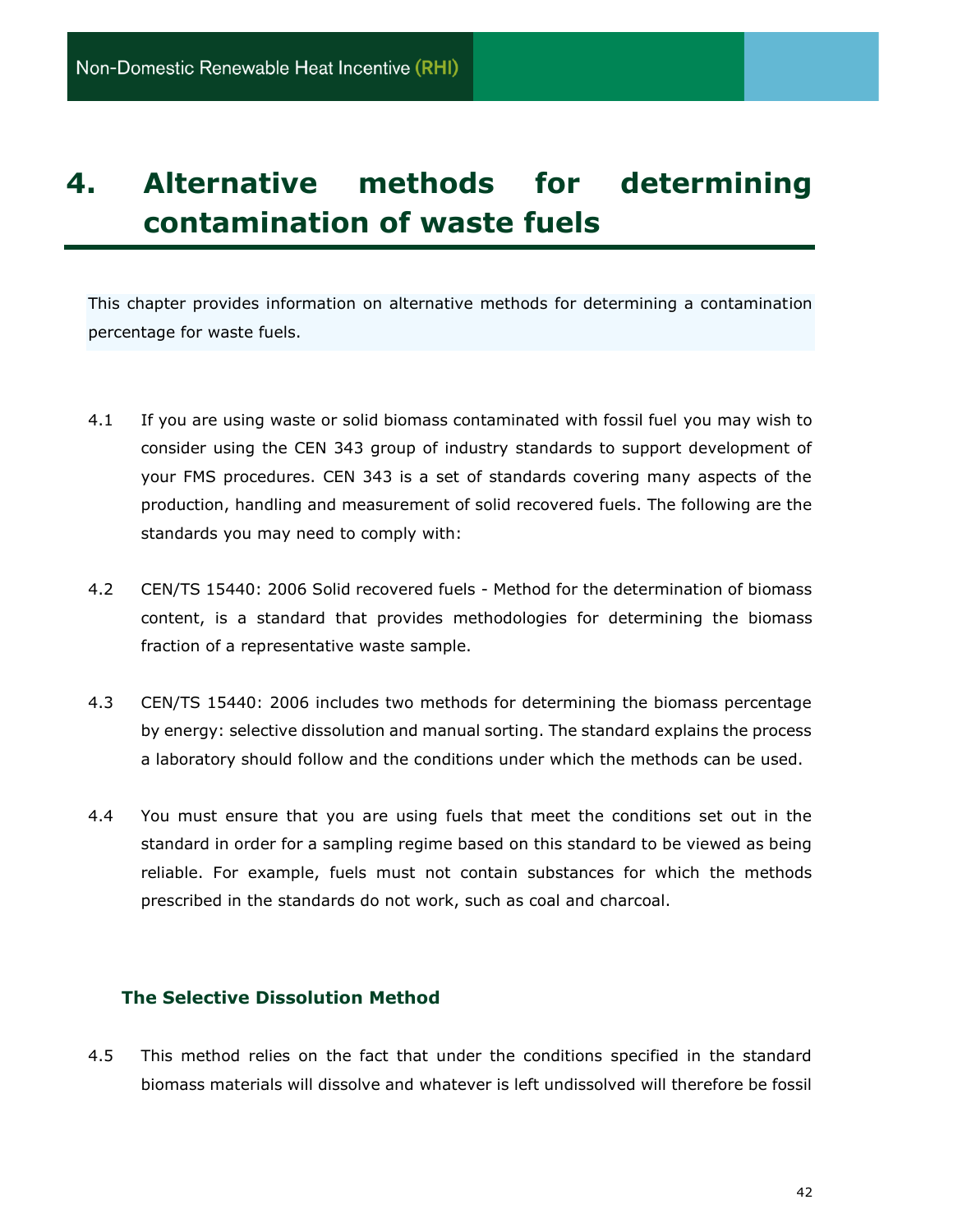derived. Since the dissolution method that can be used to directly determine the GCV of the biomass in the sample, it is preferential to the manual sorting method.

## **The Manual Sorting Method**

- 4.6 In this method, a representative sample of the solid recovered fuel is sorted by hand into various sub-fractions e.g. plastics, paper/cardboard, wood and inert matter. These constituents are then dried to a constant weight and separated into biomass, nonbiomass and inert categories.
- 4.7 The calorific value of the biomass content of the sample can now be determined through establishing the average net calorific value for each category on a dry basis. Manual sorting can also only be applied to waste materials over a certain particle size.

## **Potential for error**

4.8 If you are seeking to utilise the selective dissolution and manual sampling methods outlined in CEN/TS 15440 you should bear in mind that these methodologies have several limitations (outlined in Annex G for the standard). For example, as regards selective dissolution operators will need to consider that the biodegradability of certain non-biomass materials eg coal or polyurethane plastics, may lead them to dissolve and therefore they would be considered biomass. A list of such materials is considered in the standard. Also, since the manual sorting method is to some extent reliant on estimation it is therefore prone to human error.

#### **Use of the Selective Dissolution Method for waste wood fuels**

4.9 The methods outlined in CEN/TS 15440 were primarily designed for use with waste fuels e.g. Solid Recovered Fuel (SRF). However, the selective dissolution method may be used to determine the fossil fuel derived contamination percentage of waste wood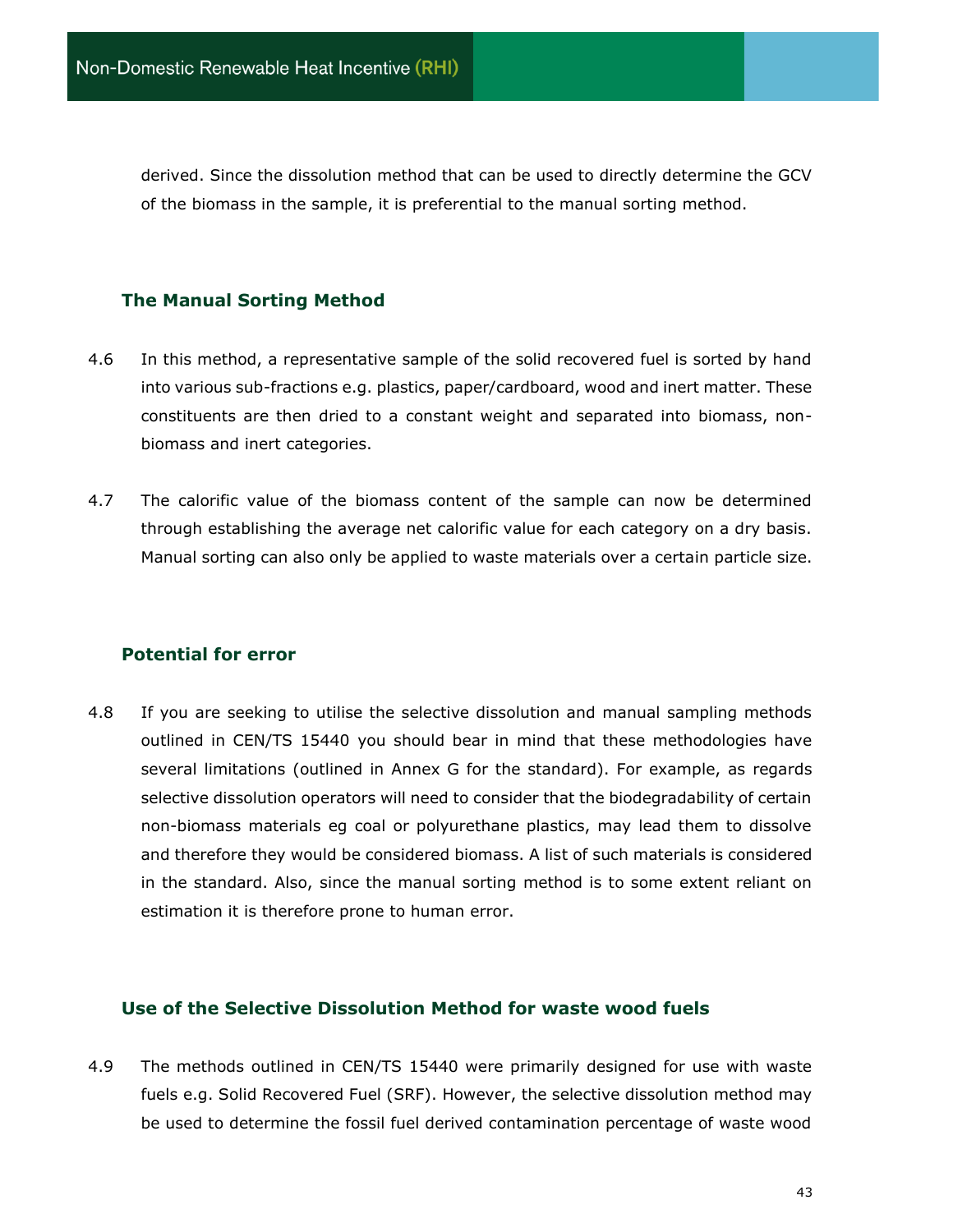fuels e.g. those contaminated by small quantities of paint, varnish and adhesives. These fuels naturally have a higher biomass content than SRF or similar waste fuels.

4.10 Within Annex G of the standard it states that the reliability of the method may be compromised when used with fuels with very high biomass contents eg >95%. Therefore where waste wood fuels are utilised alongside the selective dissolution method we may seek to impose a minimum contamination level which will be assumed for the RHI payment. This will be considered on a case by case basis.

#### **Re-release of the standard**

4.11 We will monitor the re-release of CEN Standards and at such point as an updated version of CEN/TS 15440 is released this will be reviewed. We may then seek to alter our approach based on any developments in the standard as regards the addition of new methodologies or re-evaluation of those already included.

## **Carbon-14 (14C)**

4.12 We are aware that this method could potentially be used for the determination of the biomass content of feedstocks, and are happy to discuss our current position<sup>16</sup> as regards the use of this approach with interested applicants at the time of an application for accreditation or registration.

<sup>&</sup>lt;sup>16</sup> See 'Determination of biomass energy content of waste feedstock by post combustion analysis of flue gases: Carbon-14 technique proposal' at

[http://www.ofgem.gov.uk/Sustainability/Environment/RenewablObl/FuelledStations/Documents1/14C%20publicity.pdf,](http://www.ofgem.gov.uk/Sustainability/Environment/RenewablObl/FuelledStations/Documents1/14C%20publicity.pdf)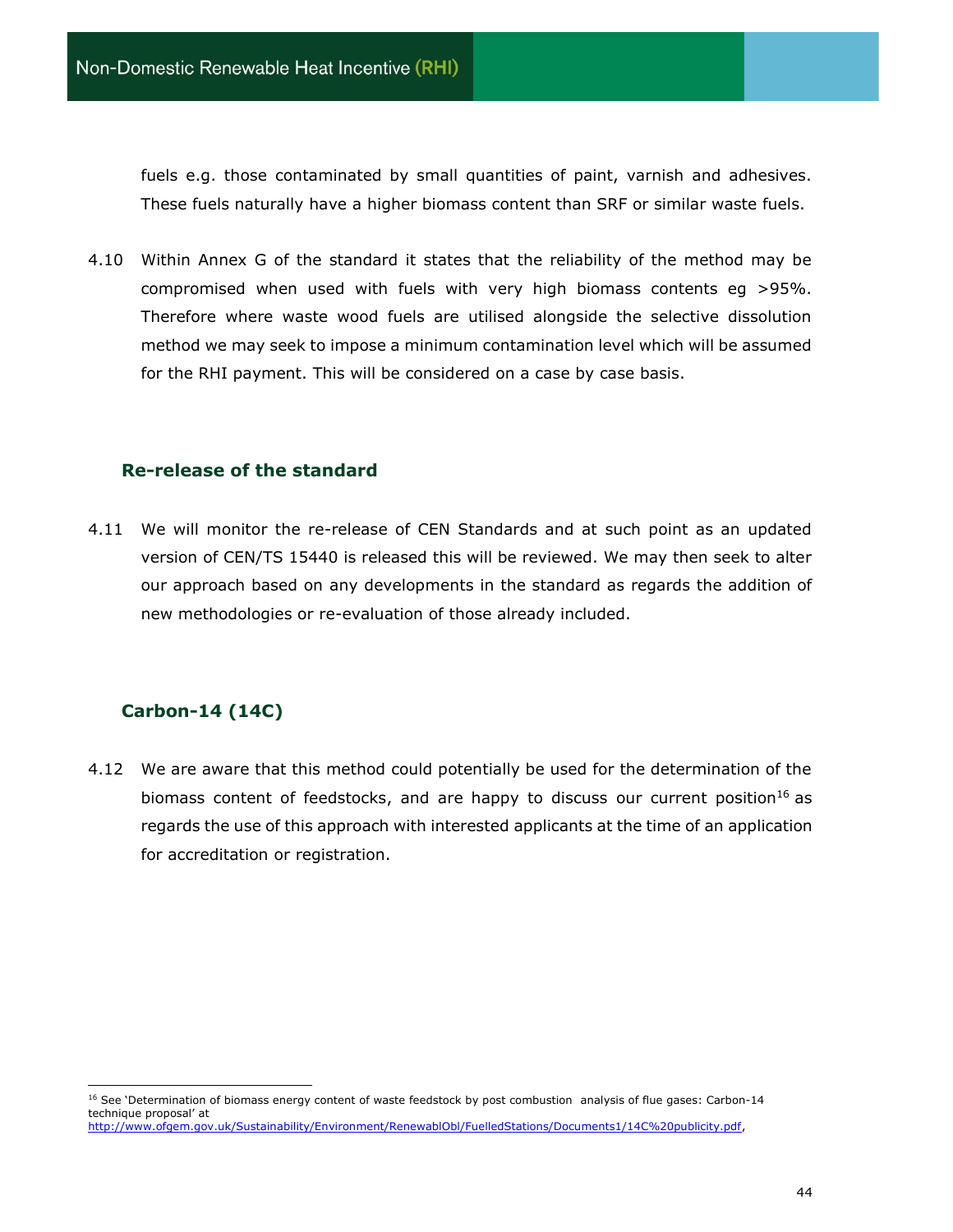## <span id="page-44-0"></span>**5. Industry standards**

This chapter provides a list of industry standards what can be used and followed to support FMS plans and procedures.

- 5.1 We will ask as part of the Fuel Measurement and Sampling Questionnaire whether any of these industry standards will be followed:
	- BS EN 303-5:1999 (Part 5) Heating boilers for solid fuels hand and automatically fired, nominal heat output of up to 300 kW - Terminology, requirements, testing and marking
	- BS EN 12809:2001 +A1:2004 Residential independent boilers fired by solid fuel - Nominal heat output up 50kW – Requirements and test methods
	- BS 7420:1991 Guide for determination of calorific value of solid, liquid and gaseous fuels (including definitions)
	- BS EN ISO 10012:2003 Measurement management systems. Requirements for measurement processes and measuring equipment
	- BS EN ISO 6974 –determines the composition of natural gas with defined uncertainly by gas chromatography
	- BS EN 14778: 2011 Solid bio fuels sampling: methods for sampling
	- BS EN 14918:2009 Solid Bio fuels- Method for the determination of calorific value
	- BS EN 14961-1:2010 Solid Bio fuels Fuel specifications and classes. General requirements.
	- BS EN 15440:2011 Solid Recovery fuels Method for the determination of biomass content
	- BS EN 14778:2011 Solid bio fuels Sampling
	- BS EN 14780:2011 Solid bio fuels Methods for sample preparation
	- BS EN 15358:2011-Solid recovered fuels -quality management systems –particular requirements for their application to the production of solid recovered fuels